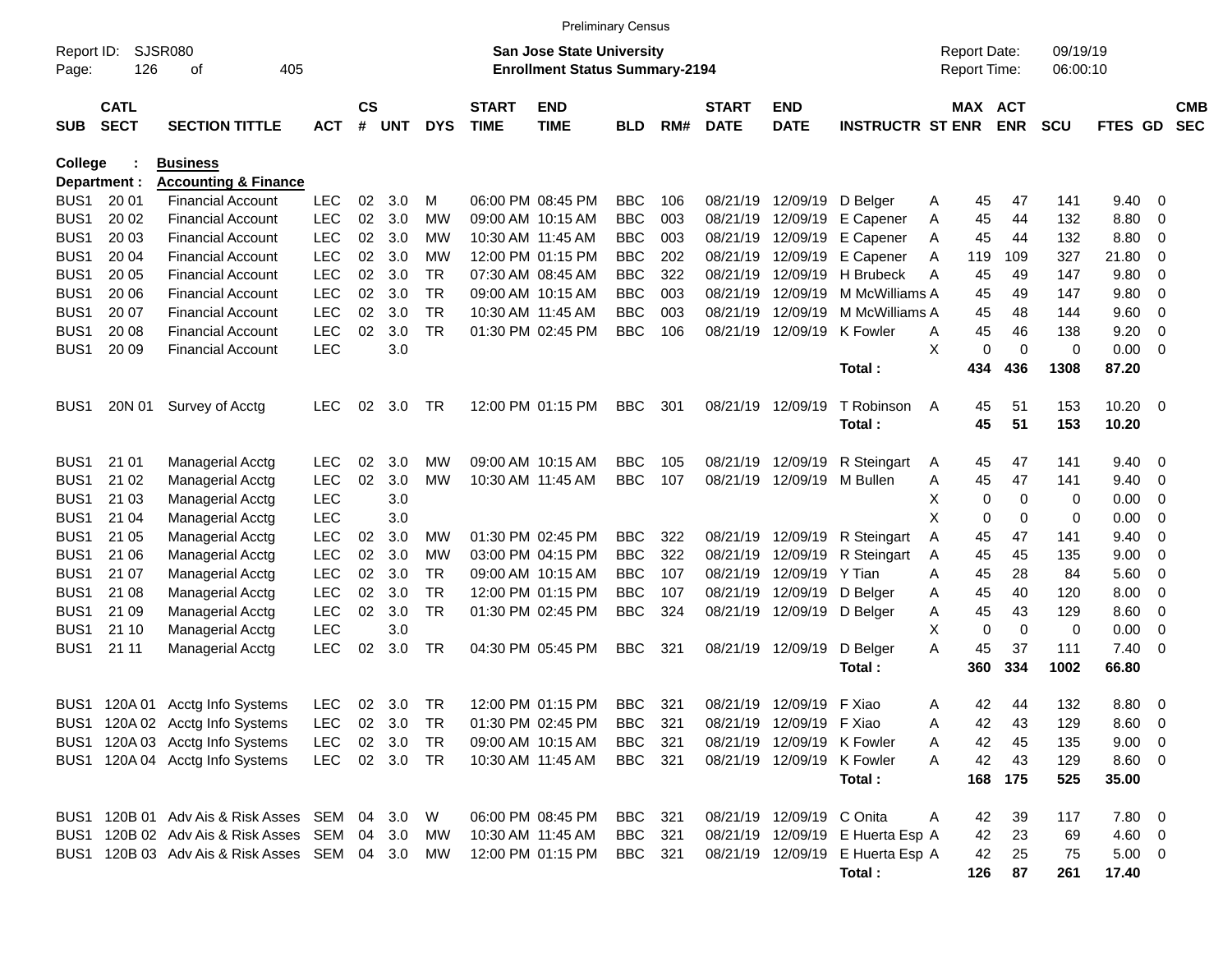|                                                          |                                        |                                                                                     |                                           |                    |                   |                       |                             | <b>Preliminary Census</b>                                          |                                        |                   |                                  |                                                                    |                                                  |                                            |                           |                          |                                            |                          |                          |
|----------------------------------------------------------|----------------------------------------|-------------------------------------------------------------------------------------|-------------------------------------------|--------------------|-------------------|-----------------------|-----------------------------|--------------------------------------------------------------------|----------------------------------------|-------------------|----------------------------------|--------------------------------------------------------------------|--------------------------------------------------|--------------------------------------------|---------------------------|--------------------------|--------------------------------------------|--------------------------|--------------------------|
| Page:                                                    | Report ID: SJSR080<br>127<br>405<br>оf |                                                                                     |                                           |                    |                   |                       |                             | San Jose State University<br><b>Enrollment Status Summary-2194</b> |                                        |                   |                                  |                                                                    |                                                  | <b>Report Date:</b><br><b>Report Time:</b> |                           | 09/19/19<br>06:00:10     |                                            |                          |                          |
| SUB                                                      | <b>CATL</b><br><b>SECT</b>             | <b>SECTION TITTLE</b>                                                               | <b>ACT</b>                                | $\mathsf{cs}$<br># | UNT               | <b>DYS</b>            | <b>START</b><br><b>TIME</b> | <b>END</b><br><b>TIME</b>                                          | <b>BLD</b>                             | RM#               | <b>START</b><br><b>DATE</b>      | <b>END</b><br><b>DATE</b>                                          | <b>INSTRUCTR ST ENR</b>                          |                                            | MAX ACT<br><b>ENR</b>     | <b>SCU</b>               | <b>FTES GD</b>                             |                          | <b>CMB</b><br><b>SEC</b> |
|                                                          |                                        | BUS1 120C 01 Ntwk Env & Acctg Cnt LEC 02 3.0 M                                      |                                           |                    |                   |                       |                             | 06:00 PM 08:45 PM                                                  | <b>BBC</b>                             | 321               |                                  | 08/21/19 12/09/19                                                  | E Lam<br>Total:                                  | Α<br>42<br>42                              | 23<br>23                  | 69<br>69                 | $4.60$ 0<br>4.60                           |                          |                          |
| BUS1                                                     |                                        | 120G 01 Systms Develop in AI LEC                                                    |                                           |                    | 02 3.0            | MW                    |                             | 09:00 AM 10:15 AM                                                  | BBC                                    | 321               | 08/21/19 12/09/19                |                                                                    | E Huerta Esp A<br>Total:                         | 42<br>42                                   | 41<br>41                  | 123<br>123               | $8.20 \ 0$<br>8.20                         |                          |                          |
| BUS <sub>1</sub><br>BUS <sub>1</sub>                     | BUS1 121A01                            | Inter Acctg I<br>121A 02 Inter Acctg I<br>121A 03 Inter Acctg I                     | LEC.<br><b>LEC</b><br><b>LEC</b>          | 02<br>02<br>02     | 3.0<br>3.0<br>3.0 | МW<br>МW<br><b>TR</b> |                             | 09:00 AM 10:15 AM<br>10:30 AM 11:45 AM<br>09:00 AM 10:15 AM        | <b>BBC</b><br><b>BBC</b><br><b>BBC</b> | 108<br>108<br>322 | 08/21/19<br>08/21/19<br>08/21/19 | 12/09/19<br>12/09/19<br>12/09/19                                   | D He<br>D He<br>H Brubeck                        | 45<br>A<br>45<br>A<br>45<br>A              | 47<br>45<br>47            | 141<br>135<br>141        | $9.40 \quad 0$<br>$9.00 \t 0$<br>9.40      | $\overline{\phantom{0}}$ |                          |
| BUS <sub>1</sub><br>BUS <sub>1</sub><br>BUS <sub>1</sub> | 121A 05                                | 121A 04 Inter Acctg I<br>Inter Acctg I<br>121A 06 Inter Acctg I                     | <b>LEC</b><br><b>LEC</b><br><b>LEC</b>    | 02                 | 3.0<br>3.0<br>3.0 | <b>TR</b>             |                             | 10:30 AM 11:45 AM                                                  | <b>BBC</b>                             | 301               |                                  |                                                                    | 08/21/19 12/09/19 H Brubeck                      | 45<br>A<br>X<br>$\mathbf 0$<br>X<br>0      | 50<br>0<br>0              | 150<br>0<br>0            | $10.00 \t 0$<br>$0.00 \t 0$<br>$0.00 \t 0$ |                          |                          |
| BUS <sub>1</sub><br>BUS1                                 |                                        | 121A 07 Inter Acctg I<br>121A 08 Inter Acctg I                                      | <b>LEC</b><br><b>LEC</b>                  | 02                 | 3.0<br>3.0        | W                     |                             | 06:00 PM 08:45 PM                                                  | <b>BBC</b>                             | 108               |                                  | 08/21/19 12/09/19                                                  | <b>B</b> Anderson<br>Total:                      | 45<br>A<br>$\mathbf 0$<br>X<br>225         | 40<br>$\Omega$<br>229     | 120<br>0<br>687          | $8.00 \t 0$<br>$0.00 \t 0$<br>45.80        |                          |                          |
|                                                          |                                        | BUS1 121B 01 Inter Acctg II<br>BUS1 121B 02 Inter Acctg II                          | LEC.<br><b>LEC</b>                        | 02<br>02           | 3.0<br>3.0        | MW<br>MW              |                             | 01:30 PM 02:45 PM<br>03:00 PM 04:15 PM                             | <b>BBC</b><br><b>BBC</b>               | 108<br>108        | 08/21/19<br>08/21/19 12/09/19    | 12/09/19                                                           | <b>B</b> Anderson<br><b>B</b> Anderson<br>Total: | 45<br>A<br>45<br>A<br>90                   | 42<br>26<br>68            | 126<br>78<br>204         | 8.40 0<br>$5.20 \ 0$<br>13.60              |                          |                          |
| BUS1<br>BUS <sub>1</sub><br>BUS1                         | 122A 01<br>122A 03                     | Mgmt Actg Cntrl Sys<br>122A 02 Mgmt Actg Cntrl Sys<br>Mgmt Actg Cntrl Sys           | LEC<br>LEC<br>LEC                         | 03<br>03<br>03     | 3.0<br>3.0<br>3.0 | MW<br>MW<br><b>TR</b> |                             | 12:00 PM 01:15 PM<br>03:00 PM 04:15 PM<br>10:30 AM 11:45 AM        | <b>BBC</b><br><b>BBC</b><br><b>BBC</b> | 107<br>107<br>107 | 08/21/19<br>08/21/19<br>08/21/19 | 12/09/19<br>12/09/19<br>12/09/19                                   | M Bullen<br>M Bullen<br>Y Tian                   | 45<br>Α<br>Α<br>45<br>45<br>Α              | 49<br>49<br>42            | 147<br>147<br>126        | 9.80 0<br>9.80 0<br>8.40 0                 |                          |                          |
| BUS1<br>BUS1                                             | 123A 01                                | 122A 04 Mgmt Actg Cntrl Sys<br>Tax Factor Bus Inv                                   | LEC<br>LEC.                               | 03<br>02           | 3.0<br>3.0        | TR<br>MW              |                             | 01:30 PM 02:45 PM<br>09:00 AM 10:15 AM                             | <b>BBC</b><br><b>BBC</b>               | 107<br>322        | 08/21/19                         | 08/21/19 12/09/19<br>12/09/19                                      | Y Tian<br>Total:<br>C Chen                       | 45<br>А<br>180<br>45                       | 40<br>180<br>45           | 120<br>540<br>135        | $8.00 \t 0$<br>36.00<br>$9.00 \t 0$        |                          |                          |
| BUS1<br>BUS1                                             | 123A 02                                | Tax Factor Bus Inv<br>123A 03 Tax Factor Bus Inv<br>BUS1 123A 04 Tax Factor Bus Inv | <b>LEC</b><br><b>LEC</b><br>LEC 02 3.0 TR | 02<br>02           | 3.0<br>3.0        | МW<br>TR              | 10:30 AM 11:45 AM           | 03:00 PM 04:15 PM<br>04:30 PM 05:45 PM BBC 107                     | <b>BBC</b><br><b>BBC</b>               | 322<br>107        | 08/21/19                         | 12/09/19<br>08/21/19 12/09/19 J Busch<br>08/21/19 12/09/19 J Busch | C Chen<br>Total:                                 | A<br>45<br>Α<br>45<br>Α<br>Α<br>45         | 50<br>38<br>36<br>180 169 | 150<br>114<br>108<br>507 | 10.00<br>7.60 0<br>$7.20 \ 0$<br>33.80     | $\overline{\phantom{0}}$ |                          |
|                                                          |                                        | BUS1 123C 01 Tax Indv Pass Ent<br>BUS1 123C 02 Tax Indv Pass Ent                    | SEM 04 3.0 TR<br>SEM 04 3.0 W             |                    |                   |                       |                             | 03:00 PM 04:15 PM<br>06:00 PM 08:45 PM                             | BBC 106<br><b>BBC</b> 106              |                   |                                  | 08/21/19 12/09/19 K Fowler<br>08/21/19 12/09/19                    | L Boman<br>Total:                                | 45<br>A<br>45<br>A<br>90                   | 27<br>22<br>49            | 81<br>66<br>147          | $5.40\ 0$<br>4.40 0<br>9.80                |                          |                          |
|                                                          |                                        | BUS1 125A 80 WritingforAcctg                                                        | LEC 03 3.0 TBA                            |                    |                   |                       |                             |                                                                    |                                        |                   |                                  |                                                                    | 08/21/19 12/09/19 C Lycurgus A<br>Total:         | 25<br>25                                   | 8<br>8                    | 24<br>24                 | $1.60 \t 0$<br>1.60                        |                          |                          |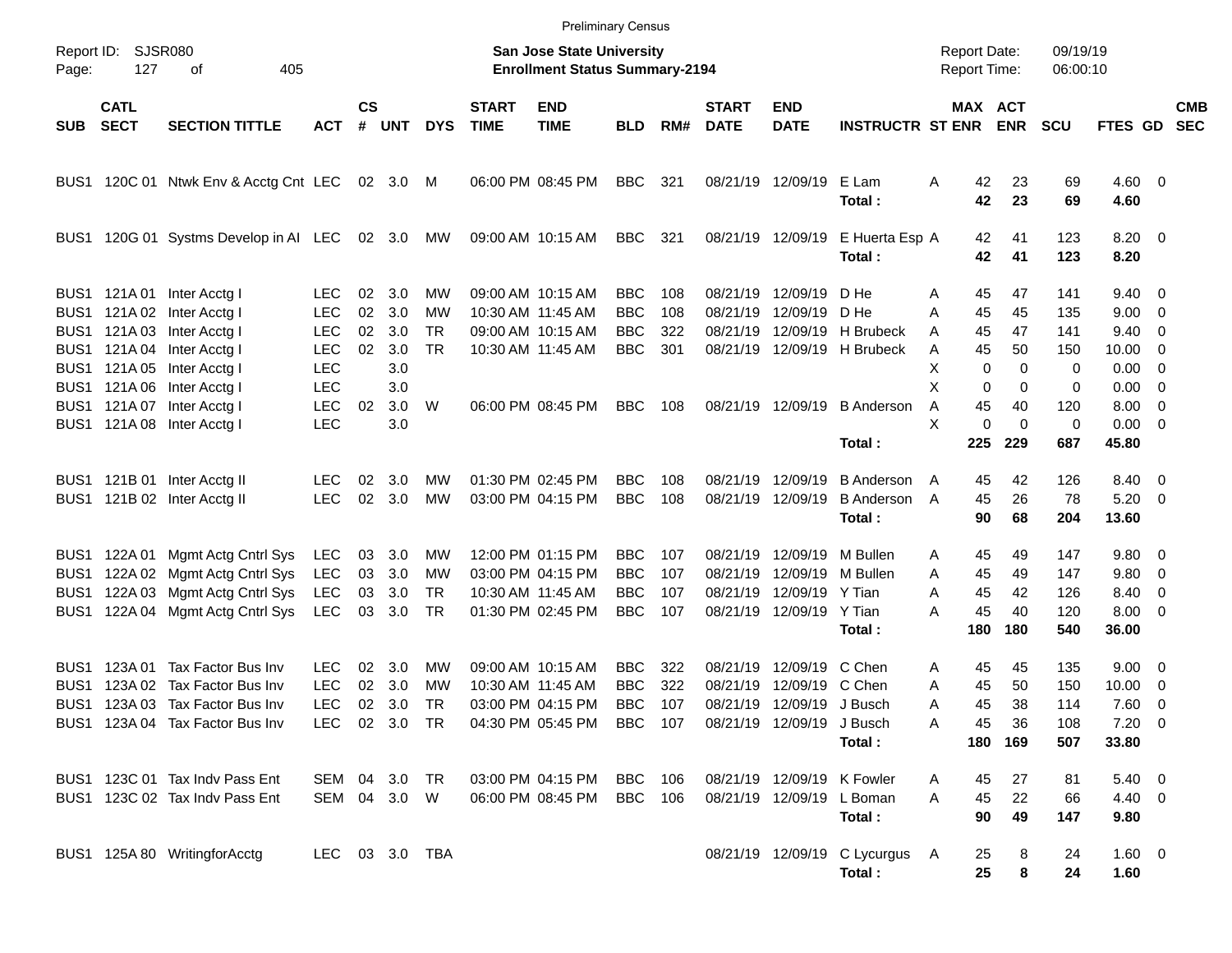|                                                                                                  |                                                                                                                                                                       |                                                                                                                                                                                                                                                                                                                                 |                                                                                                                                                                                                                           |                                                                                        |                                                                                                       |                                                                                                                                   |                                                                           |                                                                                                                                                                                                                                                                                                    | <b>Preliminary Census</b>                                                                                                                                                                        |                                                                                                |                                                                                                                                                                                  |                                                                                                                                                                                                                 |                                                                                                                                                                                                    |                                                                                                                                                                          |                                                                                                          |                                                                                                                     |                                                                                                                                                  |                                                                                                     |                          |
|--------------------------------------------------------------------------------------------------|-----------------------------------------------------------------------------------------------------------------------------------------------------------------------|---------------------------------------------------------------------------------------------------------------------------------------------------------------------------------------------------------------------------------------------------------------------------------------------------------------------------------|---------------------------------------------------------------------------------------------------------------------------------------------------------------------------------------------------------------------------|----------------------------------------------------------------------------------------|-------------------------------------------------------------------------------------------------------|-----------------------------------------------------------------------------------------------------------------------------------|---------------------------------------------------------------------------|----------------------------------------------------------------------------------------------------------------------------------------------------------------------------------------------------------------------------------------------------------------------------------------------------|--------------------------------------------------------------------------------------------------------------------------------------------------------------------------------------------------|------------------------------------------------------------------------------------------------|----------------------------------------------------------------------------------------------------------------------------------------------------------------------------------|-----------------------------------------------------------------------------------------------------------------------------------------------------------------------------------------------------------------|----------------------------------------------------------------------------------------------------------------------------------------------------------------------------------------------------|--------------------------------------------------------------------------------------------------------------------------------------------------------------------------|----------------------------------------------------------------------------------------------------------|---------------------------------------------------------------------------------------------------------------------|--------------------------------------------------------------------------------------------------------------------------------------------------|-----------------------------------------------------------------------------------------------------|--------------------------|
| Report ID:<br>Page:                                                                              | <b>SJSR080</b><br>128                                                                                                                                                 |                                                                                                                                                                                                                                                                                                                                 |                                                                                                                                                                                                                           |                                                                                        |                                                                                                       |                                                                                                                                   | <b>San Jose State University</b><br><b>Enrollment Status Summary-2194</b> |                                                                                                                                                                                                                                                                                                    |                                                                                                                                                                                                  |                                                                                                |                                                                                                                                                                                  |                                                                                                                                                                                                                 | <b>Report Date:</b><br>Report Time:                                                                                                                                                                |                                                                                                                                                                          | 09/19/19<br>06:00:10                                                                                     |                                                                                                                     |                                                                                                                                                  |                                                                                                     |                          |
| <b>SUB</b>                                                                                       | <b>CATL</b><br><b>SECT</b>                                                                                                                                            | <b>SECTION TITTLE</b>                                                                                                                                                                                                                                                                                                           | <b>ACT</b>                                                                                                                                                                                                                | $\mathsf{cs}$<br>#                                                                     | <b>UNT</b>                                                                                            | <b>DYS</b>                                                                                                                        | <b>START</b><br><b>TIME</b>                                               | <b>END</b><br><b>TIME</b>                                                                                                                                                                                                                                                                          | <b>BLD</b>                                                                                                                                                                                       | RM#                                                                                            | <b>START</b><br><b>DATE</b>                                                                                                                                                      | <b>END</b><br><b>DATE</b>                                                                                                                                                                                       | <b>INSTRUCTR ST ENR</b>                                                                                                                                                                            |                                                                                                                                                                          | MAX ACT<br><b>ENR</b>                                                                                    | <b>SCU</b>                                                                                                          | <b>FTES GD</b>                                                                                                                                   |                                                                                                     | <b>CMB</b><br><b>SEC</b> |
|                                                                                                  | BUS1 126 01                                                                                                                                                           | Adv Acctg                                                                                                                                                                                                                                                                                                                       | <b>LEC</b>                                                                                                                                                                                                                | 02                                                                                     | 3.0                                                                                                   | TR                                                                                                                                |                                                                           | 07:30 AM 08:45 AM                                                                                                                                                                                                                                                                                  | <b>BBC</b>                                                                                                                                                                                       | 003                                                                                            | 08/21/19 12/09/19                                                                                                                                                                |                                                                                                                                                                                                                 | M McWilliams A<br>Total:                                                                                                                                                                           | 45<br>45                                                                                                                                                                 | 43<br>43                                                                                                 | 129<br>129                                                                                                          | $8.60$ 0<br>8.60                                                                                                                                 |                                                                                                     |                          |
| BUS1                                                                                             |                                                                                                                                                                       | 127A 01 Corp Fin Mgmt                                                                                                                                                                                                                                                                                                           | SEM 04                                                                                                                                                                                                                    |                                                                                        | 3.0                                                                                                   | М                                                                                                                                 |                                                                           | 06:00 PM 08:45 PM                                                                                                                                                                                                                                                                                  | <b>BBC</b>                                                                                                                                                                                       | 107                                                                                            | 08/21/19 12/09/19                                                                                                                                                                |                                                                                                                                                                                                                 | <b>B</b> Parineh<br>Total:                                                                                                                                                                         | Α<br>25<br>25                                                                                                                                                            | 15<br>15                                                                                                 | 45<br>45                                                                                                            | $3.00 \ 0$<br>3.00                                                                                                                               |                                                                                                     |                          |
|                                                                                                  | BUS1 128 01                                                                                                                                                           | Acct Non-Prf Org                                                                                                                                                                                                                                                                                                                | <b>LEC</b>                                                                                                                                                                                                                | 02                                                                                     | 3.0                                                                                                   | W                                                                                                                                 |                                                                           | 06:00 PM 08:45 PM                                                                                                                                                                                                                                                                                  | <b>BBC</b>                                                                                                                                                                                       | 107                                                                                            | 08/21/19 12/09/19                                                                                                                                                                |                                                                                                                                                                                                                 | J Lord<br>Total:                                                                                                                                                                                   | 45<br>Α<br>45                                                                                                                                                            | 58<br>58                                                                                                 | 174<br>174                                                                                                          | 11.60 0<br>11.60                                                                                                                                 |                                                                                                     |                          |
| BUS1<br>BUS <sub>1</sub><br>BUS1                                                                 | 129A 01                                                                                                                                                               | <b>Financial Auditing</b><br>129A 02 Financial Auditing<br>129A 03 Financial Auditing                                                                                                                                                                                                                                           | <b>LEC</b><br><b>LEC</b><br><b>LEC</b>                                                                                                                                                                                    | 02<br>02                                                                               | 3.0<br>3.0<br>3.0                                                                                     | МW<br>МW                                                                                                                          |                                                                           | 09:00 AM 10:15 AM<br>10:30 AM 11:45 AM                                                                                                                                                                                                                                                             | <b>BBC</b><br><b>BBC</b>                                                                                                                                                                         | 107<br>102                                                                                     | 08/21/19<br>08/21/19                                                                                                                                                             | 12/09/19<br>12/09/19                                                                                                                                                                                            | J Zhang<br>J Zhang<br>Total:                                                                                                                                                                       | 45<br>A<br>45<br>Α<br>X<br>90                                                                                                                                            | 40<br>42<br>0<br>$\mathbf 0$<br>82                                                                       | 120<br>126<br>0<br>246                                                                                              | 8.00<br>8.40<br>0.00<br>16.40                                                                                                                    | $\overline{\phantom{0}}$<br>$\overline{\mathbf{0}}$<br>$\overline{\mathbf{0}}$                      |                          |
| BUS <sub>1</sub><br>BUS1<br>BUS1<br>BUS1<br>BUS1<br>BUS1<br>BUS1<br>BUS1<br>BUS1<br>BUS1<br>BUS1 | BUS1 170 01<br>170 02<br>170 03<br>170 04<br>170 05<br>170 06<br>170 07<br>170 08<br>170 09<br>BUS1 170 10<br>BUS1 170 11<br>170 12<br>170 13<br>170 14<br>BUS1 17084 | <b>Fund of Finance</b><br>Fund of Finance<br>Fund of Finance<br>Fund of Finance<br>Fund of Finance<br>Fund of Finance<br>Fund of Finance<br>Fund of Finance<br>Fund of Finance<br>Fund of Finance<br>Fund of Finance<br>Fund of Finance<br>Fund of Finance<br>Fund of Finance<br>Fund of Finance<br>BUS1 170 85 Fund of Finance | <b>LEC</b><br><b>LEC</b><br><b>LEC</b><br><b>LEC</b><br><b>LEC</b><br><b>LEC</b><br><b>LEC</b><br><b>LEC</b><br><b>LEC</b><br><b>LEC</b><br><b>LEC</b><br><b>LEC</b><br><b>LEC</b><br>LEC<br><b>LEC</b><br>LEC 02 3.0 TBA | 02<br>02<br>02<br>02<br>02<br>02<br>02<br>02<br>02<br>02<br>02<br>02<br>02<br>02<br>02 | 3.0<br>3.0<br>3.0<br>3.0<br>3.0<br>3.0<br>3.0<br>3.0<br>3.0<br>3.0<br>3.0<br>3.0<br>3.0<br>3.0<br>3.0 | МW<br>МW<br>МW<br>МW<br>МW<br>м<br><b>TR</b><br><b>TR</b><br><b>TR</b><br><b>TR</b><br>$\mathsf{T}$<br>W<br>R<br>MW<br><b>TBA</b> |                                                                           | 07:30 AM 08:45 AM<br>09:00 AM 10:15 AM<br>10:30 AM 11:45 AM<br>01:30 PM 02:45 PM<br>03:00 PM 04:15 PM<br>06:00 PM 08:45 PM<br>07:30 AM 08:45 AM<br>10:30 AM 11:45 AM<br>12:00 PM 01:15 PM<br>03:00 PM 04:15 PM<br>06:00 PM 08:45 PM<br>06:00 PM 08:45 PM<br>06:00 PM 08:45 PM<br>01:30 PM 02:45 PM | <b>BBC</b><br><b>BBC</b><br><b>BBC</b><br><b>BBC</b><br><b>BBC</b><br><b>BBC</b><br><b>BBC</b><br><b>BBC</b><br><b>BBC</b><br><b>BBC</b><br><b>BBC</b><br><b>BBC</b><br><b>BBC</b><br><b>BBC</b> | 106<br>204<br>301<br>107<br>321<br>326<br>106<br>108<br>108<br>322<br>322<br>326<br>106<br>106 | 08/21/19<br>08/21/19<br>08/21/19<br>08/21/19<br>08/21/19<br>08/21/19<br>08/21/19<br>08/21/19<br>08/21/19<br>08/21/19<br>08/21/19<br>08/21/19<br>08/21/19<br>08/21/19<br>08/21/19 | 12/09/19<br>12/09/19<br>12/09/19<br>12/09/19<br>12/09/19<br>12/09/19<br>12/09/19<br>12/09/19<br>12/09/19<br>12/09/19<br>12/09/19<br>12/09/19<br>12/09/19<br>12/09/19<br>12/09/19 X Xu<br>08/21/19 12/09/19 X Xu | <b>B</b> Parineh<br><b>B</b> Parineh<br>L Roden<br>L Roden<br>D Abbott<br>G Sapp<br>M Greenough A<br>S Tahsin<br>S Tahsin<br>M Faulkner<br>D Abbott<br>D Abbott<br>M Faulkner<br>F Jones<br>Total: | 45<br>A<br>110<br>A<br>45<br>Α<br>45<br>Α<br>45<br>Α<br>45<br>Α<br>45<br>45<br>Α<br>45<br>Α<br>45<br>A<br>45<br>Α<br>45<br>Α<br>45<br>A<br>Α<br>45<br>45<br>Α<br>Α<br>45 | 46<br>121<br>46<br>44<br>50<br>42<br>40<br>45<br>48<br>49<br>47<br>50<br>48<br>32<br>45<br>45<br>785 798 | 138<br>363<br>138<br>132<br>150<br>126<br>120<br>135<br>144<br>147<br>141<br>150<br>144<br>96<br>135<br>135<br>2394 | 9.20<br>24.20<br>9.20<br>8.80<br>10.00<br>8.40<br>8.00<br>9.00<br>9.60<br>9.80<br>9.40<br>10.00<br>9.60<br>6.40<br>9.00<br>$9.00 \t 0$<br>159.60 | - 0<br>- 0<br>0<br>0<br>0<br>0<br>0<br>0<br>0<br>0<br>0<br>0<br>0<br>$\overline{\mathbf{0}}$<br>- 0 |                          |
|                                                                                                  |                                                                                                                                                                       | BUS1 171A 01 Financial Instit<br>BUS1 171A 02 Financial Instit                                                                                                                                                                                                                                                                  | LEC 02 3.0 TR<br>LEC 02 3.0 TR                                                                                                                                                                                            |                                                                                        |                                                                                                       |                                                                                                                                   |                                                                           | 09:00 AM 10:15 AM<br>10:30 AM 11:45 AM                                                                                                                                                                                                                                                             | <b>BBC</b> 106<br><b>BBC</b> 106                                                                                                                                                                 |                                                                                                |                                                                                                                                                                                  | 08/21/19 12/09/19 S Ivanov<br>08/21/19 12/09/19 S Ivanov                                                                                                                                                        | Total:                                                                                                                                                                                             | 45<br>A<br>45<br>A<br>90                                                                                                                                                 | 47<br>48<br>95                                                                                           | 141<br>144<br>285                                                                                                   | $9.40 \quad 0$<br>9.60 0<br>19.00                                                                                                                |                                                                                                     |                          |
|                                                                                                  |                                                                                                                                                                       | BUS1 171B 01 Commercial Banking LEC 02 3.0 TR 09:00 AM 10:15 AM BBC 108 08/21/19 12/09/19 T Rajkovic                                                                                                                                                                                                                            |                                                                                                                                                                                                                           |                                                                                        |                                                                                                       |                                                                                                                                   |                                                                           |                                                                                                                                                                                                                                                                                                    |                                                                                                                                                                                                  |                                                                                                |                                                                                                                                                                                  |                                                                                                                                                                                                                 | Total:                                                                                                                                                                                             | A<br>45                                                                                                                                                                  | 42<br>45<br>42                                                                                           | 126<br>126                                                                                                          | 8.40 0<br>8.40                                                                                                                                   |                                                                                                     |                          |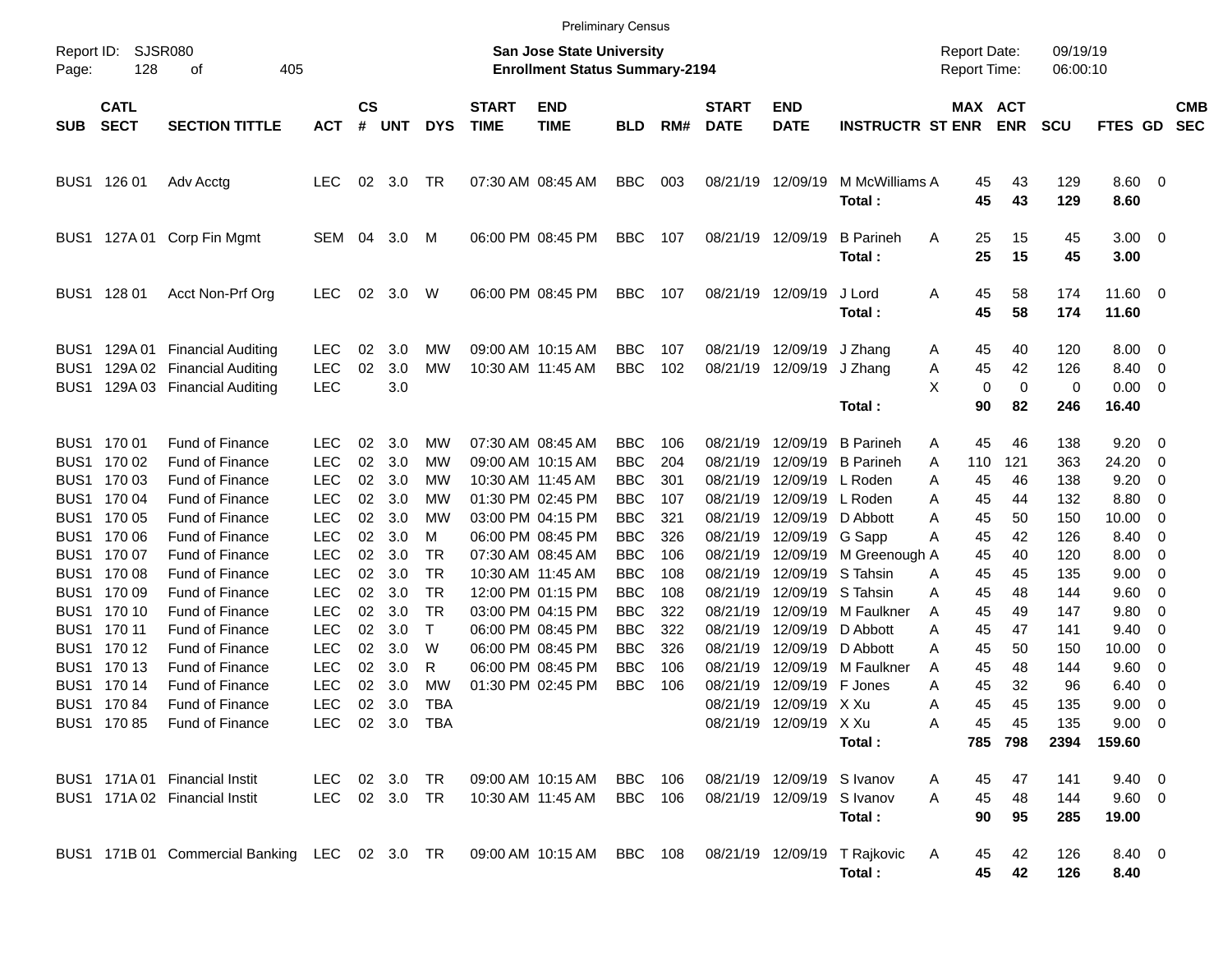|                     |                            |                                                                                                       |                                        |                |                   |                                     |                             |                                                                           | <b>Preliminary Census</b>              |                   |                             |                                                             |                                                        |                                            |                       |                                        |                                                  |                          |            |
|---------------------|----------------------------|-------------------------------------------------------------------------------------------------------|----------------------------------------|----------------|-------------------|-------------------------------------|-----------------------------|---------------------------------------------------------------------------|----------------------------------------|-------------------|-----------------------------|-------------------------------------------------------------|--------------------------------------------------------|--------------------------------------------|-----------------------|----------------------------------------|--------------------------------------------------|--------------------------|------------|
| Report ID:<br>Page: | 129                        | SJSR080<br>405<br>οf                                                                                  |                                        |                |                   |                                     |                             | <b>San Jose State University</b><br><b>Enrollment Status Summary-2194</b> |                                        |                   |                             |                                                             |                                                        | <b>Report Date:</b><br><b>Report Time:</b> |                       | 09/19/19<br>06:00:10                   |                                                  |                          |            |
| <b>SUB</b>          | <b>CATL</b><br><b>SECT</b> | <b>SECTION TITTLE</b>                                                                                 | <b>ACT</b>                             | $\mathsf{cs}$  | # UNT             | <b>DYS</b>                          | <b>START</b><br><b>TIME</b> | <b>END</b><br><b>TIME</b>                                                 | <b>BLD</b>                             | RM#               | <b>START</b><br><b>DATE</b> | <b>END</b><br><b>DATE</b>                                   | <b>INSTRUCTR ST ENR</b>                                | MAX ACT                                    | <b>ENR</b>            | <b>SCU</b>                             | FTES GD SEC                                      |                          | <b>CMB</b> |
|                     |                            | BUS1 172A 01 Investmt Analysis<br>BUS1 172A 02 Investmt Analysis<br>BUS1 172A 03 Investmt Analysis    | <b>LEC</b><br><b>LEC</b><br>LEC        | 02<br>02<br>02 | 3.0<br>3.0<br>3.0 | <b>TR</b><br><b>TR</b><br><b>TR</b> |                             | 10:30 AM 11:45 AM<br>12:00 PM 01:15 PM<br>01:30 PM 02:45 PM               | <b>BBC</b><br><b>BBC</b><br><b>BBC</b> | 322<br>106<br>326 |                             | 08/21/19 12/09/19<br>08/21/19 12/09/19<br>08/21/19 12/09/19 | A MeshcheryaA<br>J Cho<br>J Cho<br>Total:              | 45<br>45<br>A<br>45<br>A<br>135            | 43<br>44<br>36<br>123 | 129<br>132<br>108<br>369               | $8.60 \quad 0$<br>8.80 0<br>7.25<br>24.65        | $\overline{\phantom{1}}$ |            |
|                     |                            | BUS1 172B 01 Portfolio Mgmt                                                                           | <b>LEC</b>                             | 02             | 3.0               | MW                                  |                             | 09:00 AM 10:15 AM                                                         | <b>BBC</b>                             | 106               |                             | 08/21/19 12/09/19                                           | F Jones<br>Total:                                      | 45<br>A<br>45                              | 22<br>22              | 66<br>66                               | $4.40 \quad 0$<br>4.40                           |                          |            |
|                     |                            | BUS1 172D 01 Student Fund                                                                             | <b>LEC</b>                             | 03             | 3.0               | <b>TR</b>                           |                             | 01:30 PM 02:45 PM                                                         | <b>BBC</b>                             | 303               |                             | 08/21/19 12/09/19                                           | S Ivanov<br>Total:                                     | A<br>45<br>45                              | 17<br>17              | 51<br>51                               | $3.40 \ 0$<br>3.40                               |                          |            |
|                     |                            | BUS1 173A 01 Fin Mgt Theory Pol<br>BUS1 173A 02 Fin Mgt Theory Pol<br>BUS1 173A 03 Fin Mgt Theory Pol | <b>LEC</b><br><b>LEC</b><br><b>LEC</b> | 02<br>02<br>02 | 3.0<br>3.0<br>3.0 | <b>TR</b><br><b>TR</b><br><b>TR</b> |                             | 12:00 PM 01:15 PM<br>01:30 PM 02:45 PM<br>03:00 PM 04:15 PM               | <b>BBC</b><br><b>BBC</b><br><b>BBC</b> | 003<br>108<br>108 |                             | 08/21/19 12/09/19<br>08/21/19 12/09/19<br>08/21/19 12/09/19 | <b>B Campsey</b><br>T Rajkovic<br>T Rajkovic<br>Total: | 45<br>A<br>45<br>A<br>45<br>A<br>135       | 52<br>54<br>50<br>156 | 156<br>162<br>150<br>468               | $10.40 \t 0$<br>10.80 0<br>$10.00 \t 0$<br>31.20 |                          |            |
|                     |                            | BUS1 173B 01 Prob in Fin Mgmt                                                                         | LEC.                                   | 02             | $3.0$ T           |                                     |                             | 06:00 PM 08:45 PM                                                         | <b>BBC</b>                             | 106               |                             | 08/21/19 12/09/19                                           | X Xu<br>Total:                                         | A<br>45<br>45                              | 45<br>45              | 135<br>135                             | $9.00 \t 0$<br>9.00                              |                          |            |
|                     |                            | BUS1 173C 01 Entrepreneurial Fina                                                                     | LEC                                    |                | 02 3.0            | MW                                  |                             | 09:00 AM 10:15 AM                                                         | <b>BBC</b>                             | 102               |                             | 08/21/19 12/09/19                                           | L Roden<br>Total:                                      | 45<br>A<br>45                              | 42<br>42              | 126<br>126                             | 8.40 0<br>8.40                                   |                          |            |
|                     | BUS1 177 01<br>BUS1 177 02 | Inter Bus Fin<br>Inter Bus Fin                                                                        | LEC<br>LEC                             | 02<br>02       | 3.0<br>3.0        | <b>TR</b><br><b>TR</b>              |                             | 12:00 PM 01:15 PM<br>01:30 PM 02:45 PM                                    | <b>BBC</b><br><b>BBC</b>               | 322<br>322        |                             | 08/21/19 12/09/19<br>08/21/19 12/09/19                      | A MeshcheryaA<br>A MeshcheryaA<br>Total:               | 45<br>45<br>90                             | 45<br>44<br>89        | 135<br>132<br>267                      | $9.00 \t 0$<br>8.80 0<br>17.80                   |                          |            |
| BUS1                |                            | BUS1 179B 01 Selec Top Bus Fin<br>179B 02 Selec Top Bus Fin                                           | <b>LEC</b><br>LEC                      | 02             | 3.0<br>3.0        | MW                                  |                             | 10:30 AM 11:45 AM                                                         | <b>BBC</b>                             | 106               |                             | 08/21/19 12/09/19 F Jones                                   | Total:                                                 | 45<br>A<br>Χ<br>0<br>45                    | 21<br>$\Omega$<br>21  | 63<br>$\mathbf 0$<br>63                | $4.20 \ 0$<br>$0.00 \t 0$<br>4.20                |                          |            |
|                     |                            | BUS1 180A 01 Indiv Study Acctg                                                                        | SUP.                                   |                | 36 1.0            | TBA                                 |                             |                                                                           |                                        |                   |                             | 08/21/19 12/09/19 E Grace                                   | Total:                                                 | 5<br>Α<br>5                                | 2<br>$\overline{2}$   | 0<br>0                                 | $0.13 \ 0$<br>0.13                               |                          |            |
|                     |                            | Department : Accounting & Finance                                                                     |                                        |                |                   |                                     |                             |                                                                           |                                        |                   |                             | <b>Lower Division:</b><br><b>Upper Division:</b>            | <b>Department Total:</b><br><b>Graduate Division:</b>  | 3722<br>839<br>2883<br>0                   | 821<br>2679<br>0      | 3500 10494<br>2463<br>8031<br>$\bf{0}$ | 699.78<br>164.20<br>535.58<br>0.00               |                          |            |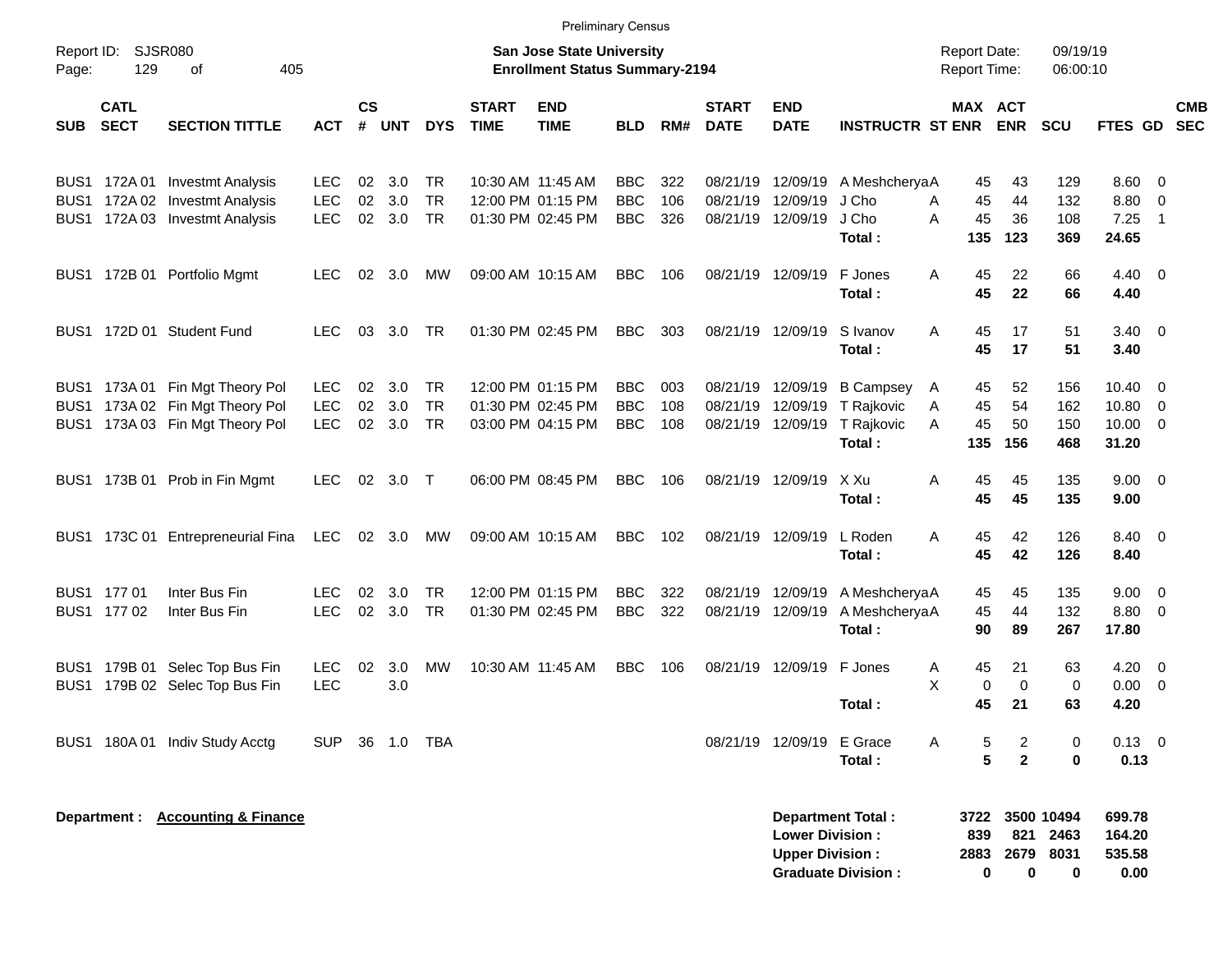|            |                            |                                              |              |                    |                |            |                             | <b>Preliminary Census</b>                                                 |                          |     |                             |                           |                                  |                                     |          |                      |                 |                          |
|------------|----------------------------|----------------------------------------------|--------------|--------------------|----------------|------------|-----------------------------|---------------------------------------------------------------------------|--------------------------|-----|-----------------------------|---------------------------|----------------------------------|-------------------------------------|----------|----------------------|-----------------|--------------------------|
| Page:      | Report ID: SJSR080<br>130  | 405<br>οf                                    |              |                    |                |            |                             | <b>San Jose State University</b><br><b>Enrollment Status Summary-2194</b> |                          |     |                             |                           |                                  | <b>Report Date:</b><br>Report Time: |          | 09/19/19<br>06:00:10 |                 |                          |
| <b>SUB</b> | <b>CATL</b><br><b>SECT</b> | <b>SECTION TITTLE</b>                        | <b>ACT</b>   | $\mathsf{cs}$<br># | <b>UNT</b>     | <b>DYS</b> | <b>START</b><br><b>TIME</b> | <b>END</b><br><b>TIME</b>                                                 | <b>BLD</b>               | RM# | <b>START</b><br><b>DATE</b> | <b>END</b><br><b>DATE</b> | <b>INSTRUCTR ST ENR ENR</b>      |                                     | MAX ACT  | <b>SCU</b>           | FTES GD         | <b>CMB</b><br><b>SEC</b> |
| College    |                            | <b>Business</b>                              |              |                    |                |            |                             |                                                                           |                          |     |                             |                           |                                  |                                     |          |                      |                 |                          |
|            | Department :               | <b>Business Graduate Programs</b>            |              |                    |                |            |                             |                                                                           |                          |     |                             |                           |                                  |                                     |          |                      |                 |                          |
| <b>BUS</b> | 201 01                     | Bus Communications LEC 02 1.0                |              |                    | $02 \quad 1.0$ | M<br>W     |                             | 06:00 PM 10:00 PM<br>06:00 PM 10:00 PM                                    | <b>BBC</b><br><b>BBC</b> | 021 |                             |                           | 08/19/19 09/16/19 C Lycurgus     | 45<br>A                             | 25       | 25<br>26             | 2.08 25         |                          |
| <b>BUS</b> | 201 02                     | Bus Communications LEC                       |              |                    |                |            |                             |                                                                           |                          | 021 |                             | 08/21/19 09/11/19         | C Lycurgus<br>Total:             | 45<br>A<br>90                       | 26<br>51 | 51                   | 2.17 26<br>4.25 |                          |
| <b>BUS</b> | 210 01                     | Devel & Mng People                           | LEC          | 02                 | 3.0            | M          |                             | 06:00 PM 10:00 PM                                                         | <b>BBC</b>               | 021 |                             | 09/23/19 12/09/19         | T Altura                         | 45<br>A                             | 32       | 96                   | 8.00 32         |                          |
| <b>BUS</b> | 210 02                     | Devel & Mng People                           | LEC          |                    | 02 3.0         | W          |                             | 06:00 PM 10:00 PM                                                         | <b>BBC</b>               | 021 |                             | 09/25/19 12/09/19         | A Osland                         | 45<br>A                             | 31       | 93                   | 7.75 31         |                          |
|            |                            |                                              |              |                    |                |            |                             |                                                                           |                          |     |                             |                           | Total:                           | 90                                  | 63       | 189                  | 15.75           |                          |
| <b>BUS</b> | 220 01                     | Fin & Mgnrl Accounti                         | LEC          | 02                 | 3.0            | S          |                             | 08:30 AM 02:00 PM                                                         | <b>BBC</b>               | 022 |                             | 09/28/19 09/28/19         |                                  | 45<br>A                             | 31       | 93                   | 7.75 31         |                          |
| <b>BUS</b> | 220 02                     | Fin & Mgnrl Accounti                         | LEC          |                    | 02 3.0         | $\top$     |                             | 06:00 PM 10:00 PM                                                         | <b>BBC</b>               | 130 |                             | 08/20/19 10/08/19         | M Barta                          | A<br>35                             | 32       | 96                   | 8.00 32         |                          |
|            |                            |                                              |              |                    |                |            |                             |                                                                           |                          |     |                             |                           | Total:                           | 80                                  | 63       | 189                  | 15.75           |                          |
| <b>BUS</b> |                            | 220G 01 Tax Bus Invest Dec                   | <b>LEC</b>   |                    | 02 3.0         | МW         |                             | 01:30 PM 05:30 PM                                                         | <b>BBC</b>               | 003 |                             | 10/30/19 12/09/19         | C Chen                           | A<br>40                             | 12       | 36                   | 3.00 12         |                          |
|            |                            |                                              |              |                    |                |            |                             |                                                                           |                          |     |                             |                           | Total:                           | 40                                  | 12       | 36                   | 3.00            |                          |
| <b>BUS</b> |                            | 220H 01 Audit Cncpt/Pract                    | <b>LEC</b>   |                    | 02 3.0         | <b>TR</b>  |                             | 01:30 PM 05:30 PM                                                         | <b>BBC</b>               | 003 |                             | 09/26/19 10/31/19         | J Zhang                          | Α<br>40                             | 19       | 57                   | 4.75 19         |                          |
|            |                            |                                              |              |                    |                |            |                             |                                                                           |                          |     |                             |                           | Total:                           | 40                                  | 19       | 57                   | 4.75            |                          |
| <b>BUS</b> | 220J 01                    | Bus Comm & Ethics                            | LEC          |                    | 02 3.0         | МW         |                             | 01:30 PM 05:30 PM                                                         | <b>BBC</b>               | 003 |                             | 08/21/19 09/30/19         | E Grace                          | A<br>40                             | 21       | 63                   | 5.25 21         |                          |
|            |                            |                                              |              |                    |                |            |                             |                                                                           |                          |     |                             |                           | Total:                           | 40                                  | 21       | 63                   | 5.25            |                          |
| <b>BUS</b> |                            | 220R 01 Software Application                 | LEC 03 3.0 F |                    |                |            |                             | 09:00 AM 01:00 PM                                                         | <b>BBC</b>               | 321 |                             | 08/23/19 11/01/19         | C Onita                          | A<br>40                             | 22       | 66                   | 5.50 22         |                          |
|            |                            |                                              |              |                    |                |            |                             |                                                                           |                          |     |                             |                           | Total:                           | 40                                  | 22       | 66                   | 5.50            |                          |
| <b>BUS</b> |                            | 220S 01 Finan Rpt & Analy II                 | LEC          |                    | 02 3.0         | TR         |                             | 01:30 PM 05:45 PM                                                         | <b>BBC</b>               | 003 |                             | 11/05/19 12/09/19         | M Calegari                       | A<br>40                             | 18       | 54                   | 4.50 18         |                          |
|            |                            |                                              |              |                    |                |            |                             |                                                                           |                          |     |                             |                           | Total:                           | 40                                  | 18       | 54                   | 4.50            |                          |
| <b>BUS</b> |                            | 220V 01 Spec Topics in Accnt LEC 02 3.0 TR   |              |                    |                |            |                             | 01:30 PM 05:30 PM                                                         | <b>BBC</b>               | 003 |                             |                           | 08/22/19 09/24/19 M McWilliams A | 40                                  | 16       | 48                   | 4.00 16         |                          |
|            |                            |                                              |              |                    |                |            |                             |                                                                           |                          |     |                             |                           | Total:                           |                                     | 40 16    | 48                   | 4.00            |                          |
|            |                            | BUS 234A 04 Social Media Mktg LEC 03 3.0 TBA |              |                    |                |            |                             |                                                                           |                          |     |                             | 10/18/19 12/09/19         |                                  | A<br>45                             | 24       | 72                   | 6.00 24         |                          |
|            |                            |                                              |              |                    |                |            |                             |                                                                           |                          |     |                             |                           | Total:                           | 45                                  | 24       | 72                   | 6.00            |                          |
|            |                            | BUS 253 04 Negot/Conflict Mgmt LEC 03 3.0 S  |              |                    |                |            |                             | 02:00 PM 06:00 PM                                                         | BBC 205                  |     | 08/24/19 08/24/19           |                           |                                  | 40<br>A                             | 32       | 96                   | 8.00 32         |                          |
|            |                            |                                              |              |                    |                |            |                             |                                                                           |                          |     |                             |                           | Total:                           | 40                                  | 32       | 96                   | 8.00            |                          |
|            |                            | BUS 260 01 Mgrl Dec Analysis LEC 02 3.0 F    |              |                    |                |            |                             | 06:00 PM 10:00 PM BBC 205 10/11/19 10/11/19                               |                          |     |                             |                           |                                  | A                                   | 35 36    | 108                  | 9.00 36         |                          |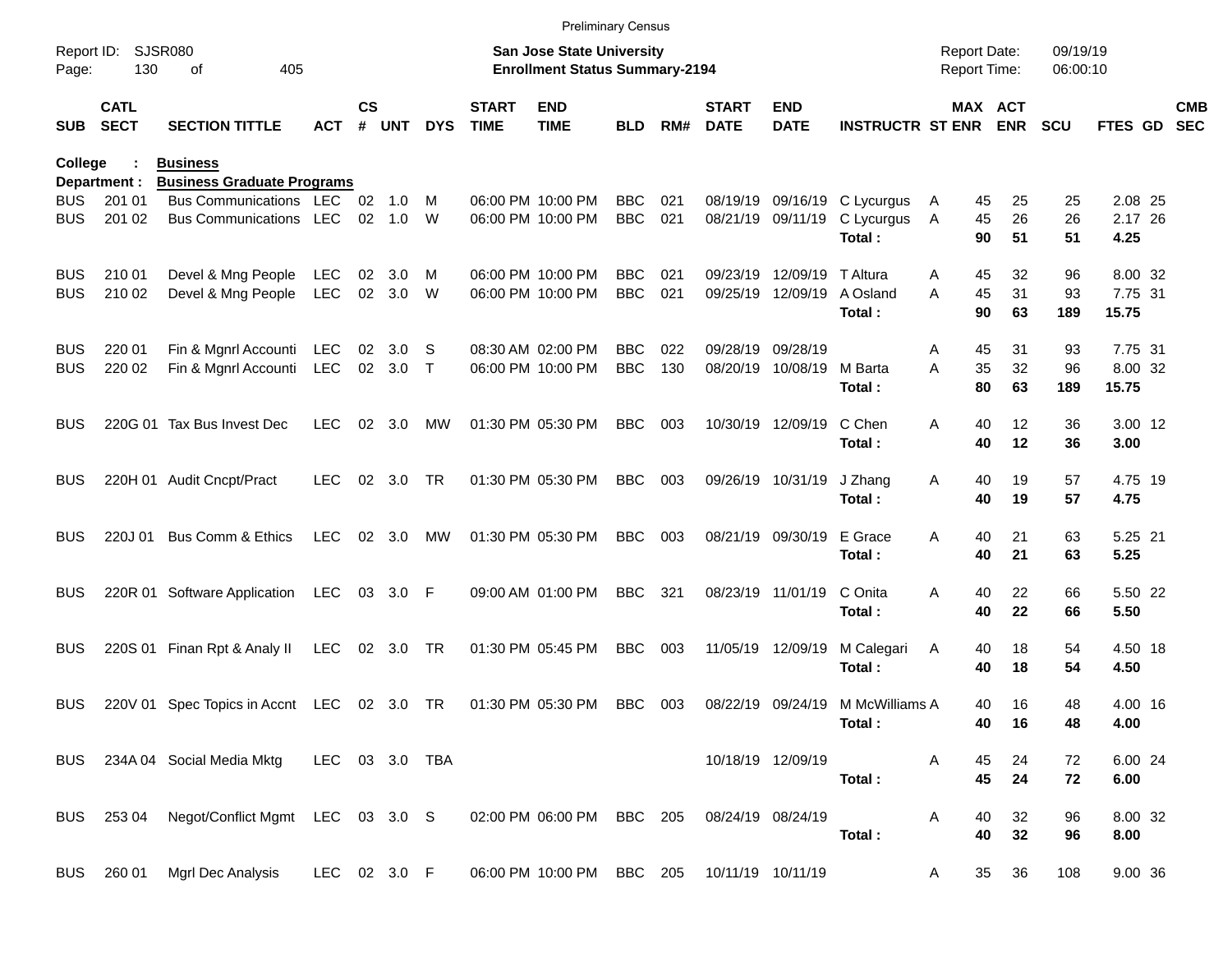|                          |                            |                                                                                  |                          |                             |                  |                   |                                                                    | <b>Preliminary Census</b>              |                          |            |                                        |                                                  |                                            |        |                |                            |                              |                             |                         |            |
|--------------------------|----------------------------|----------------------------------------------------------------------------------|--------------------------|-----------------------------|------------------|-------------------|--------------------------------------------------------------------|----------------------------------------|--------------------------|------------|----------------------------------------|--------------------------------------------------|--------------------------------------------|--------|----------------|----------------------------|------------------------------|-----------------------------|-------------------------|------------|
| Page:                    | Report ID: SJSR080<br>131  | 405<br>of                                                                        |                          |                             |                  |                   | San Jose State University<br><b>Enrollment Status Summary-2194</b> |                                        |                          |            |                                        |                                                  | <b>Report Date:</b><br><b>Report Time:</b> |        |                | 09/19/19<br>06:00:10       |                              |                             |                         |            |
| <b>SUB</b>               | <b>CATL</b><br><b>SECT</b> | <b>SECTION TITTLE</b>                                                            | ACT                      | $\mathsf{cs}$<br>$\pmb{\#}$ | UNT              | <b>DYS</b>        | <b>START</b><br><b>TIME</b>                                        | <b>END</b><br><b>TIME</b>              | <b>BLD</b>               | RM#        | <b>START</b><br><b>DATE</b>            | <b>END</b><br><b>DATE</b>                        | <b>INSTRUCTR ST ENR ENR</b>                |        | MAX ACT        |                            | <b>SCU</b>                   | FTES GD SEC                 |                         | <b>CMB</b> |
| <b>BUS</b>               | 260 02                     | Mgrl Dec Analysis                                                                | LEC.                     | 02                          | 3.0              | -F                |                                                                    | 06:00 PM 10:00 PM                      | <b>BBC</b>               | 022        | 10/11/19 10/11/19                      |                                                  | Total:                                     | A      | 35<br>70       | 29<br>65                   | 87<br>195                    | 7.25 29<br>16.25            |                         |            |
| <b>BUS</b>               | 265 01                     | Silicon Valley Exp                                                               | LEC.                     |                             | 02 2.0           | <b>TBA</b>        |                                                                    |                                        |                          |            |                                        | 08/19/19 12/09/19                                | V Agarwal<br>Total:                        | Α      | 40<br>40       | 8<br>8                     | 16<br>16                     | 1.33 8<br>1.33              |                         |            |
| <b>BUS</b><br><b>BUS</b> | 270 01<br>270 02           | <b>Financial Mgmt</b><br><b>Financial Mgmt</b>                                   | <b>LEC</b><br><b>LEC</b> | 02                          | 3.0<br>02 3.0    | S<br>S            |                                                                    | 08:30 AM 01:00 PM<br>01:30 PM 06:00 PM | <b>BBC</b><br><b>BBC</b> | 021<br>021 | 11/02/19<br>11/09/19 11/09/19          | 11/02/19                                         | Total:                                     | Α<br>A | 45<br>45<br>90 | 34<br>26<br>60             | 102<br>78<br>180             | 8.50 34<br>6.50 26<br>15.00 |                         |            |
| <b>BUS</b><br>BUS        | 280 01<br>280 02           | Op & Supply Chain Mg LEC<br>Op & Supply Chain Mg LEC                             |                          |                             | 02 3.0<br>02 3.0 | <b>TBA</b><br>TBA |                                                                    |                                        |                          |            | 10/14/19 12/09/19                      | 10/14/19 12/09/19                                | Total:                                     | Α<br>A | 45<br>45<br>90 | 27<br>35<br>62             | 81<br>105<br>186             | 6.75 27<br>8.75 35<br>15.50 |                         |            |
| <b>BUS</b>               | 283 04                     | Entrepreneurship                                                                 | LEC.                     |                             | 02 3.0           | S.                |                                                                    | 08:30 AM 01:00 PM                      | <b>BBC</b>               | 021        | 11/09/19 11/09/19                      |                                                  | Total:                                     | Α      | 45<br>45       | 9<br>9                     | 27<br>27                     | $2.25$ 9<br>2.25            |                         |            |
| <b>BUS</b><br><b>BUS</b> |                            | 297D 01 Spec Topics Bus Adm LEC 02 3.0<br>297D 10 Spec Topics Bus Adm LEC 02 3.0 |                          |                             |                  | TBA<br><b>TBA</b> |                                                                    |                                        |                          |            | 08/21/19                               | 12/09/19<br>08/21/19 12/09/19                    | E Grace<br>M Rajan<br>Total:               | Α<br>A | 4<br>10<br>14  | 0<br>8<br>8                | $\mathbf 0$<br>24<br>24      | $0.00 \t 0$<br>2.00<br>2.00 | - 8                     |            |
| <b>BUS</b>               | 298 10                     | Master's Project                                                                 | <b>SUP</b>               |                             | 24 3.0           | TBA               |                                                                    |                                        |                          |            | 08/21/19 12/09/19                      |                                                  | Total:                                     | A      | 25<br>25       | $\mathbf 0$<br>$\mathbf 0$ | 0<br>$\mathbf 0$             | $0.00 \t 0$<br>0.00         |                         |            |
| <b>BUS</b>               |                            | 298C 01 CMBA Internship                                                          | <b>SUP</b>               | 48                          | 3.0              | TBA               |                                                                    |                                        |                          |            | 08/21/19 12/09/19                      |                                                  | Total:                                     | Α      | 15<br>15       | 0<br>$\bf{0}$              | 0<br>$\mathbf 0$             | $0.00 \quad 0$<br>0.00      |                         |            |
| <b>BUS</b><br><b>BUS</b> | 298101<br>298I02           | Applied Bus Intern<br>Applied Bus Intern                                         | <b>SUP</b><br><b>SUP</b> | 48<br>48                    | 1.0<br>1.0       | TBA<br><b>TBA</b> |                                                                    |                                        |                          |            | 08/21/19 12/09/19<br>08/21/19 12/09/19 |                                                  | Total :                                    | Α<br>A | 15<br>3<br>18  | 0<br>$\mathbf 0$<br>0      | 0<br>$\mathbf 0$<br>0        | 0.00<br>$0.00 \t 0$<br>0.00 | $\overline{\mathbf{0}}$ |            |
|                          |                            | Department : Business Graduate Programs                                          |                          |                             |                  |                   |                                                                    |                                        |                          |            |                                        | <b>Lower Division:</b><br><b>Upper Division:</b> | <b>Department Total:</b>                   |        | 992<br>0<br>0  | 553<br>0<br>$\bf{0}$       | 1549<br>$\bf{0}$<br>$\bf{0}$ | 129.08<br>0.00<br>0.00      |                         |            |

**Graduate Division : 992 553 1549 129.08**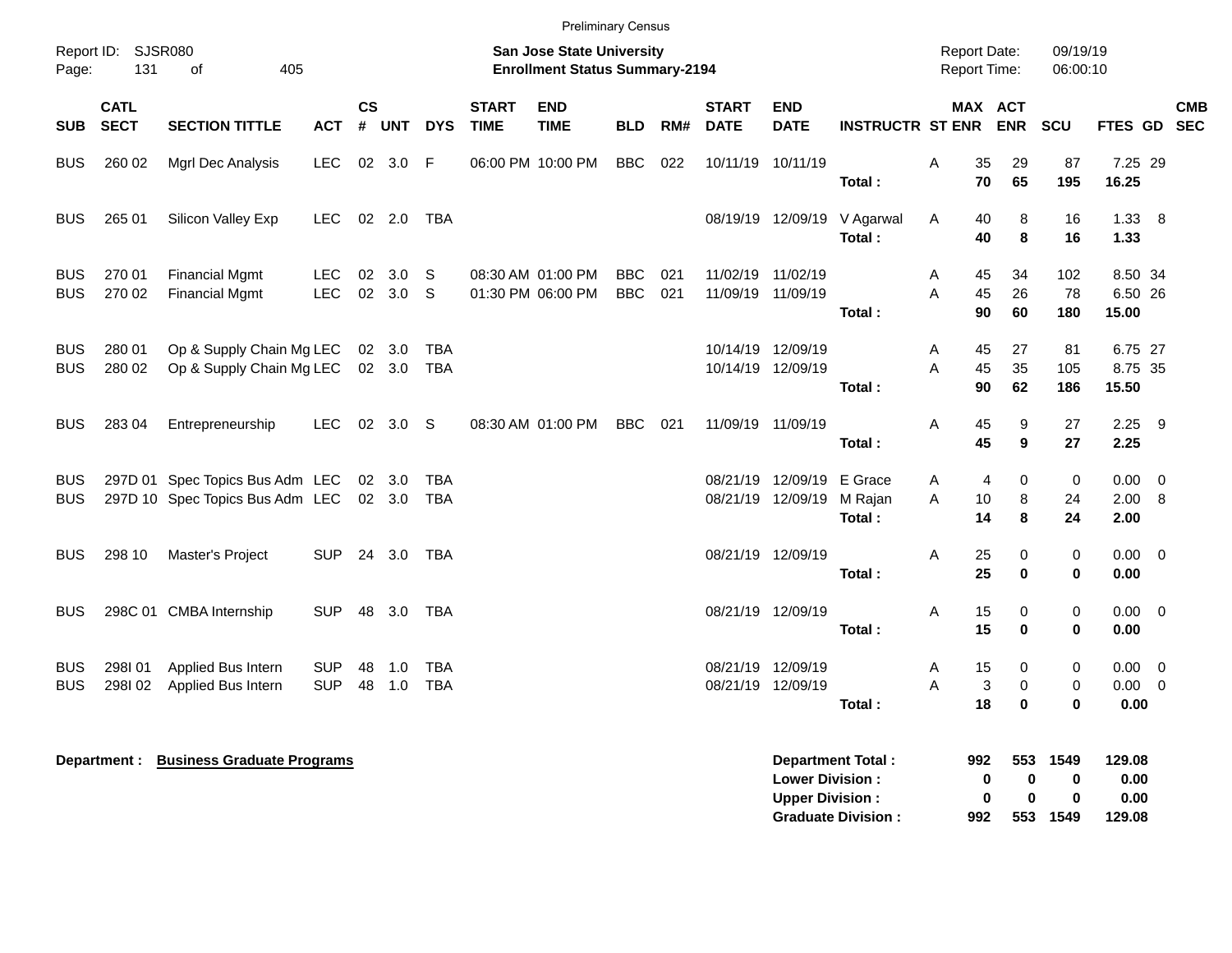|                  |                                           |                                                     |            |                |        |            |                             | <b>Preliminary Census</b>                                                 |            |     |                             |                           |                         |   |                                            |            |                      |                |   |                          |
|------------------|-------------------------------------------|-----------------------------------------------------|------------|----------------|--------|------------|-----------------------------|---------------------------------------------------------------------------|------------|-----|-----------------------------|---------------------------|-------------------------|---|--------------------------------------------|------------|----------------------|----------------|---|--------------------------|
| Page:            | SJSR080<br>Report ID:<br>132<br>405<br>οf |                                                     |            |                |        |            |                             | <b>San Jose State University</b><br><b>Enrollment Status Summary-2194</b> |            |     |                             |                           |                         |   | <b>Report Date:</b><br><b>Report Time:</b> |            | 09/19/19<br>06:00:10 |                |   |                          |
| <b>SUB</b>       | <b>CATL</b><br><b>SECT</b>                | <b>SECTION TITTLE</b>                               | <b>ACT</b> | <b>CS</b><br># | UNT    | <b>DYS</b> | <b>START</b><br><b>TIME</b> | <b>END</b><br><b>TIME</b>                                                 | <b>BLD</b> | RM# | <b>START</b><br><b>DATE</b> | <b>END</b><br><b>DATE</b> | <b>INSTRUCTR ST ENR</b> |   | MAX ACT                                    | <b>ENR</b> | <b>SCU</b>           | <b>FTES GD</b> |   | <b>CMB</b><br><b>SEC</b> |
| College          |                                           | <b>Business</b>                                     |            |                |        |            |                             |                                                                           |            |     |                             |                           |                         |   |                                            |            |                      |                |   |                          |
|                  | Department :                              | <b>School of Global Innovation &amp; Leadership</b> |            |                |        |            |                             |                                                                           |            |     |                             |                           |                         |   |                                            |            |                      |                |   |                          |
| BUS <sub>5</sub> | 16 60                                     | Intro Lrdshp & Innov                                | LEC        | 02             | - 3.0  | MW         |                             | 03:00 PM 04:15 PM                                                         | <b>BBC</b> | 202 | 08/21/19                    | 12/09/19                  | J Tan                   | A | 119                                        | 113        | 339                  | 22.60          | 0 |                          |
| BUS <sub>5</sub> | 16 61                                     | Intro Lrdshp & Innov                                | LEC        |                | 02 3.0 | TR         |                             | 07:30 AM 08:45 AM                                                         | <b>BBC</b> | 104 | 08/21/19                    | 12/09/19                  | <b>B</b> Makani         | Α | 45                                         | 41         | 123                  | 8.20           | 0 |                          |
| BUS <sub>5</sub> | 16 62                                     | Intro Lrdshp & Innov                                | <b>LEC</b> | 02             | 3.0    | TR         |                             | 09:00 AM 10:15 AM                                                         | <b>BBC</b> | 202 | 08/21/19                    | 12/09/19                  | <b>B</b> Makani         | A | 119                                        | 114        | 342                  | 22.80          | 0 |                          |
| BUS <sub>5</sub> | 16 63                                     | Intro Lrdshp & Innov                                | <b>LEC</b> | 02             | 3.0    | TR         |                             | 10:30 AM 11:45 AM                                                         | <b>BBC</b> | 104 | 08/21/19                    | 12/09/19                  | <b>B</b> Makani         | Α | 45                                         | 44         | 132                  | 8.80           | 0 |                          |
| BUS <sub>5</sub> | 16 64                                     | Intro Lrdshp & Innov                                | <b>LEC</b> | $02\,$         | 3.0    | TR         |                             | 03:00 PM 04:15 PM                                                         | <b>BBC</b> | 105 | 08/21/19                    | 12/09/19                  | D Wilde                 | A | 45                                         | 41         | 123                  | 8.20           | 0 |                          |
| BUS <sub>5</sub> | 16 65                                     | Intro Lrdshp & Innov                                | <b>LEC</b> | 02             | 3.0    | W          |                             | 06:00 PM 08:45 PM                                                         | <b>BBC</b> | 222 | 08/21/19                    | 12/09/19                  | T Shirley               | A | 45                                         | 42         | 126                  | 8.40           | 0 |                          |
| BUS <sub>5</sub> | 16 66                                     | Intro Lrdshp & Innov                                | <b>LEC</b> | 02             | 3.0    | м          |                             | 06:00 PM 08:45 PM                                                         | <b>BBC</b> | 322 | 08/21/19                    | 12/09/19                  | R Pollard               | A | 45                                         | 40         | 120                  | 8.00           | 0 |                          |
|                  |                                           |                                                     |            |                |        |            |                             |                                                                           |            |     |                             |                           | Total:                  |   | 463                                        | 435        | 1305                 | 87.00          |   |                          |
| BUS <sub>5</sub> | 140 01                                    | Fund of Oper Mgmt                                   | LEC        | 02             | 3.0    | МW         |                             | 10:30 AM 11:45 AM                                                         | <b>BBC</b> | 226 | 08/21/19                    | 12/09/19                  | C Lim                   | A | 45                                         | 44         | 132                  | 8.80           | 0 |                          |
| BUS <sub>5</sub> | 140 02                                    | Fund of Oper Mgmt                                   | <b>LEC</b> | $02\,$         | 3.0    | MW         |                             | 12:00 PM 01:15 PM                                                         | <b>BBC</b> | 104 | 08/21/19                    | 12/09/19                  | J Tan                   | A | 45                                         | 51         | 153                  | 10.20          | 0 |                          |
| BUS <sub>5</sub> | 140 03                                    | Fund of Oper Mgmt                                   | <b>LEC</b> | 02             | 3.0    | MW         |                             | 01:30 PM 02:45 PM                                                         | <b>BBC</b> | 226 | 08/21/19                    | 12/09/19                  | S Zhou                  | A | 45                                         | 45         | 135                  | 9.00           | 0 |                          |
| BUS <sub>5</sub> | 140 04                                    | Fund of Oper Mgmt                                   | <b>LEC</b> | $02\,$         | 3.0    | м          |                             | 03:00 PM 05:45 PM                                                         | <b>DMH</b> | 234 | 08/21/19                    | 12/09/19                  | S Ramakrishn A          |   | 45                                         | 49         | 147                  | 9.80           | 0 |                          |
| BUS <sub>5</sub> | 140 05                                    | Fund of Oper Mgmt                                   | <b>LEC</b> | $02\,$         | 3.0    | м          |                             | 03:00 PM 05:45 PM                                                         | <b>BBC</b> | 226 | 08/21/19                    | 12/09/19                  | J Song                  | A | 45                                         | 45         | 135                  | 9.00           | 0 |                          |
| BUS <sub>5</sub> | 140 06                                    | Fund of Oper Mgmt                                   | <b>LEC</b> | 02             | 3.0    | м          |                             | 06:00 PM 08:45 PM                                                         | <b>BBC</b> | 130 | 08/21/19                    | 12/09/19                  | J Sung                  | A | 40                                         | 37         | 111                  | 7.40           | 0 |                          |
| BUS <sub>5</sub> | 140 07                                    | Fund of Oper Mgmt                                   | <b>LEC</b> | 02             | 3.0    | TR         |                             | 07:30 AM 08:45 AM                                                         | <b>BBC</b> | 226 | 08/21/19                    | 12/09/19                  | C Lim                   | Α | 45                                         | 42         | 126                  | 8.40           | 0 |                          |
| BUS <sub>5</sub> | 140 08                                    | Fund of Oper Mgmt                                   | <b>LEC</b> | $02\,$         | 3.0    | TR         |                             | 10:30 AM 11:45 AM                                                         | <b>BBC</b> | 220 | 08/21/19                    | 12/09/19                  | J Tan                   | Α | 45                                         | 52         | 156                  | 10.40          | 0 |                          |
| BUS <sub>5</sub> | 140 09                                    | Fund of Oper Mgmt                                   | <b>LEC</b> | 02             | 3.0    | TR         |                             | 01:30 PM 02:45 PM                                                         | <b>BBC</b> | 220 | 08/21/19                    | 12/09/19                  | J Tan                   | A | 45                                         | 45         | 135                  | 9.00           | 0 |                          |
| BUS <sub>5</sub> | 140 10                                    | Fund of Oper Mgmt                                   | <b>LEC</b> | 02             | 3.0    | Т          |                             | 03:00 PM 05:45 PM                                                         | <b>BBC</b> | 226 | 08/21/19                    | 12/09/19                  | J Song                  | Α | 45                                         | 45         | 135                  | 9.00           | 0 |                          |
| BUS <sub>5</sub> | 140 11                                    | Fund of Oper Mgmt                                   | <b>LEC</b> | 02             | 3.0    | Т          |                             | 06:00 PM 08:45 PM                                                         | <b>BBC</b> | 226 | 08/21/19                    | 12/09/19                  | J Song                  | Α | 45                                         | 45         | 135                  | 9.00           | 0 |                          |
| BUS <sub>5</sub> | 140 12                                    | Fund of Oper Mgmt                                   | <b>LEC</b> | 02             | 3.0    | W          |                             | 06:00 PM 08:45 PM                                                         | <b>BBC</b> | 220 | 08/21/19                    | 12/09/19                  | M Ashley                | Α | 45                                         | 44         | 132                  | 8.80           | 0 |                          |
| BUS <sub>5</sub> | 140 13                                    | Fund of Oper Mgmt                                   | <b>LEC</b> | 02             | 3.0    | R          |                             | 03:00 PM 05:45 PM                                                         | <b>BBC</b> | 226 | 08/21/19                    | 12/09/19                  | <b>R</b> Salstrom       | A | 45                                         | 55         | 165                  | 11.00          | 0 |                          |
| BUS <sub>5</sub> | 140 14                                    | Fund of Oper Mgmt                                   | <b>LEC</b> | $02\,$         | 3.0    | R          |                             | 06:00 PM 08:45 PM                                                         | <b>BBC</b> | 226 | 08/21/19                    | 12/09/19                  | R Salstrom              | A | 45                                         | 46         | 138                  | 9.20           | 0 |                          |
| BUS <sub>5</sub> | 140 80                                    | Fund of Oper Mgmt                                   | <b>LEC</b> | 02             | 3.0    | TBA        |                             |                                                                           |            |     | 08/21/19                    | 12/09/19                  | M Ashley                | A | 45                                         | 45         | 135                  | 9.00           | 0 |                          |
| BUS <sub>5</sub> | 140 81                                    | Fund of Oper Mgmt                                   | <b>LEC</b> | $02\,$         | 3.0    | <b>TBA</b> |                             |                                                                           |            |     | 08/21/19                    | 12/09/19                  | A Loomba                | A | 45                                         | 44         | 132                  | 8.80           | 0 |                          |
| BUS <sub>5</sub> | 140 82                                    | Fund of Oper Mgmt                                   | <b>LEC</b> | $02\,$         | 3.0    | TBA        |                             |                                                                           |            |     | 08/21/19                    | 12/09/19                  | A Loomba                | A | 45                                         | 45         | 135                  | 9.00           | 0 |                          |
| BUS <sub>5</sub> | 14083                                     | Fund of Oper Mgmt                                   | <b>LEC</b> | 02             | 3.0    | TBA        |                             |                                                                           |            |     | 08/21/19                    | 12/09/19                  | J Sung                  | Α | 45                                         | 41         | 123                  | 8.20           | 0 |                          |
|                  | BUS5 140 84                               | Fund of Oper Mgmt                                   | <b>LEC</b> | 02             | 3.0    | TBA        |                             |                                                                           |            |     |                             | 08/21/19 12/09/19 S Zhou  |                         | A | 45                                         | 45         | 135                  | 9.00           | 0 |                          |
|                  |                                           | BUS5 140 85 Fund of Oper Mgmt LEC 02 3.0 TBA        |            |                |        |            |                             |                                                                           |            |     |                             | 08/21/19 12/09/19 S Zhou  |                         | Α | 45                                         | 45         | 135                  | $9.00 \t 0$    |   |                          |
|                  |                                           |                                                     |            |                |        |            |                             |                                                                           |            |     |                             |                           | Total:                  |   |                                            | 895 910    | 2730                 | 182.00         |   |                          |
|                  | BUS5 141 01                               | Proc & Supply Mgmt LEC 02 3.0 MW                    |            |                |        |            |                             | 09:00 AM 10:15 AM BBC 226                                                 |            |     |                             | 08/21/19 12/09/19 C Lim   |                         | A | 45                                         | 37         | 111                  | $7.40 \ 0$     |   |                          |
|                  |                                           | BUS5 141 02 Proc & Supply Mgmt LEC 02 3.0 TR        |            |                |        |            |                             | 09:00 AM 10:15 AM                                                         | BBC 226    |     |                             | 08/21/19 12/09/19 C Lim   |                         | A | 45                                         | 45         | 135                  | $9.00 \t 0$    |   |                          |
|                  |                                           |                                                     |            |                |        |            |                             |                                                                           |            |     |                             |                           | Total:                  |   | 90                                         | 82         | 246                  | 16.40          |   |                          |
|                  |                                           | BUS5 141B 01 Trans & Log Mgt                        |            |                |        |            |                             | LEC 03 3.0 MW 01:30 PM 02:45 PM BBC 301 08/21/19 12/09/19                 |            |     |                             |                           | Y Wu                    | A | 40                                         | 15         | 45                   | $3.00 \ 0$     |   |                          |
|                  |                                           |                                                     |            |                |        |            |                             |                                                                           |            |     |                             |                           | Total:                  |   | 40                                         | 15         | 45                   | 3.00           |   |                          |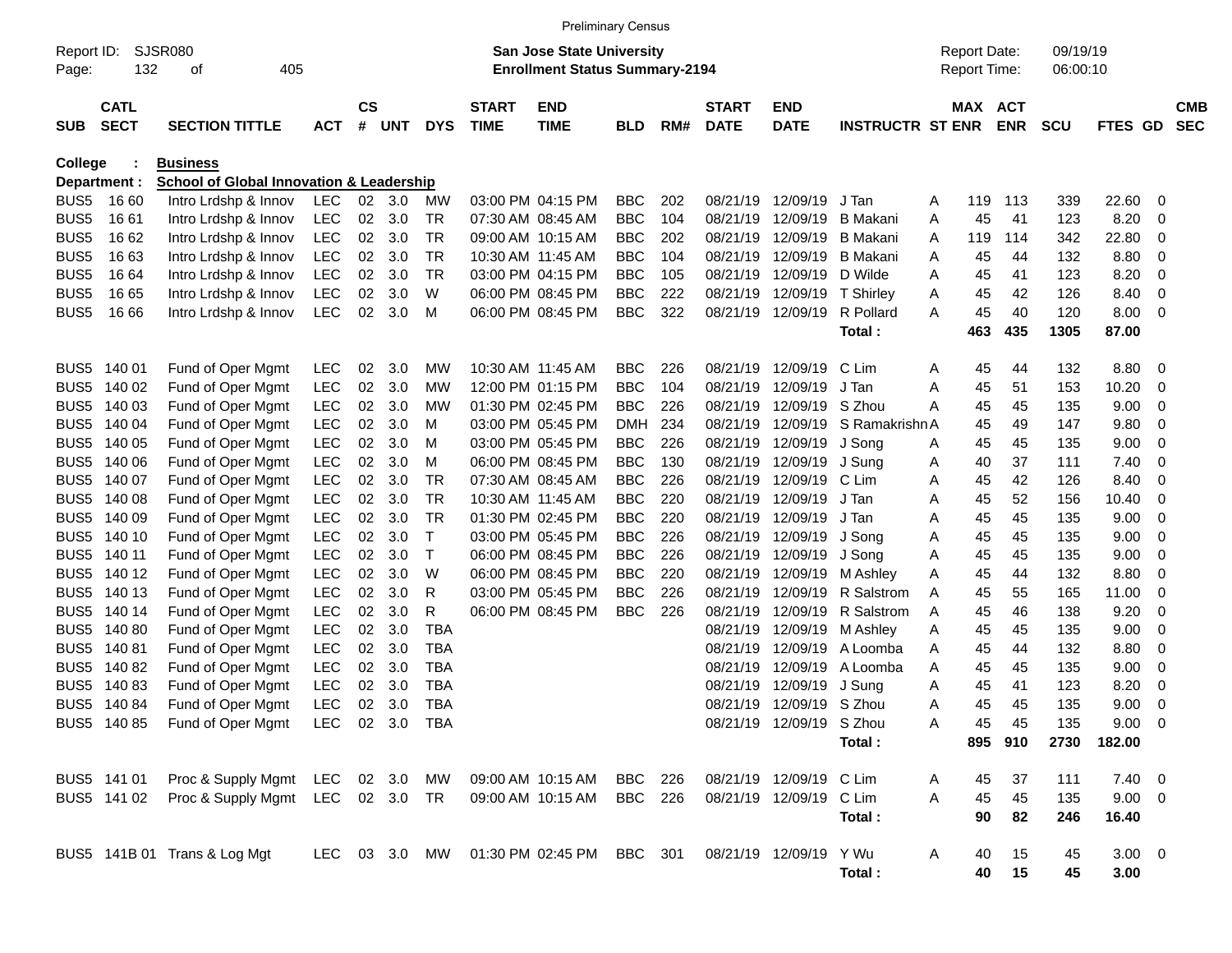|                                           |                                                                                     |                                        |                |                          |                         |                             |                                                                           | <b>Preliminary Census</b>              |                   |                             |                                                       |                                                                  |                                            |                          |                          |                                                       |                          |
|-------------------------------------------|-------------------------------------------------------------------------------------|----------------------------------------|----------------|--------------------------|-------------------------|-----------------------------|---------------------------------------------------------------------------|----------------------------------------|-------------------|-----------------------------|-------------------------------------------------------|------------------------------------------------------------------|--------------------------------------------|--------------------------|--------------------------|-------------------------------------------------------|--------------------------|
| Report ID:<br>Page:                       | SJSR080<br>133<br>405<br>0f                                                         |                                        |                |                          |                         |                             | <b>San Jose State University</b><br><b>Enrollment Status Summary-2194</b> |                                        |                   |                             |                                                       |                                                                  | <b>Report Date:</b><br><b>Report Time:</b> |                          | 09/19/19<br>06:00:10     |                                                       |                          |
| <b>CATL</b><br><b>SECT</b><br><b>SUB</b>  | <b>SECTION TITTLE</b>                                                               | <b>ACT</b>                             | <b>CS</b><br># | UNT                      | <b>DYS</b>              | <b>START</b><br><b>TIME</b> | <b>END</b><br><b>TIME</b>                                                 | <b>BLD</b>                             | RM#               | <b>START</b><br><b>DATE</b> | <b>END</b><br><b>DATE</b>                             | <b>INSTRUCTR ST ENR</b>                                          | MAX ACT                                    | <b>ENR</b>               | <b>SCU</b>               | FTES GD                                               | <b>CMB</b><br><b>SEC</b> |
| BUS5 142 01<br>BUS5 142 02<br>BUS5 142 03 | <b>Total Quality Mgmt</b><br><b>Total Quality Mgmt</b><br><b>Total Quality Mgmt</b> | <b>LEC</b><br><b>LEC</b><br><b>LEC</b> | 02<br>02       | 3.0<br>3.0<br>02 3.0     | МW<br>МW<br>МW          |                             | 10:30 AM 11:45 AM<br>01:30 PM 02:45 PM<br>03:00 PM 04:15 PM               | <b>BBC</b><br><b>BBC</b><br><b>BBC</b> | 104<br>220<br>220 | 08/21/19<br>08/21/19        | 12/09/19<br>12/09/19 T Shi<br>08/21/19 12/09/19 T Shi | T Shi<br>Total:                                                  | 45<br>A<br>45<br>A<br>45<br>A<br>135       | 45<br>43<br>45<br>133    | 135<br>129<br>135<br>399 | $9.00 \t 0$<br>$8.60 \quad 0$<br>$9.00 \t 0$<br>26.60 |                          |
| BUS5 144 01<br>BUS5 144 80                | Supply Chain Mgmt<br>Supply Chain Mgmt                                              | <b>LEC</b><br><b>LEC</b>               | 02             | 3.0<br>02 3.0            | м<br><b>TBA</b>         |                             | 06:00 PM 08:45 PM                                                         | <b>BBC</b>                             | 222               |                             | 08/21/19 12/09/19<br>08/21/19 12/09/19                | M Zhou<br>M Zhou<br>Total:                                       | 45<br>A<br>45<br>A<br>90                   | 41<br>44<br>85           | 123<br>132<br>255        | $8.20 \ 0$<br>8.80 0<br>17.00                         |                          |
| BUS5 145 01                               | Global Operations St LEC                                                            |                                        |                | 02 3.0                   | M                       |                             | 06:00 PM 08:45 PM                                                         | <b>BBC</b>                             | 226               |                             | 08/21/19 12/09/19                                     | G Naroola<br>Total:                                              | 45<br>A<br>45                              | 48<br>48                 | 144<br>144               | $9.60 \quad 0$<br>9.60                                |                          |
| BUS5 146 01<br>BUS5 146 80                | <b>Fund Project Mgmt</b><br>Fund Project Mgmt                                       | <b>LEC</b><br><b>LEC</b>               | 03<br>03       | 3.0<br>3.0               | <b>MW</b><br><b>TBA</b> |                             | 03:00 PM 04:15 PM                                                         | DMH 160                                |                   |                             | 08/21/19 12/09/19<br>08/21/19 12/09/19                | X Qi<br>X Qi<br>Total:                                           | Α<br>45<br>A<br>45<br>90                   | 47<br>49<br>96           | 141<br>147<br>288        | $9.40 \quad 0$<br>9.80 0<br>19.20                     |                          |
| BUS5 147 01                               | Servic Oper Mgmt                                                                    | <b>LEC</b>                             |                | $02 \quad 3.0$           | МW                      |                             | 12:00 PM 01:15 PM                                                         | <b>BBC</b>                             | 226               |                             | 08/21/19 12/09/19                                     | S Zhou<br>Total:                                                 | 45<br>A<br>45                              | 45<br>45                 | 135<br>135               | $9.00 \t 0$<br>9.00                                   |                          |
| BUS5 162 01<br>BUS5 162 02                | Intl & Compar Mgmt<br>Intl & Compar Mgmt                                            | LEC<br>LEC                             |                | $02 \quad 3.0$<br>02 3.0 | MW<br><b>MW</b>         |                             | 09:00 AM 10:15 AM<br>10:30 AM 11:45 AM                                    | <b>BBC</b><br><b>BBC</b>               | 323<br>323        |                             | 08/21/19 12/09/19 C Reade<br>08/21/19 12/09/19        | C Reade<br>Total:                                                | 40<br>A<br>A<br>40<br>80                   | 29<br>33<br>62           | 87<br>99<br>186          | 5.80 0<br>$6.60$ 0<br>12.40                           |                          |
|                                           | BUS5 162A 01 IB Strategy                                                            | SEM                                    | 05             | 3.0                      | МW                      |                             | 12:00 PM 01:15 PM                                                         | <b>BBC</b>                             | 323               |                             | 08/21/19 12/09/19                                     | A Musgrave<br>Total:                                             | 40<br>A<br>40                              | 39<br>39                 | 117<br>117               | 7.80 0<br>7.80                                        |                          |
|                                           | BUS5 163B 01 Emerging Markets                                                       | SEM                                    | 05             | 3.0                      | W                       |                             | 04:30 PM 07:15 PM                                                         | <b>BBC</b>                             | 301               |                             | 08/21/19 12/09/19                                     | T Kothari<br>Total:                                              | A<br>45<br>45                              | 30<br>30                 | 90<br>90                 | $6.00 \quad 0$<br>6.00                                |                          |
|                                           | BUS5 165A 01 Global Leadership<br>BUS5 165A 02 Global Leadership                    | LEC<br>LEC                             |                | 02 3.0<br>02 3.0 W       | $\top$                  |                             | 06:00 PM 08:45 PM<br>03:00 PM 05:45 PM                                    | BBC<br><b>BBC</b>                      | 323<br>323        |                             | 08/21/19 12/09/19 T Shirley<br>08/21/19 12/09/19      | J Osland<br>Total:                                               | 40<br>Α<br>40<br>Α<br>80                   | 29<br>34<br>63           | 87<br>102<br>189         | $5.80\ 0$<br>$6.85$ 1<br>12.65                        |                          |
| BUS5 167 01<br>ENVS 167 01                | Managing Envir Iss<br>Managing Envir Iss                                            | LEC<br>LEC 02 3.0 TR                   |                | 02 3.0 TR                |                         |                             | 01:30 PM 02:45 PM<br>01:30 PM 02:45 PM                                    | BBC 226<br>BBC 226                     |                   |                             |                                                       | 08/21/19 12/09/19 R Roman<br>08/21/19 12/09/19 R Roman<br>Total: | 45<br>A<br>A<br>0<br>45                    | 37<br>$\mathbf{1}$<br>38 | 111<br>3<br>114          | 7.40 0 C<br>$0.20 \t 0 C$<br>7.60                     |                          |
|                                           | BUS5 180D 01 Individ Studies                                                        |                                        |                |                          | SUP 36 1.0 TBA          |                             |                                                                           |                                        |                   |                             | 08/21/19 12/09/19                                     |                                                                  | 45<br>A                                    | 0                        | 0                        | $0.00 \t 0$                                           |                          |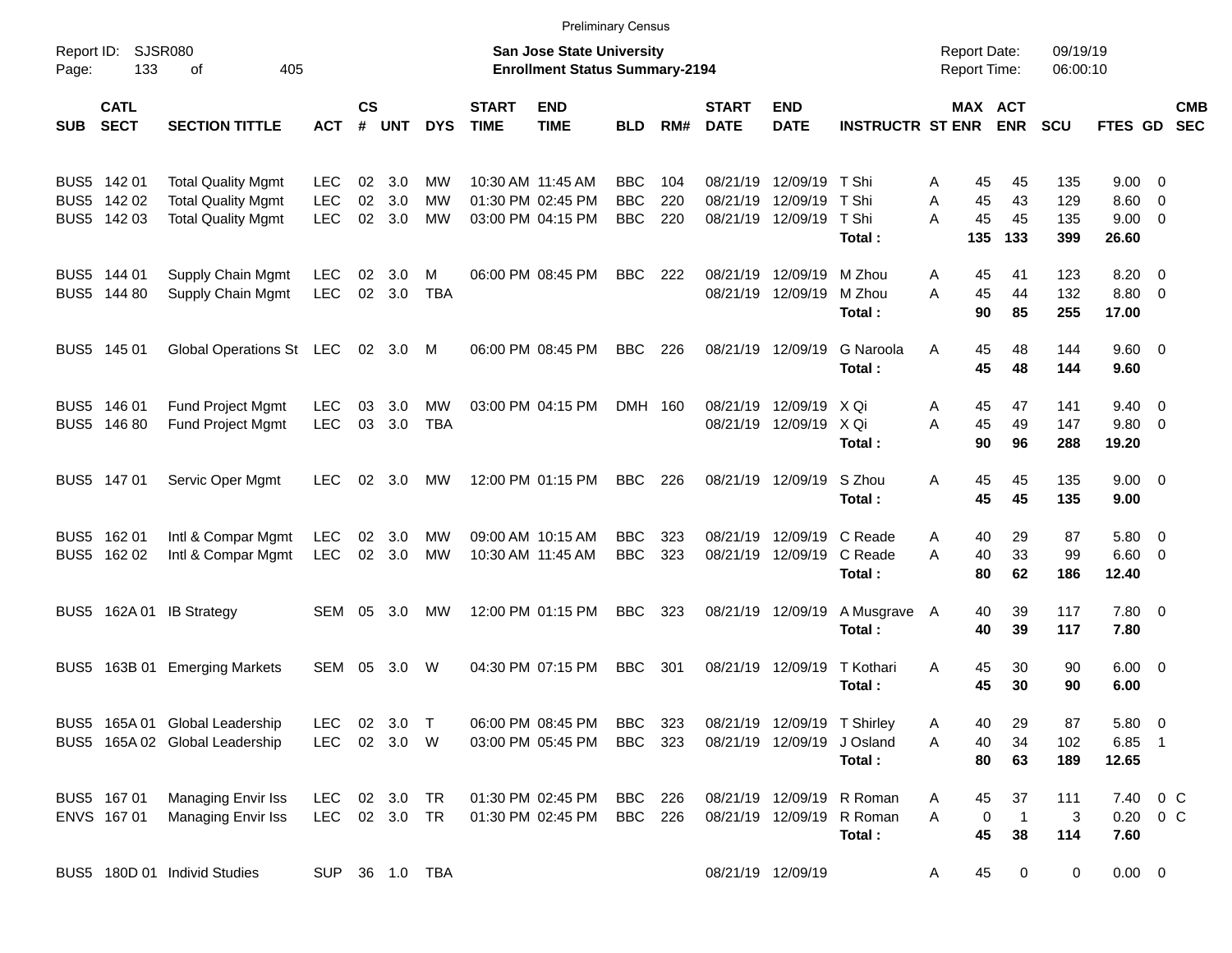|                     |                            |                           |            |                    |            |            |                             |                                                                           | <b>Preliminary Census</b> |     |                             |                             |                              |   |                                     |                       |                      |                |                          |                          |
|---------------------|----------------------------|---------------------------|------------|--------------------|------------|------------|-----------------------------|---------------------------------------------------------------------------|---------------------------|-----|-----------------------------|-----------------------------|------------------------------|---|-------------------------------------|-----------------------|----------------------|----------------|--------------------------|--------------------------|
| Report ID:<br>Page: | SJSR080<br>134             | 405<br>οf                 |            |                    |            |            |                             | <b>San Jose State University</b><br><b>Enrollment Status Summary-2194</b> |                           |     |                             |                             |                              |   | <b>Report Date:</b><br>Report Time: |                       | 09/19/19<br>06:00:10 |                |                          |                          |
| <b>SUB</b>          | <b>CATL</b><br><b>SECT</b> | <b>SECTION TITTLE</b>     | <b>ACT</b> | $\mathsf{cs}$<br># | <b>UNT</b> | <b>DYS</b> | <b>START</b><br><b>TIME</b> | <b>END</b><br><b>TIME</b>                                                 | <b>BLD</b>                | RM# | <b>START</b><br><b>DATE</b> | <b>END</b><br><b>DATE</b>   | <b>INSTRUCTR ST ENR</b>      |   |                                     | MAX ACT<br><b>ENR</b> | <b>SCU</b>           | FTES GD        |                          | <b>CMB</b><br><b>SEC</b> |
| BUS <sub>5</sub>    |                            | 180D 02 Individ Studies   | <b>SUP</b> | 36                 | 2.0        | <b>TBA</b> |                             |                                                                           |                           |     | 08/21/19                    | 12/09/19                    |                              | Α | 45                                  | 0                     | 0                    | 0.00           | - 0                      |                          |
| BUS <sub>5</sub>    |                            | 180D 03 Individ Studies   | <b>SUP</b> | 36                 | 3.0        | <b>TBA</b> |                             |                                                                           |                           |     | 08/21/19                    | 12/09/19                    | R Pollard                    | Α | 45                                  | $\overline{c}$        | 0                    | 0.40           | - 0                      |                          |
| BUS <sub>5</sub>    |                            | 180D 04 Individ Studies   | <b>SUP</b> | 36                 | 3.0        | <b>TBA</b> |                             |                                                                           |                           |     | 08/21/19                    | 12/09/19                    |                              | A | 45                                  | 0                     | 0                    | 0.00           | $\overline{\mathbf{0}}$  |                          |
| BUS <sub>5</sub>    |                            | 180D 05 Individ Studies   | <b>SUP</b> | 36                 | 3.0        | <b>TBA</b> |                             |                                                                           |                           |     |                             | 08/21/19 12/09/19           |                              | Α | 45                                  | 0                     | 0                    | 0.00           | $\overline{\mathbf{0}}$  |                          |
|                     |                            |                           |            |                    |            |            |                             |                                                                           |                           |     |                             |                             | Total:                       |   | 225                                 | $\mathbf{2}$          | 0                    | 0.40           |                          |                          |
| BUS <sub>5</sub>    | 181 01                     | Intro Entrepreneur        | <b>LEC</b> | 03                 | 3.0        | MW         |                             | 01:30 PM 02:45 PM                                                         | <b>BBC</b>                | 302 | 08/21/19                    | 12/09/19                    | A Basu                       | Α | 45                                  | 41                    | 123                  | 8.25           | - 1                      |                          |
| BUS <sub>5</sub>    | 181 02                     | Intro Entrepreneur        | <b>LEC</b> | 03                 | 3.0        | <b>TR</b>  |                             | 04:30 PM 05:45 PM                                                         | <b>BBC</b>                | 220 | 08/21/19                    | 12/09/19                    | S Pruthi                     | Α | 45                                  | 38                    | 114                  | 7.60           | $\overline{\mathbf{0}}$  |                          |
| BUS <sub>5</sub>    | 18180                      | Intro Entrepreneur        | <b>LEC</b> | 03                 | 3.0        | <b>TBA</b> |                             |                                                                           |                           |     |                             | 08/21/19 12/09/19           | X Quan                       | Α | 45                                  | 41                    | 123                  | 8.20           | - 0                      |                          |
|                     |                            |                           |            |                    |            |            |                             |                                                                           |                           |     |                             |                             | Total:                       |   | 135                                 | 120                   | 360                  | 24.05          |                          |                          |
| BUS <sub>5</sub>    | 18301                      | Global Entreneurship      | <b>LEC</b> | 02                 | 3.0        | MW         |                             | 10:30 AM 11:45 AM                                                         | <b>BBC</b>                | 220 | 08/21/19                    | 12/09/19                    | X Quan                       | A | 45                                  | 45                    | 135                  | 9.00           | $\overline{\mathbf{0}}$  |                          |
| BUS <sub>5</sub>    | 18302                      | Global Entreneurship      | LEC        | 02                 | 3.0        | MW         |                             | 12:00 PM 01:15 PM                                                         | <b>BBC</b>                | 220 | 08/21/19                    | 12/09/19                    | X Quan                       | Α | 45                                  | 43                    | 129                  | 8.60           | $\overline{\phantom{0}}$ |                          |
|                     |                            |                           |            |                    |            |            |                             |                                                                           |                           |     |                             |                             | Total:                       |   | 90                                  | 88                    | 264                  | 17.60          |                          |                          |
| BUS5                | 184A 01                    | Mgmt of Innovation        | SEM        | 05                 | 3.0        | R          |                             | 06:00 PM 08:45 PM                                                         | <b>BBC</b>                | 130 |                             | 08/21/19 12/09/19           | P Gupta                      | Α | 40                                  | 34                    | 102                  | 6.85           | $\overline{\phantom{1}}$ |                          |
|                     |                            |                           |            |                    |            |            |                             |                                                                           |                           |     |                             |                             | Total:                       |   | 40                                  | 34                    | 102                  | 6.85           |                          |                          |
| BUS5                | 186V 01 VLAB               |                           | <b>LEC</b> | 03                 | 3.0        | M          |                             | 04:30 PM 07:15 PM                                                         | <b>BBC</b>                | 302 |                             | 08/21/19 12/09/19           | A Basu                       | A | 45                                  | 14                    | 42                   | 2.80 0         |                          |                          |
|                     |                            |                           |            |                    |            |            |                             |                                                                           |                           |     |                             |                             | Total:                       |   | 45                                  | 14                    | 42                   | 2.80           |                          |                          |
| BUS <sub>5</sub>    | 18701                      | <b>Global Dimensn Bus</b> | <b>LEC</b> | 02                 | 3.0        | MW         |                             | 09:00 AM 10:15 AM                                                         | <b>BBC</b>                | 220 | 08/21/19                    | 12/09/19                    | W Van Hooff A                |   | 45                                  | 48                    | 144                  | 9.60           | - 0                      |                          |
| BUS <sub>5</sub>    | 18702                      | <b>Global Dimensn Bus</b> | <b>LEC</b> | 02                 | 3.0        | МW         |                             | 12:00 PM 01:15 PM                                                         | <b>BBC</b>                | 326 | 08/21/19                    | 12/09/19                    | I Yang                       | Α | 45                                  | 45                    | 135                  | 9.00           | - 0                      |                          |
| BUS <sub>5</sub>    | 18703                      | Global Dimensn Bus        | <b>LEC</b> | 02                 | 3.0        | МW         |                             | 01:30 PM 02:45 PM                                                         | <b>BBC</b>                | 204 | 08/21/19                    | 12/09/19                    | A Musgrave                   | A | 119                                 | 118                   | 354                  | 23.60          | - 0                      |                          |
| BUS5                | 18705                      | Global Dimensn Bus        | <b>LEC</b> | 02                 | 3.0        | <b>TR</b>  |                             | 07:30 AM 08:45 AM                                                         | <b>BBC</b>                | 220 | 08/21/19                    | 12/09/19                    | S Francis                    | Α | 45                                  | 51                    | 153                  | 10.20          | - 0                      |                          |
| BUS <sub>5</sub>    | 18706                      | <b>Global Dimensn Bus</b> | <b>LEC</b> | 02                 | 3.0        | <b>TR</b>  |                             | 09:00 AM 10:15 AM                                                         | <b>BBC</b>                | 204 | 08/21/19                    | 12/09/19                    | S Francis                    | Α | 119                                 | 115                   | 345                  | 23.00          | - 0                      |                          |
| BUS <sub>5</sub>    | 18707                      | <b>Global Dimensn Bus</b> | <b>LEC</b> | 02                 | 3.0        | <b>TR</b>  |                             | 12:00 PM 01:15 PM                                                         | <b>BBC</b>                | 104 | 08/21/19                    | 12/09/19                    | Y No                         | Α | 45                                  | 44                    | 132                  | 8.80           | - 0                      |                          |
| BUS <sub>5</sub>    | 18708                      | Global Dimensn Bus        | <b>LEC</b> | 02                 | 3.0        | <b>TR</b>  |                             | 03:00 PM 04:15 PM                                                         | <b>BBC</b>                | 323 | 08/21/19                    | 12/09/19                    | W Van Hooff                  | A | 40                                  | 41                    | 123                  | 8.20           | $\mathbf 0$              |                          |
| BUS <sub>5</sub>    | 18709                      | Global Dimensn Bus        | <b>LEC</b> | 02                 | 3.0        | <b>TR</b>  |                             | 04:30 PM 05:45 PM                                                         | <b>BBC</b>                | 323 | 08/21/19                    | 12/09/19                    | W Van Hooff                  | A | 40                                  | 41                    | 123                  | 8.20           | 0                        |                          |
|                     | BUS5 187 10                | <b>Global Dimensn Bus</b> | <b>LEC</b> |                    | 3.0        |            |                             |                                                                           |                           |     |                             |                             |                              | х | 0                                   | $\Omega$              | 0                    | 0.00           | - 0                      |                          |
|                     | BUS5 187 11                | Global Dimensn Bus        | <b>LEC</b> | 02                 | 3.0        | R          |                             | 06:00 PM 08:45 PM                                                         | BBC                       | 222 |                             | 08/21/19 12/09/19 l Yang    |                              | Α | 45                                  | 43                    | 129                  | $8.60 \quad 0$ |                          |                          |
|                     | BUS5 187 12                | Global Dimensn Bus        | <b>LEC</b> | $02\,$             | 3.0        | TR         |                             | 10:30 AM 11:45 AM                                                         | <b>BBC</b> 225            |     |                             |                             | 08/21/19 12/09/19 A Musgrave | A | 40                                  | 26                    | 78                   | 5.20 0         |                          |                          |
|                     | BUS5 187 80                | Global Dimensn Bus        | LEC        |                    | 02 3.0     | <b>TBA</b> |                             |                                                                           |                           |     |                             | 08/21/19 12/09/19 T Kothari |                              | Α | 45                                  | 50                    | 150                  | $10.00 \t 0$   |                          |                          |
|                     | BUS5 18781                 | Global Dimensn Bus        | LEC        |                    | 02 3.0     | TBA        |                             |                                                                           |                           |     |                             | 08/21/19 12/09/19 T Kothari |                              | Α | 45                                  | 47                    | 141                  | $9.45$ 1       |                          |                          |
|                     | BUS5 18782                 | Global Dimensn Bus        | LEC        |                    | 02 3.0     | <b>TBA</b> |                             |                                                                           |                           |     |                             | 08/21/19 12/09/19 Y No      |                              | Α | 45                                  | 41                    | 123                  | 8.20 0         |                          |                          |
|                     | BUS5 18783                 | Global Dimensn Bus        | LEC        |                    | 02 3.0     | <b>TBA</b> |                             |                                                                           |                           |     |                             | 08/21/19 12/09/19 A Osland  |                              | Α | 45                                  | 45                    | 135                  | $9.00 \t 0$    |                          |                          |
|                     | BUS5 187 84                | Global Dimensn Bus        | LEC        |                    | 02 3.0     | TBA        |                             |                                                                           |                           |     |                             | 08/21/19 12/09/19 A Osland  |                              | Α | 45                                  | 45                    | 135                  | $9.00 \t 0$    |                          |                          |
|                     | BUS5 187 85                | Global Dimensn Bus        | LEC        |                    | 02 3.0     | TBA        |                             |                                                                           |                           |     |                             | 08/21/19 12/09/19 I Yang    |                              | Α | 45                                  | 47                    | 141                  | $9.40 \quad 0$ |                          |                          |
|                     | BUS5 187 86                | Global Dimensn Bus        | LEC        |                    | 02 3.0     | <b>TBA</b> |                             |                                                                           |                           |     |                             | 08/21/19 12/09/19 l Yang    |                              | A | 45                                  | 46                    | 138                  | $9.20 \ 0$     |                          |                          |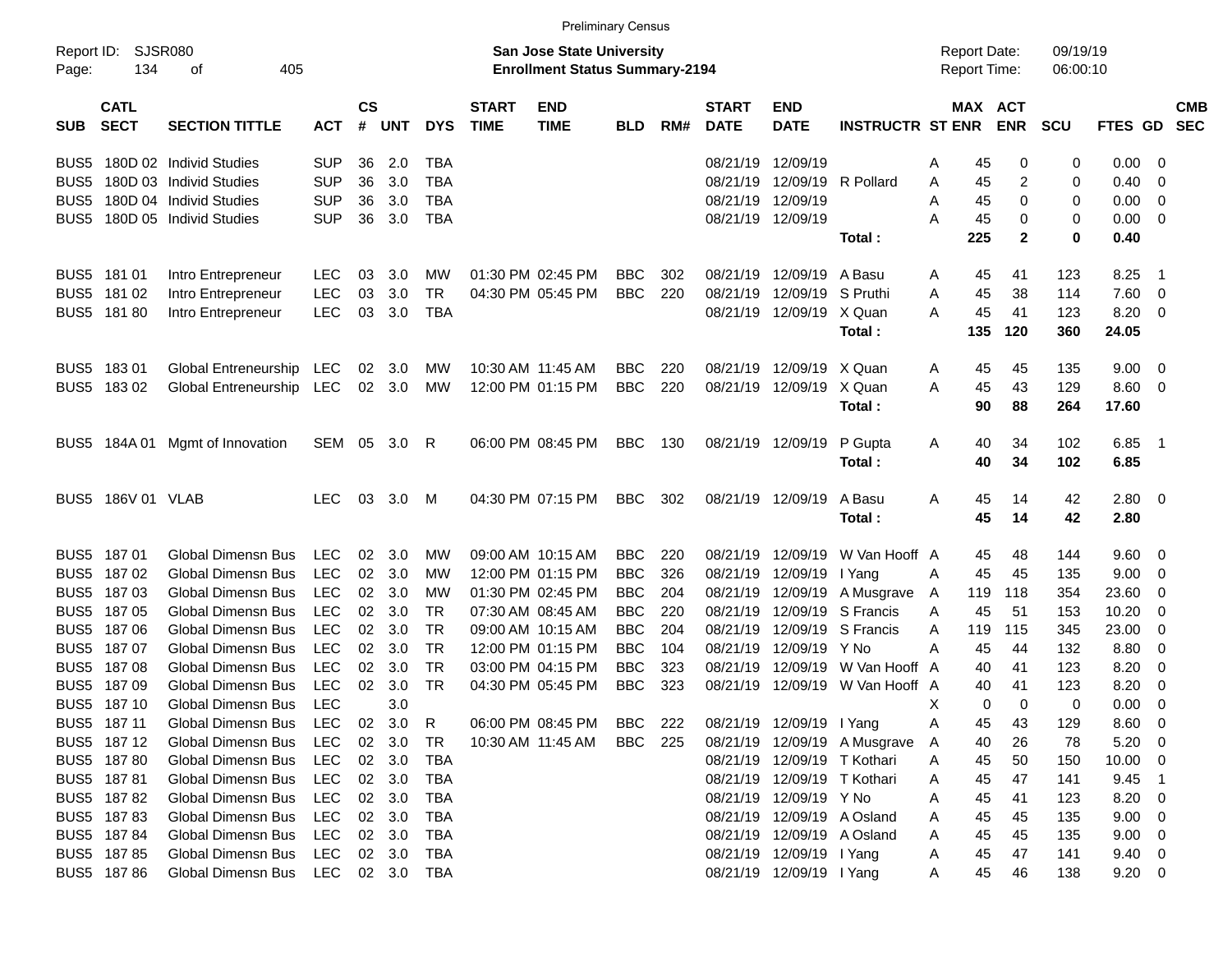|                     |                            |                                                     |            |                    |            |            |                             |                                                                           | <b>Preliminary Census</b> |     |                             |                                                  |                           |   |                                            |                            |                      |                           |                          |
|---------------------|----------------------------|-----------------------------------------------------|------------|--------------------|------------|------------|-----------------------------|---------------------------------------------------------------------------|---------------------------|-----|-----------------------------|--------------------------------------------------|---------------------------|---|--------------------------------------------|----------------------------|----------------------|---------------------------|--------------------------|
| Report ID:<br>Page: | 135                        | <b>SJSR080</b><br>405<br>of                         |            |                    |            |            |                             | <b>San Jose State University</b><br><b>Enrollment Status Summary-2194</b> |                           |     |                             |                                                  |                           |   | <b>Report Date:</b><br><b>Report Time:</b> |                            | 09/19/19<br>06:00:10 |                           |                          |
| <b>SUB</b>          | <b>CATL</b><br><b>SECT</b> | <b>SECTION TITTLE</b>                               | <b>ACT</b> | $\mathsf{cs}$<br># | <b>UNT</b> | <b>DYS</b> | <b>START</b><br><b>TIME</b> | <b>END</b><br><b>TIME</b>                                                 | <b>BLD</b>                | RM# | <b>START</b><br><b>DATE</b> | <b>END</b><br><b>DATE</b>                        | <b>INSTRUCTR ST ENR</b>   |   | MAX ACT                                    | <b>ENR</b>                 | <b>SCU</b>           | <b>FTES GD</b>            | <b>CMB</b><br><b>SEC</b> |
| BUS <sub>5</sub>    | 18787                      | <b>Global Dimensn Bus</b>                           | LEC        | 02                 | 3.0        | <b>TBA</b> |                             |                                                                           |                           |     | 08/21/19                    | 12/09/19                                         | A Loomba<br>Total:        | A | 45<br>943                                  | 44<br>937                  | 132<br>2811          | 8.80 0<br>187.45          |                          |
| BUS5                | 196E 01                    | Startup Founders and LEC                            |            |                    | 3.0        |            |                             |                                                                           |                           |     |                             |                                                  | Total:                    | X | $\mathbf 0$<br>0                           | $\mathbf 0$<br>$\mathbf 0$ | 0<br>0               | $0.00 \t 0$<br>0.00       |                          |
| BUS5                | 196F 01                    | Crit Thinking Bus                                   | <b>LEC</b> |                    | 3.0        |            |                             |                                                                           |                           |     |                             |                                                  | Total:                    | X | 0<br>$\mathbf{0}$                          | 0<br>$\mathbf 0$           | 0<br>0               | $0.00 \quad 0$<br>0.00    |                          |
|                     | Department :               | <b>School of Global Innovation &amp; Leadership</b> |            |                    |            |            |                             |                                                                           |                           |     |                             | <b>Lower Division:</b><br><b>Upper Division:</b> | <b>Department Total:</b>  |   | 3661<br>463<br>3198                        | 3276<br>435<br>2841        | 9822<br>1305<br>8517 | 655.40<br>87.00<br>568.40 |                          |
|                     |                            |                                                     |            |                    |            |            |                             |                                                                           |                           |     |                             |                                                  | <b>Graduate Division:</b> |   | 0                                          | 0                          | 0                    | 0.00                      |                          |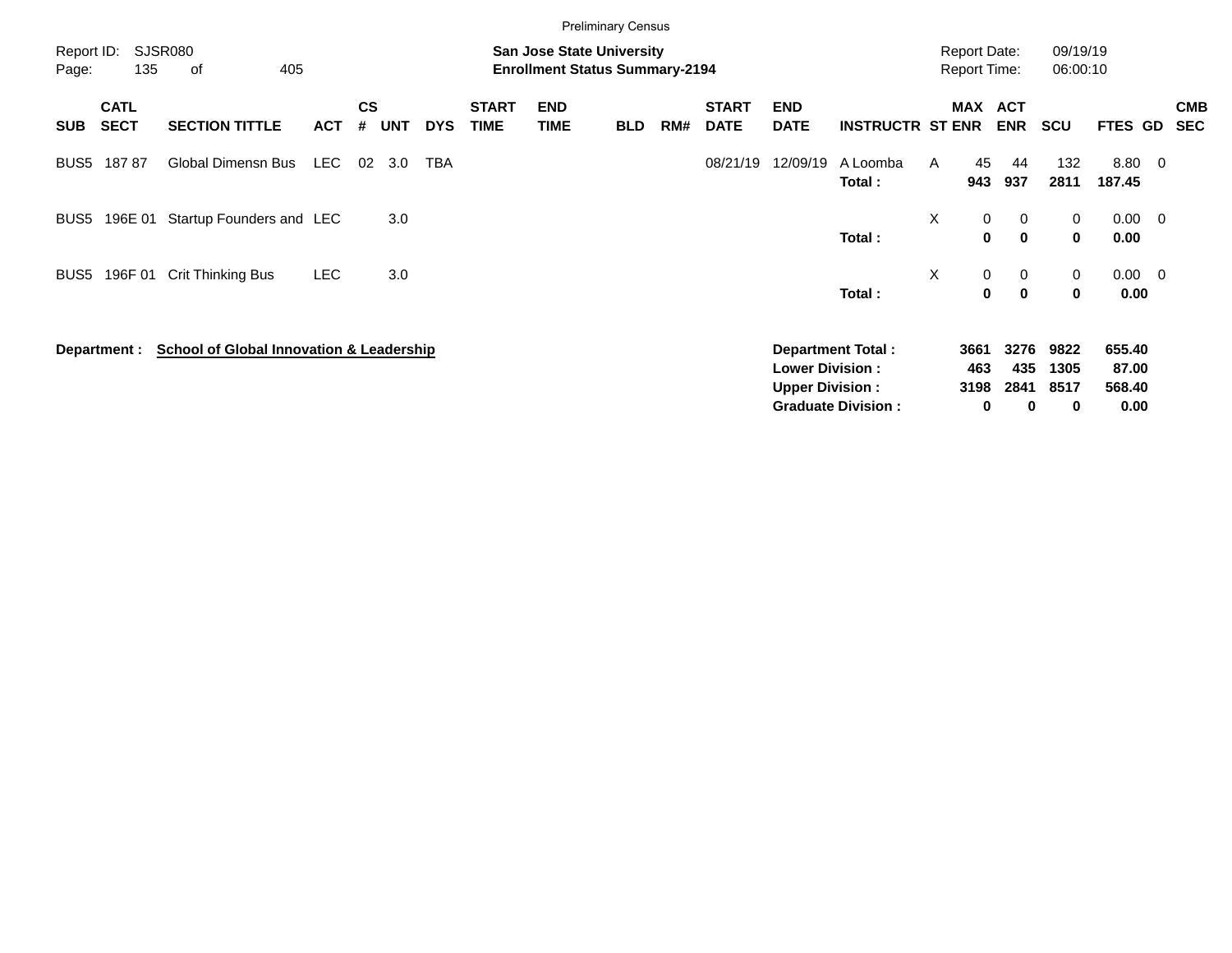|                     |                            |                                                |            |                    |            |            |                             | <b>Preliminary Census</b>                                                 |            |     |                             |                           |                               |                                            |           |                       |                      |                |                          |                          |
|---------------------|----------------------------|------------------------------------------------|------------|--------------------|------------|------------|-----------------------------|---------------------------------------------------------------------------|------------|-----|-----------------------------|---------------------------|-------------------------------|--------------------------------------------|-----------|-----------------------|----------------------|----------------|--------------------------|--------------------------|
| Report ID:<br>Page: | 136                        | <b>SJSR080</b><br>405<br>οf                    |            |                    |            |            |                             | <b>San Jose State University</b><br><b>Enrollment Status Summary-2194</b> |            |     |                             |                           |                               | <b>Report Date:</b><br><b>Report Time:</b> |           |                       | 09/19/19<br>06:00:10 |                |                          |                          |
| <b>SUB</b>          | <b>CATL</b><br><b>SECT</b> | <b>SECTION TITTLE</b>                          | <b>ACT</b> | $\mathsf{cs}$<br># | <b>UNT</b> | <b>DYS</b> | <b>START</b><br><b>TIME</b> | <b>END</b><br><b>TIME</b>                                                 | <b>BLD</b> | RM# | <b>START</b><br><b>DATE</b> | <b>END</b><br><b>DATE</b> | <b>INSTRUCTR ST ENR</b>       |                                            |           | MAX ACT<br><b>ENR</b> | <b>SCU</b>           | FTES GD        |                          | <b>CMB</b><br><b>SEC</b> |
| College             | Department :               | <b>Business</b><br><b>School of Management</b> |            |                    |            |            |                             |                                                                           |            |     |                             |                           |                               |                                            |           |                       |                      |                |                          |                          |
| BUS3                | 10 01                      | <b>Discover Business</b>                       | <b>LEC</b> | 02                 | 3.0        | МW         |                             | 10:30 AM 11:45 AM                                                         | <b>BBC</b> | 326 |                             | 08/21/19 12/09/19         | W Easter                      | A                                          | 45        | 43                    | 129                  | $8.60 \quad 0$ |                          |                          |
| BUS3                | 10 02                      | <b>Discover Business</b>                       | LEC        |                    | 3.0        |            |                             |                                                                           |            |     |                             |                           |                               | X                                          | 0         | 0                     | 0                    | 0.00           | $\overline{0}$           |                          |
| BUS3                | 10 03                      | <b>Discover Business</b>                       | <b>LEC</b> | 02                 | 3.0        | <b>TR</b>  |                             | 12:00 PM 01:15 PM                                                         | <b>BBC</b> | 220 |                             | 08/21/19 12/09/19         | W Easter                      | Α                                          | 45        | 43                    | 129                  | $8.60$ 0       |                          |                          |
|                     |                            |                                                |            |                    |            |            |                             |                                                                           |            |     |                             |                           | Total:                        |                                            | 90        | 86                    | 258                  | 17.20          |                          |                          |
| BUS3                | 12 01                      | Managing My Life                               | <b>LEC</b> | 01                 | 3.0        | $\top$     |                             | 03:00 PM 05:45 PM                                                         | <b>BBC</b> | 326 | 08/21/19                    | 12/09/19                  | C Johnson                     | A                                          | 45        | 46                    | 138                  | 9.20           | - 0                      |                          |
| BUS3                | 12 62                      | Managing My Life                               | <b>LEC</b> | 01                 | 3.0        | M          |                             | 06:00 PM 08:45 PM                                                         | <b>BBC</b> | 104 | 08/21/19                    | 12/09/19                  | J Jain                        | A                                          | 45        | 45                    | 135                  | 9.00           | $\overline{0}$           |                          |
| BUS3                | 12 64                      | Managing My Life                               | <b>LEC</b> | 01                 | 3.0        | M          |                             | 03:00 PM 05:45 PM                                                         | <b>BBC</b> | 326 | 08/21/19                    | 12/09/19                  | A Rao                         | Α                                          | 45        | 35                    | 105                  | 7.00           | $\overline{0}$           |                          |
| BUS3                | 1265                       | Managing My Life                               | <b>LEC</b> | 01                 | 3.0        | R          |                             | 06:00 PM 08:45 PM                                                         | <b>BBC</b> | 326 | 08/21/19                    | 12/09/19                  | M Schwartz                    | A                                          | 45        | 41                    | 123                  | 8.20           | $\overline{0}$           |                          |
| BUS3                | 1281                       | Managing My Life                               | <b>LEC</b> | 01                 | 3.0        | <b>TBA</b> |                             |                                                                           |            |     |                             | 08/21/19 12/09/19         | M Hill                        | A                                          | 45        | 50                    | 150                  | 10.00          | $\overline{0}$           |                          |
|                     |                            |                                                |            |                    |            |            |                             |                                                                           |            |     |                             |                           | Total:                        |                                            | 225       | 217                   | 651                  | 43.40          |                          |                          |
| BUS <sub>3</sub>    | 80 01                      | Legal Environment of LEC                       |            | 03                 | 3.0        | Τ          |                             | 06:00 PM 08:45 PM                                                         | <b>BBC</b> | 108 |                             | 08/21/19 12/09/19         | A Casey                       | A                                          | 45        | 50                    | 150                  | 10.00          | $\overline{\phantom{0}}$ |                          |
| BUS3                | 80 02                      | Legal Environment of LEC                       |            | 03                 | 3.0        | <b>MW</b>  |                             | 09:00 AM 10:15 AM                                                         | <b>BBC</b> | 326 | 08/21/19                    | 12/09/19                  | N Clinch                      | Α                                          | 45        | 43                    | 129                  | 8.60           | - 0                      |                          |
| BUS3                | 80 03                      | Legal Environment of LEC                       |            | 03                 | 3.0        | МW         |                             | 10:30 AM 11:45 AM                                                         | <b>BBC</b> | 204 | 08/21/19                    | 12/09/19                  | N Clinch                      | Α                                          | 119       | 106                   | 318                  | 21.20          | - 0                      |                          |
| BUS3                | 80 04                      | Legal Environment of LEC                       |            | 03                 | 3.0        | <b>MW</b>  |                             | 12:00 PM 01:15 PM                                                         | <b>BBC</b> | 021 | 08/21/19                    | 12/09/19                  | N Clinch                      | Α                                          | 45        | 44                    | 132                  | 8.80           | $\overline{0}$           |                          |
| BUS3                | 80 05                      | Legal Environment of LEC                       |            | 03                 | 3.0        | <b>MW</b>  |                             | 01:30 PM 02:45 PM                                                         | <b>BBC</b> | 021 | 08/21/19                    | 12/09/19                  | J Dworak                      | Α                                          | 45        | 50                    | 150                  | 10.00          | - 0                      |                          |
| BUS3                | 80 06                      | Legal Environment of LEC                       |            | 03                 | 3.0        | <b>TR</b>  |                             | 01:30 PM 02:45 PM                                                         | <b>BBC</b> | 021 | 08/21/19                    | 12/09/19                  | J Dworak                      | Α                                          | 45        | 48                    | 144                  | 9.60           | $\overline{0}$           |                          |
| BUS3                | 80 07                      | Legal Environment of LEC                       |            | 03                 | 3.0        | <b>MW</b>  |                             | 01:30 PM 02:45 PM                                                         | <b>BBC</b> | 105 |                             | 08/21/19 12/09/19         | I Yang                        | Α                                          | 45        | 46                    | 138                  | 9.20           | $\overline{0}$           |                          |
| BUS3                | 80 08                      | Legal Environment of LEC                       |            |                    | 3.0        |            |                             |                                                                           |            |     |                             |                           |                               | X                                          | 0         | $\mathbf 0$           | 0                    | 0.00           | $\overline{0}$           |                          |
| BUS3                | 80 80                      | Legal Environment of LEC                       |            | 03                 | 3.0        | <b>TBA</b> |                             |                                                                           |            |     |                             | 08/21/19 12/09/19         | I Yang<br>Total:              | A                                          | 45<br>434 | 46<br>433             | 138<br>1299          | 9.20<br>86.60  | $\overline{0}$           |                          |
|                     |                            |                                                |            |                    |            |            |                             |                                                                           |            |     |                             |                           |                               |                                            |           |                       |                      |                |                          |                          |
| BUS3                | 149 01                     | Negotn & Cnflct Reso LEC                       |            | 02                 | 3.0        | F          |                             | 09:00 AM 11:45 AM                                                         | <b>BBC</b> | 103 |                             | 08/21/19 12/09/19         | Y No                          | Α                                          | 45        | 32                    | 96                   | $6.40 \quad 0$ |                          |                          |
|                     |                            |                                                |            |                    |            |            |                             |                                                                           |            |     |                             |                           | Total:                        |                                            | 45        | 32                    | 96                   | 6.40           |                          |                          |
| BUS <sub>3</sub>    | 150 01                     | Fund of HR Mgmt                                | <b>LEC</b> | 02                 | 3.0        | W          |                             | 06:00 PM 08:45 PM                                                         | <b>BBC</b> | 102 | 08/21/19                    | 12/09/19                  | E Garcia                      | A                                          | 45        | 43                    | 129                  | 8.60           | $\overline{\phantom{0}}$ |                          |
| BUS3                | 150 02                     | Fund of HR Mgmt                                | <b>LEC</b> | 02                 | 3.0        | R          |                             | 06:00 PM 08:45 PM                                                         | <b>BBC</b> | 108 |                             | 08/21/19 12/09/19         | A Gomez                       | Α                                          | 45        | 34                    | 102                  | 6.80           | - 0                      |                          |
|                     | BUS3 150 03                | Fund of HR Mgmt                                | LEC        | 02                 | 3.0        | МW         |                             | 04:30 PM 05:45 PM                                                         | BBC        | 106 |                             |                           | 08/21/19 12/09/19 M Patterson | A                                          | 45        | 54                    | 162                  | 10.80 0        |                          |                          |
|                     | BUS3 150 04                | Fund of HR Mgmt                                | <b>LEC</b> |                    | 3.0        |            |                             |                                                                           |            |     |                             |                           |                               | х                                          | 0         | 0                     | 0                    | $0.00 \t 0$    |                          |                          |
|                     | BUS3 150 05                | Fund of HR Mgmt                                | <b>LEC</b> |                    | 3.0        |            |                             |                                                                           |            |     |                             |                           |                               | X                                          | 0         | 0                     | 0                    | $0.00 \t 0$    |                          |                          |
|                     | BUS3 150 06                | Fund of HR Mgmt                                | <b>LEC</b> | 02                 | 3.0        | W          |                             | 06:00 PM 08:45 PM                                                         | BBC 226    |     |                             | 08/21/19 12/09/19         | S Moore                       | Α                                          | 45        | 49                    | 147                  | 9.80 0         |                          |                          |
|                     |                            |                                                |            |                    |            |            |                             |                                                                           |            |     |                             |                           | Total:                        |                                            | 180       | 180                   | 540                  | 36.00          |                          |                          |
|                     | BUS3 151 01                | <b>Labor Relations</b>                         | LEC.       |                    | 02 3.0 R   |            |                             | 03:00 PM 05:45 PM                                                         | BBC 104    |     |                             | 08/21/19 12/09/19         | N Long                        | A                                          | 45        | 45                    | 135                  | $9.00 \t 0$    |                          |                          |
|                     |                            |                                                |            |                    |            |            |                             |                                                                           |            |     |                             |                           | Total:                        |                                            | 45        | 45                    | 135                  | 9.00           |                          |                          |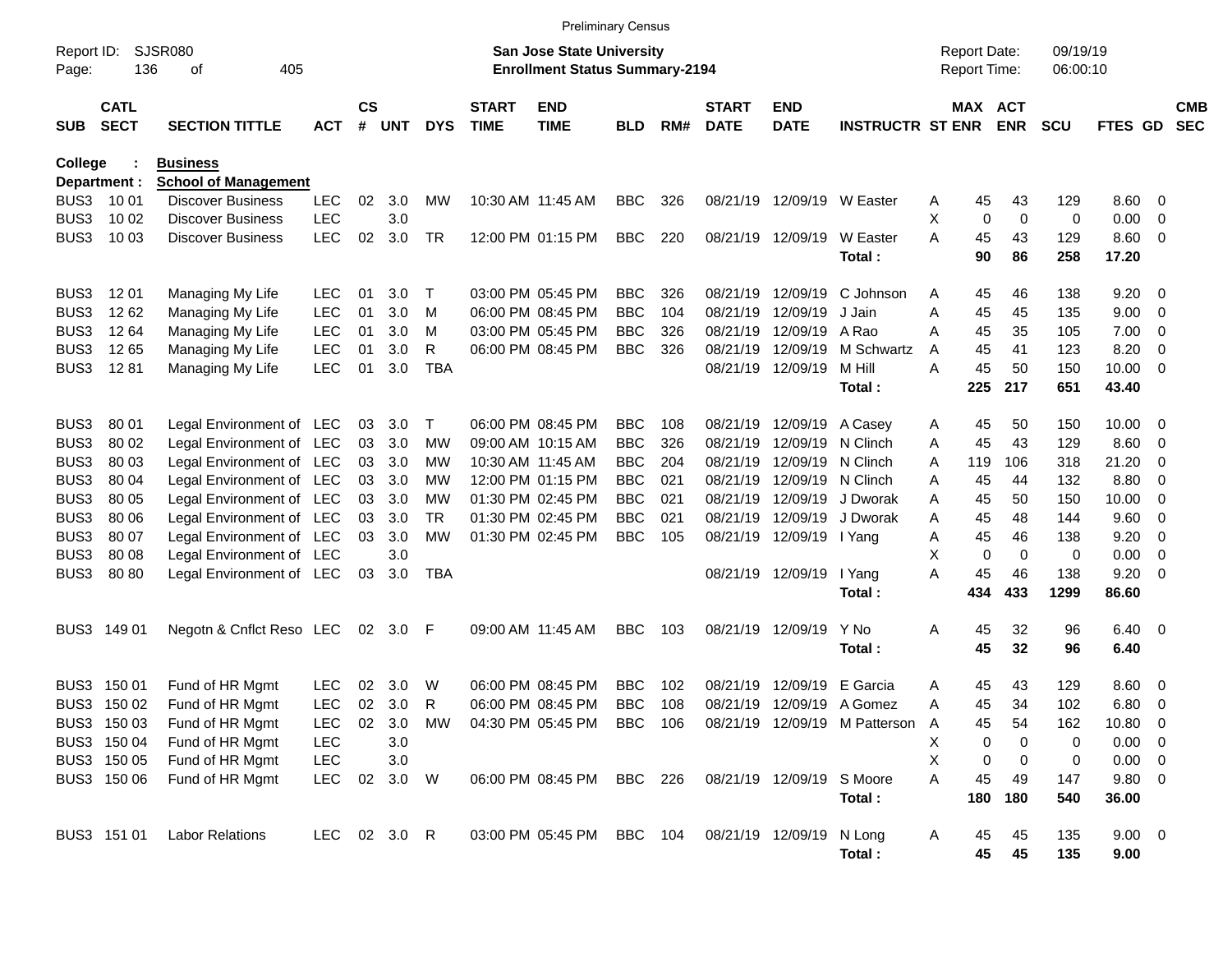|                            |                            |                                                  |            |                |                |              |                             | <b>Preliminary Census</b>                                                 |            |     |                             |                             |                                |                                            |               |                       |                      |                               |                          |                          |
|----------------------------|----------------------------|--------------------------------------------------|------------|----------------|----------------|--------------|-----------------------------|---------------------------------------------------------------------------|------------|-----|-----------------------------|-----------------------------|--------------------------------|--------------------------------------------|---------------|-----------------------|----------------------|-------------------------------|--------------------------|--------------------------|
| Report ID:<br>Page:        | 137                        | SJSR080<br>405<br>оf                             |            |                |                |              |                             | <b>San Jose State University</b><br><b>Enrollment Status Summary-2194</b> |            |     |                             |                             |                                | <b>Report Date:</b><br><b>Report Time:</b> |               |                       | 09/19/19<br>06:00:10 |                               |                          |                          |
| <b>SUB</b>                 | <b>CATL</b><br><b>SECT</b> | <b>SECTION TITTLE</b>                            | <b>ACT</b> | <b>CS</b><br># | <b>UNT</b>     | <b>DYS</b>   | <b>START</b><br><b>TIME</b> | <b>END</b><br><b>TIME</b>                                                 | <b>BLD</b> | RM# | <b>START</b><br><b>DATE</b> | <b>END</b><br><b>DATE</b>   | <b>INSTRUCTR ST ENR</b>        |                                            |               | MAX ACT<br><b>ENR</b> | <b>SCU</b>           | FTES GD                       |                          | <b>CMB</b><br><b>SEC</b> |
| BUS3 154 01                |                            | Wkfrce Plan Staff &                              | <b>LEC</b> |                | 02 3.0         | TR           |                             | 12:00 PM 01:15 PM                                                         | <b>BBC</b> | 021 |                             | 08/21/19 12/09/19           | M Norman<br>Total:             | Α                                          | 45<br>45      | 46<br>46              | 138<br>138           | $9.20 \ 0$<br>9.20            |                          |                          |
| BUS3 155 01                |                            | Performance Mgmnt & LEC                          |            |                | 02 3.0 T       |              |                             | 03:00 PM 05:45 PM                                                         | <b>BBC</b> | 301 |                             | 08/21/19 12/09/19           | S Raghuram A<br>Total:         |                                            | 45<br>45      | 34<br>34              | 102<br>102           | $6.80$ 0<br>6.80              |                          |                          |
| BUS3 157 01                |                            | Legal Issues in Hrm                              | LEC        |                | 02 3.0         | M            |                             | 06:00 PM 08:45 PM                                                         | <b>BBC</b> | 003 |                             | 08/21/19 12/09/19           | A Casey<br>Total:              | Α                                          | 45<br>45      | 47<br>47              | 141<br>141           | $9.40 \quad 0$<br>9.40        |                          |                          |
| BUS3 158 01<br>BUS3 158 02 |                            | Compensatn & Rewd SyEC<br>Compensatn & Rewd StEC |            | 02             | 3.0<br>$3.0$ T |              |                             | 06:00 PM 08:45 PM                                                         | <b>SH</b>  | 120 |                             | 08/21/19 12/09/19           | S Connors<br>Total:            | Χ<br>A                                     | 0<br>45<br>45 | 0<br>48<br>48         | 0<br>144<br>144      | $0.00 \t 0$<br>9.60 0<br>9.60 |                          |                          |
| BUS3 159 01                |                            | Senior Sem in HRM                                | SEM        | 05             | 3.0            | W            |                             | 03:00 PM 05:45 PM                                                         | <b>BBC</b> | 104 |                             | 08/21/19 12/09/19           | M Gavino<br>Total:             | Α                                          | 45<br>45      | 42<br>42              | 126<br>126           | 8.40 0<br>8.40                |                          |                          |
| BUS3 160 01                |                            | Fund Mgmt & Org Beh LEC                          |            |                | 02 3.0         | М            |                             | 06:00 PM 08:45 PM                                                         | <b>BBC</b> | 102 | 08/21/19                    | 12/09/19                    | R Blitzer                      | A                                          | 45            | 44                    | 132                  | 8.85                          | - 1                      |                          |
| BUS3 160 02                |                            | Fund Mgmt & Org Beh LEC                          |            |                | 02 3.0         | <b>TR</b>    |                             | 10:30 AM 11:45 AM                                                         | <b>BBC</b> | 202 | 08/21/19                    |                             | 12/09/19 C Johnson             | A                                          | 119           | 115                   | 345                  | 23.00 0                       |                          |                          |
| BUS3 160 03                |                            | Fund Mgmt & Org Beh LEC                          |            |                | 02 3.0         | TR           |                             | 12:00 PM 01:15 PM                                                         | <b>BBC</b> | 202 | 08/21/19                    |                             | 12/09/19 S Francis             | Α                                          | 119           | 119                   | 357                  | 23.80                         | $\overline{\mathbf{0}}$  |                          |
| BUS3 160 04                |                            | Fund Mgmt & Org Beh LEC                          |            |                | 02 3.0         | $\mathsf{T}$ |                             | 06:00 PM 08:45 PM                                                         | <b>BBC</b> | 102 |                             | 08/21/19 12/09/19 M Hill    |                                | Α                                          | 45            | 46                    | 138                  | 9.20                          | $\overline{\phantom{0}}$ |                          |
| BUS3 160 05                |                            | Fund Mgmt & Org Beh LEC                          |            |                | 3.0            |              |                             |                                                                           |            |     |                             |                             |                                | X                                          | 0             | 0                     | 0                    | $0.00 \t 0$                   |                          |                          |
| BUS3 160 07                |                            | Fund Mgmt & Org Beh LEC                          |            | 02             | 3.0            | <b>TR</b>    |                             | 12:00 PM 01:15 PM                                                         | <b>BBC</b> | 204 |                             | 08/21/19 12/09/19 E Mullen  |                                | A                                          | 119           | 119                   | 357                  | 23.80                         | - 0                      |                          |
| BUS3 160 08                |                            | Fund Mgmt & Org Beh LEC                          |            | 02             | 3.0            | <b>TR</b>    |                             | 09:00 AM 10:15 AM                                                         | <b>BBC</b> | 326 | 08/21/19                    | 12/09/19 Y No               |                                | Α                                          | 45            | 45                    | 135                  | $9.00 \t 0$                   |                          |                          |
| BUS3 160 09                |                            | Fund Mgmt & Org Beh LEC                          |            | 02             | 3.0            | <b>TR</b>    |                             | 10:30 AM 11:45 AM                                                         | <b>BBC</b> | 326 | 08/21/19                    | 12/09/19 Y No               |                                | A                                          | 45            | 43                    | 129                  | $8.60 \quad 0$                |                          |                          |
| BUS3 160 10                |                            | Fund Mgmt & Org Beh LEC                          |            | 02             | 3.0            | <b>MW</b>    |                             | 01:30 PM 02:45 PM                                                         | <b>BBC</b> | 102 | 08/21/19                    |                             | 12/09/19 R Pollard             | A                                          | 45            | 53                    | 159                  | $10.60 \t 0$                  |                          |                          |
| BUS3 160 11                |                            | Fund Mgmt & Org Beh LEC                          |            | 02             | 3.0            | м            |                             | 03:00 PM 05:45 PM                                                         | <b>BBC</b> | 104 | 08/21/19                    |                             | 12/09/19 R Pollard             | A                                          | 45            | 50                    | 150                  | $10.00 \t 0$                  |                          |                          |
| BUS3 160 12                |                            | Fund Mgmt & Org Beh LEC                          |            | 02             | 3.0            | R            |                             | 06:00 PM 08:45 PM                                                         | <b>BBC</b> | 104 | 08/21/19                    | 12/09/19 E Vyas             |                                | Α                                          | 45            | 45                    | 135                  | 9.00                          | $\overline{\mathbf{0}}$  |                          |
| BUS3 160 13                |                            | Fund Mgmt & Org Beh LEC                          |            | 02             | 3.0            | $\top$       |                             | 03:00 PM 05:45 PM                                                         | <b>BBC</b> | 104 | 08/21/19                    | 12/09/19 P Wells            |                                | Α                                          | 45            | 47                    | 141                  | 9.40                          | $\overline{\phantom{0}}$ |                          |
| BUS3 160 14                |                            | Fund Mgmt & Org Beh LEC                          |            | 02             | 3.0            | $\mathsf{T}$ |                             | 06:00 PM 08:45 PM                                                         | <b>BBC</b> | 104 | 08/21/19                    | 12/09/19 P Wells            |                                | A                                          | 45            | 49                    | 147                  | 9.80                          | $\overline{\phantom{0}}$ |                          |
| BUS3 160 15                |                            | Fund Mgmt & Org Beh LEC                          |            | 02             | 3.0            | MW           |                             | 09:00 AM 10:15 AM                                                         | <b>BBC</b> | 104 |                             |                             | 08/21/19 12/09/19 A Musgrave   | Α                                          | 45            | 46                    | 138                  | 9.20                          | $\overline{\mathbf{0}}$  |                          |
| BUS3 160 16                |                            | Fund Mgmt & Org Beh LEC                          |            | 02             | 3.0            | МW           |                             | 12:00 PM 01:15 PM BBC 102                                                 |            |     |                             | 08/21/19 12/09/19 R Pollard |                                | Α                                          | 45            | 54                    | 162                  | 10.80 0                       |                          |                          |
| BUS3 160 17                |                            | Fund Mgmt & Org Beh LEC                          |            |                | 3.0            |              |                             |                                                                           |            |     |                             |                             |                                | Х                                          | 0             | $\Omega$              | 0                    | $0.00 \t 0$                   |                          |                          |
| BUS3 160 18                |                            | Fund Mgmt & Org Beh LEC                          |            |                | 3.0            |              |                             |                                                                           |            |     |                             |                             |                                | Χ                                          | 0             | 0                     | 0                    | $0.00 \t 0$                   |                          |                          |
| BUS3 160 20                |                            | Fund Mgmt & Org Beh LEC                          |            | 02             | 3.0            | W            |                             | 06:00 PM 08:45 PM                                                         | CL         | 204 |                             | 08/21/19 12/09/19 P Wells   |                                | A                                          | 45            | 47                    | 141                  | $9.40 \quad 0$                |                          |                          |
| BUS3 160 21                |                            | Fund Mgmt & Org Beh LEC                          |            |                | 02 3.0         | TR           |                             | 10:30 AM 11:45 AM                                                         | <b>BBC</b> | 226 |                             |                             | 08/21/19 12/09/19 E Mattarelli | A                                          | 45            | 44                    | 132                  | 8.80 0                        |                          |                          |
| BUS3 160 22                |                            | Fund Mgmt & Org Beh LEC                          |            |                | 02 3.0         | TR           |                             | 12:00 PM 01:15 PM                                                         | <b>BBC</b> | 226 |                             |                             | 08/21/19 12/09/19 E Mattarelli | A                                          | 45            | 45                    | 135                  | $9.00 \t 0$                   |                          |                          |
| BUS3 160 25                |                            | Fund Mgmt & Org Beh LEC                          |            |                | 02 3.0 T       |              |                             | 06:00 PM 08:45 PM                                                         | <b>BBC</b> | 003 |                             | 08/21/19 12/09/19 A Gomez   |                                | Α                                          | 45            | 25                    | 75                   | $5.00 \t 0$                   |                          |                          |
| BUS3 160 80                |                            | Fund Mgmt & Org Beh LEC                          |            |                | 02 3.0 TBA     |              |                             |                                                                           |            |     |                             | 08/21/19 12/09/19 A Rao     |                                | Α                                          |               | 120 116               | 348                  | 23.20 0                       |                          |                          |
|                            |                            |                                                  |            |                |                |              |                             |                                                                           |            |     |                             |                             | Total:                         |                                            |               | 1152 1152             | 3456                 | 230.45                        |                          |                          |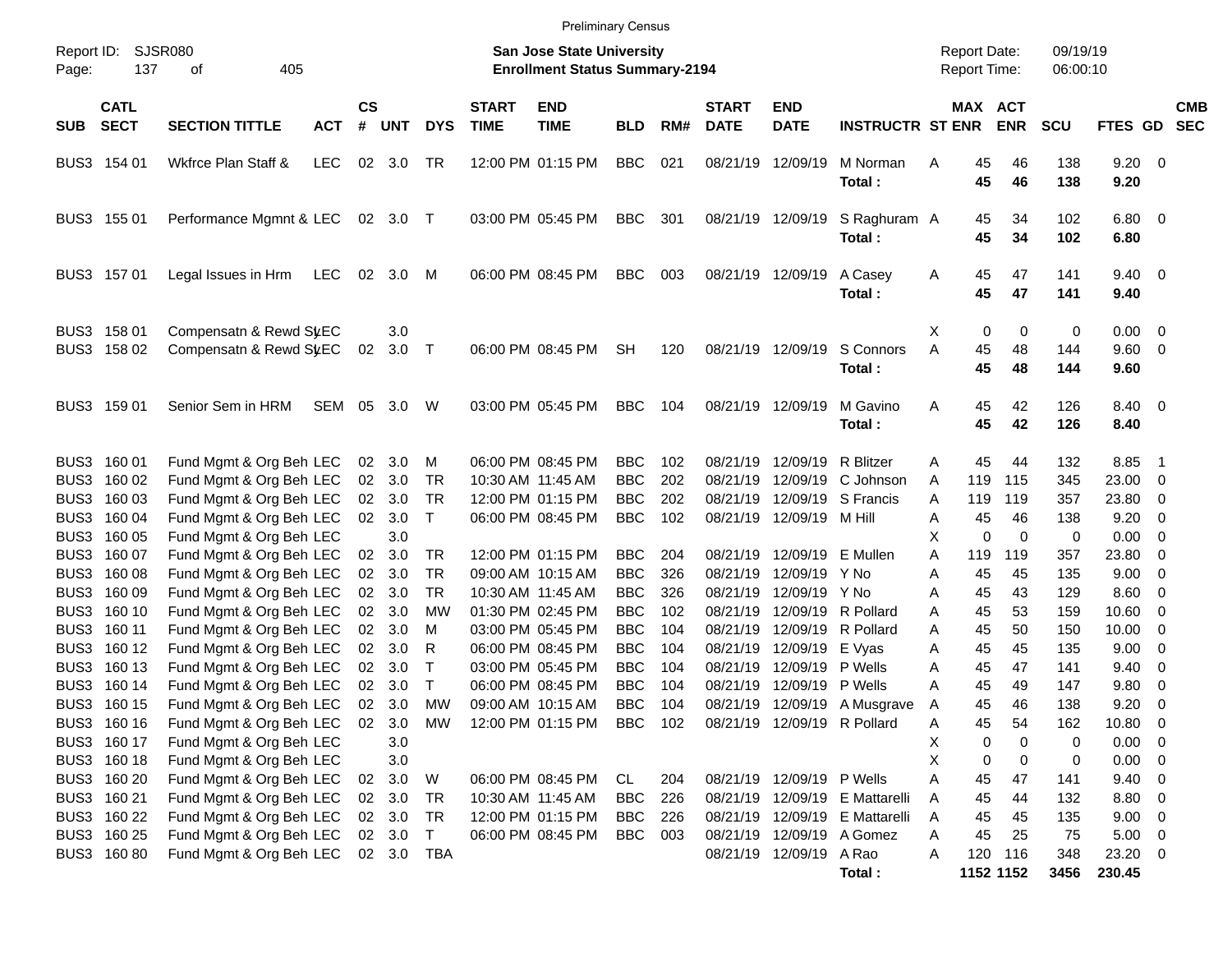|                     |                            |                                 |            |                    |            |            |                             |                                                                           | <b>Preliminary Census</b> |     |                             |                             |                         |                                     |                       |                      |                |                          |                          |
|---------------------|----------------------------|---------------------------------|------------|--------------------|------------|------------|-----------------------------|---------------------------------------------------------------------------|---------------------------|-----|-----------------------------|-----------------------------|-------------------------|-------------------------------------|-----------------------|----------------------|----------------|--------------------------|--------------------------|
| Report ID:<br>Page: | <b>SJSR080</b><br>138      | 405<br>οf                       |            |                    |            |            |                             | <b>San Jose State University</b><br><b>Enrollment Status Summary-2194</b> |                           |     |                             |                             |                         | <b>Report Date:</b><br>Report Time: |                       | 09/19/19<br>06:00:10 |                |                          |                          |
| <b>SUB</b>          | <b>CATL</b><br><b>SECT</b> | <b>SECTION TITTLE</b>           | <b>ACT</b> | $\mathsf{cs}$<br># | <b>UNT</b> | <b>DYS</b> | <b>START</b><br><b>TIME</b> | <b>END</b><br><b>TIME</b>                                                 | <b>BLD</b>                | RM# | <b>START</b><br><b>DATE</b> | <b>END</b><br><b>DATE</b>   | <b>INSTRUCTR ST ENR</b> |                                     | MAX ACT<br><b>ENR</b> | <b>SCU</b>           | <b>FTES GD</b> |                          | <b>CMB</b><br><b>SEC</b> |
|                     | BUS3 161A01                | <b>Applied Org Behavr</b>       | <b>SEM</b> |                    | 3.0        |            |                             |                                                                           |                           |     |                             |                             |                         | 0<br>X                              | 0                     | 0                    | $0.00 \t 0$    |                          |                          |
| BUS3                |                            | 161A 02 Applied Org Behavr      | <b>SEM</b> |                    | 3.0        |            |                             |                                                                           |                           |     |                             |                             |                         | Χ<br>0                              | $\mathbf 0$           | 0                    | 0.00           | $\overline{\mathbf{0}}$  |                          |
|                     |                            | BUS3 161A 03 Applied Org Behavr | SEM        | 05                 | 3.0        | MW         |                             | 01:30 PM 02:45 PM                                                         | <b>BBC</b>                | 326 |                             | 08/21/19 12/09/19 T Shirley |                         | Α<br>45                             | 42                    | 126                  | 8.40           | $\overline{\phantom{0}}$ |                          |
|                     |                            | BUS3 161A 04 Applied Org Behavr | <b>SEM</b> | 05                 | 3.0        | <b>MW</b>  |                             | 12:00 PM 01:15 PM                                                         | <b>BBC</b>                | 106 |                             | 08/21/19 12/09/19           | T Shirley               | 45<br>A                             | 46                    | 138                  | $9.20 \ 0$     |                          |                          |
|                     |                            |                                 |            |                    |            |            |                             |                                                                           |                           |     |                             |                             | Total:                  | 90                                  | 88                    | 264                  | 17.60          |                          |                          |
|                     |                            | BUS3 161B 01 Org Theory         | <b>LEC</b> | 02                 | 3.0        | <b>TR</b>  |                             | 10:30 AM 11:45 AM                                                         | <b>BBC</b>                | 102 | 08/21/19                    | 12/09/19                    | T Altura                | 45<br>Α                             | 45                    | 135                  | $9.00 \t 0$    |                          |                          |
|                     |                            | BUS3 161B 02 Org Theory         | <b>LEC</b> | 02                 | 3.0        | TR         |                             | 12:00 PM 01:15 PM                                                         | <b>BBC</b>                | 102 |                             | 08/21/19 12/09/19           | T Altura                | 45<br>A                             | 48                    | 144                  | 9.60 0         |                          |                          |
|                     |                            |                                 |            |                    |            |            |                             |                                                                           |                           |     |                             |                             | Total:                  | 90                                  | 93                    | 279                  | 18.60          |                          |                          |
|                     | BUS3 166 01                | Bus, Govt, Society              | <b>LEC</b> |                    | 3.0        |            |                             |                                                                           |                           |     |                             |                             |                         | х<br>0                              | 0                     | 0                    | $0.00 \t 0$    |                          |                          |
|                     | BUS3 166 03                | Bus, Govt, Society              | <b>LEC</b> | 02                 | 3.0        | TR         |                             | 03:00 PM 04:15 PM                                                         | <b>BBC</b>                | 021 |                             | 08/21/19 12/09/19           | C Wang                  | Α<br>45                             | 43                    | 129                  | $8.60$ 0       |                          |                          |
|                     | BUS3 166 04                | Bus, Govt, Society              | <b>LEC</b> | 02                 | 3.0        | TR         |                             | 09:00 AM 10:15 AM                                                         | <b>BBC</b>                | 105 |                             | 08/21/19 12/09/19           | R Roman                 | 45<br>Α                             | 45                    | 135                  | 9.00           | $\overline{\phantom{0}}$ |                          |
|                     | BUS3 166 05                | Bus, Govt, Society              | <b>LEC</b> | 02                 | 3.0        | <b>TR</b>  |                             | 10:30 AM 11:45 AM                                                         | <b>BBC</b>                | 105 |                             | 08/21/19 12/09/19           | R Roman                 | 45<br>А                             | 46                    | 138                  | 9.20           | $\overline{\phantom{0}}$ |                          |
|                     |                            |                                 |            |                    |            |            |                             |                                                                           |                           |     |                             |                             | Total:                  | 135                                 | 134                   | 402                  | 26.80          |                          |                          |
| BUS3                | 169A 01                    | Honors Seminar                  | <b>LEC</b> | 02                 | 3.0        | R          |                             | 03:00 PM 05:45 PM                                                         | <b>BBC</b>                | 301 |                             | 08/21/19 12/09/19           | E Mullen                | Α<br>40                             | 12                    | 36                   | $2.40 \ 0$     |                          |                          |
|                     |                            |                                 |            |                    |            |            |                             |                                                                           |                           |     |                             |                             | Total:                  | 40                                  | 12                    | 36                   | 2.40           |                          |                          |
|                     |                            | BUS3 180D 01 Indiv St Org Mgmt  | <b>SUP</b> | 36                 | 6.0        | TBA        |                             |                                                                           |                           |     | 08/21/19 12/09/19           |                             |                         | 0<br>Α                              | 0                     | 0                    | $0.00 \t 0$    |                          |                          |
| BUS3                |                            | 180D 02 Indiv St Org Mgmt       | <b>SUP</b> | 36                 | 1.0        | <b>TBA</b> |                             |                                                                           |                           |     | 08/21/19                    | 12/09/19                    |                         | 10<br>Α                             | 0                     | 0                    | 0.00           | $\overline{\phantom{0}}$ |                          |
| BUS3                |                            | 180D 03 Indiv St Org Mgmt       | <b>SUP</b> | 36                 | 1.0        | <b>TBA</b> |                             |                                                                           |                           |     |                             | 08/21/19 12/09/19           |                         | 10<br>Α                             | 0                     | 0                    | 0.00           | $\overline{\phantom{0}}$ |                          |
| BUS3                |                            | 180D 04 Indiv St Org Mgmt       | <b>SUP</b> | 36                 | 1.0        | <b>TBA</b> |                             |                                                                           |                           |     |                             | 08/21/19 12/09/19           |                         | A<br>10                             | 0                     | 0                    | 0.00           | $\overline{\phantom{0}}$ |                          |
| BUS3                |                            | 180D 05 Indiv St Org Mgmt       | <b>SUP</b> | 36                 | 3.0        | <b>TBA</b> |                             |                                                                           |                           |     |                             | 08/21/19 12/09/19           |                         | 10<br>Α                             | 0                     | 0                    | $0.00 \t 0$    |                          |                          |
|                     |                            |                                 |            |                    |            |            |                             |                                                                           |                           |     |                             |                             | Total:                  | 40                                  | 0                     | 0                    | 0.00           |                          |                          |
|                     | BUS3 189 01                | <b>Strategic Mgmt</b>           | SEM        | 05                 | 3.0        | W          |                             | 06:00 PM 08:45 PM                                                         | <b>BBC</b>                | 003 | 08/21/19                    | 12/09/19                    | S Chou                  | 30<br>Α                             | 36                    | 108                  | $7.20 \t 0$    |                          |                          |
| BUS3                | 18902                      | <b>Strategic Mgmt</b>           | <b>SEM</b> | 05                 | 3.0        | R          |                             | 06:00 PM 08:45 PM                                                         | <b>BBC</b>                | 003 | 08/21/19                    | 12/09/19 S Chou             |                         | 30<br>A                             | 33                    | 99                   | 6.60           | $\overline{\phantom{0}}$ |                          |
|                     | BUS3 189 03                | <b>Strategic Mgmt</b>           | <b>SEM</b> | 05                 | 3.0        | R          |                             | 06:00 PM 08:45 PM                                                         | <b>BBC</b>                | 102 |                             | 08/21/19 12/09/19 L Gee     |                         | 30<br>Α                             | 33                    | 99                   | 6.60           | $\overline{\phantom{0}}$ |                          |
|                     | BUS3 189 04                | <b>Strategic Mgmt</b>           | SEM        | 05                 | 3.0        | МW         |                             | 07:30 AM 08:45 AM                                                         | BBC 103                   |     |                             | 08/21/19 12/09/19 S Khavul  |                         | 30<br>Α                             | 20                    | 60                   | 4.00           | $\overline{\mathbf{0}}$  |                          |
|                     | BUS3 189 05                | <b>Strategic Mgmt</b>           | <b>SEM</b> |                    | 3.0        |            |                             |                                                                           |                           |     |                             |                             |                         | Χ<br>0                              | 0                     | 0                    | $0.00 \t 0$    |                          |                          |
|                     | BUS3 189 06                | <b>Strategic Mgmt</b>           | <b>SEM</b> | 05                 | 3.0        | MW         |                             | 10:30 AM 11:45 AM                                                         | BBC 103                   |     |                             | 08/21/19 12/09/19 S Khavul  |                         | 30<br>Α                             | 32                    | 96                   | 6.40           | $\overline{\phantom{0}}$ |                          |
|                     | BUS3 189 07                | <b>Strategic Mgmt</b>           | SEM        | 05                 | 3.0        | TR         |                             | 10:30 AM 11:45 AM                                                         | <b>BBC</b>                | 103 |                             | 08/21/19 12/09/19 G Mathur  |                         | 30<br>Α                             | 32                    | 96                   | 6.40           | $\overline{\phantom{0}}$ |                          |
|                     | BUS3 189 08                | <b>Strategic Mgmt</b>           | <b>SEM</b> | 05                 | 3.0        | <b>TR</b>  |                             | 09:00 AM 10:15 AM                                                         | <b>BBC</b>                | 103 |                             | 08/21/19 12/09/19 G Mathur  |                         | 30<br>Α                             | 27                    | 81                   | $5.40 \ 0$     |                          |                          |
|                     | BUS3 189 09                | <b>Strategic Mgmt</b>           | SEM        | 05                 | 3.0        | <b>TR</b>  |                             | 07:30 AM 08:45 AM                                                         | <b>BBC</b>                | 103 |                             | 08/21/19 12/09/19 G Mathur  |                         | 30<br>Α                             | 27                    | 81                   | $5.40 \ 0$     |                          |                          |
|                     | BUS3 189 10                | <b>Strategic Mgmt</b>           | SEM        | 05                 | 3.0        | <b>TR</b>  |                             | 01:30 PM 02:45 PM                                                         | <b>BBC</b>                | 104 |                             | 08/21/19 12/09/19 G Radine  |                         | 30<br>Α                             | 31                    | 93                   | $6.20 \ 0$     |                          |                          |
|                     | BUS3 189 11                | <b>Strategic Mgmt</b>           | SEM        | 05                 | 3.0        | <b>TR</b>  |                             | 04:30 PM 05:45 PM                                                         | <b>BBC</b>                | 106 |                             | 08/21/19 12/09/19 G Radine  |                         | 30<br>Α                             | 30                    | 90                   | $6.00 \t 0$    |                          |                          |
|                     | BUS3 189 12                | <b>Strategic Mgmt</b>           | SEM        |                    | 05 3.0     | M          |                             | 06:00 PM 08:45 PM                                                         | <b>BBC</b>                | 105 |                             | 08/21/19 12/09/19 S Rodan   |                         | 30<br>Α                             | 33                    | 99                   | $6.60 \quad 0$ |                          |                          |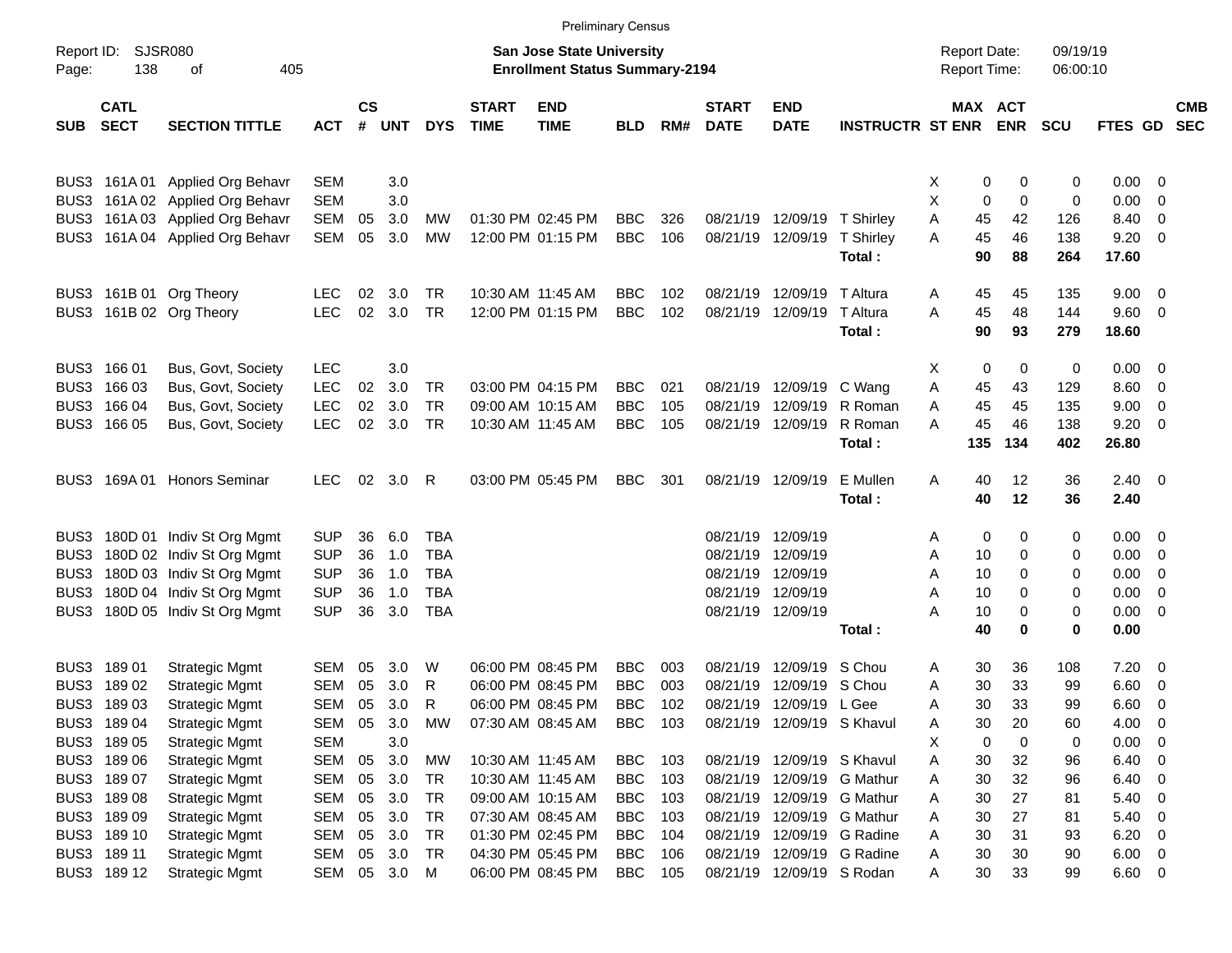|                     | <b>Preliminary Census</b>  |                       |            |                |            |            |                             |                                                                           |            |     |                             |                           |                         |                                     |                       |                      |                |                          |
|---------------------|----------------------------|-----------------------|------------|----------------|------------|------------|-----------------------------|---------------------------------------------------------------------------|------------|-----|-----------------------------|---------------------------|-------------------------|-------------------------------------|-----------------------|----------------------|----------------|--------------------------|
| Report ID:<br>Page: | 139                        | SJSR080<br>οf         | 405        |                |            |            |                             | <b>San Jose State University</b><br><b>Enrollment Status Summary-2194</b> |            |     |                             |                           |                         | Report Date:<br><b>Report Time:</b> |                       | 09/19/19<br>06:00:10 |                |                          |
| <b>SUB</b>          | <b>CATL</b><br><b>SECT</b> | <b>SECTION TITTLE</b> | <b>ACT</b> | <b>CS</b><br># | <b>UNT</b> | <b>DYS</b> | <b>START</b><br><b>TIME</b> | <b>END</b><br><b>TIME</b>                                                 | <b>BLD</b> | RM# | <b>START</b><br><b>DATE</b> | <b>END</b><br><b>DATE</b> | <b>INSTRUCTR ST ENR</b> |                                     | MAX ACT<br><b>ENR</b> | <b>SCU</b>           | <b>FTES GD</b> | <b>CMB</b><br><b>SEC</b> |
| BUS3                | 189 15                     | <b>Strategic Mgmt</b> | SEM        | 05             | 3.0        | <b>TR</b>  |                             | 09:00 AM 10:15 AM                                                         | BBC        | 102 | 08/21/19                    | 12/09/19 C Wang           |                         | 30<br>A                             | 32                    | 96                   | $6.40 \quad 0$ |                          |
| BUS3                | 189 16                     | Strategic Mgmt        | <b>SEM</b> | 05             | 3.0        | <b>TR</b>  |                             | 12:00 PM 01:15 PM                                                         | BBC        | 326 | 08/21/19                    | 12/09/19                  | C Wang                  | 30<br>A                             | 33                    | 99                   | $6.60 \t 0$    |                          |
| BUS3                | 189 17                     | <b>Strategic Mgmt</b> | <b>SEM</b> | 05             | 3.0        |            |                             | 03:00 PM 05:45 PM                                                         | BBC        | 102 | 08/21/19                    | 12/09/19                  | R Wood                  | 30<br>A                             | 28                    | 84                   | $5.60 \quad 0$ |                          |
| BUS3                | 189 18                     | Strategic Mgmt        | SEM        | 05             | 3.0        | R          |                             | 03:00 PM 05:45 PM                                                         | BBC.       | 102 | 08/21/19                    | 12/09/19                  | R Wood                  | 30<br>A                             | 28                    | 84                   | $5.60 \quad 0$ |                          |
| BUS3                | 189 19                     | Strategic Mgmt        | <b>SEM</b> | 05             | 3.0        | <b>TBA</b> |                             |                                                                           |            |     | 08/21/19                    | 12/09/19                  |                         | 30<br>Α                             | 30                    | 90                   | $6.00 \quad 0$ |                          |
| BUS3                | 189 23                     | <b>Strategic Mgmt</b> | SEM        | 05             | 3.0        | <b>TR</b>  |                             | 10:30 AM 11:45 AM                                                         | <b>BBC</b> | 323 | 08/21/19                    | 12/09/19                  | G Radine                | 30<br>A                             | 25                    | 75                   | $5.00 \t 0$    |                          |
| BUS3                | 189 24                     | Strategic Mgmt        | <b>SEM</b> | 05             | 3.0        | F.         |                             | 10:00 AM 12:45 PM                                                         | BBC        | 102 | 08/21/19                    | 12/09/19                  | L Gee                   | 30<br>A                             | 37                    | 111                  | $7.40 \quad 0$ |                          |
| BUS3                | 18980                      | <b>Strategic Mgmt</b> | <b>SEM</b> |                | 3.0        |            |                             |                                                                           |            |     |                             |                           |                         | X                                   | 0<br>$\Omega$         | $\mathbf 0$          | $0.00 \t 0$    |                          |
|                     |                            |                       |            |                |            |            |                             |                                                                           |            |     |                             |                           | Total:                  | 540                                 | 547                   | 1641                 | 109.40         |                          |

**Department : School of Management Department Total : 3331 3236 9708 647.25 Lower Division : 749 736 2208 147.20 Upper Division : 2582 2500 7500 500.05 Graduate Division : 0 0 0 0.00**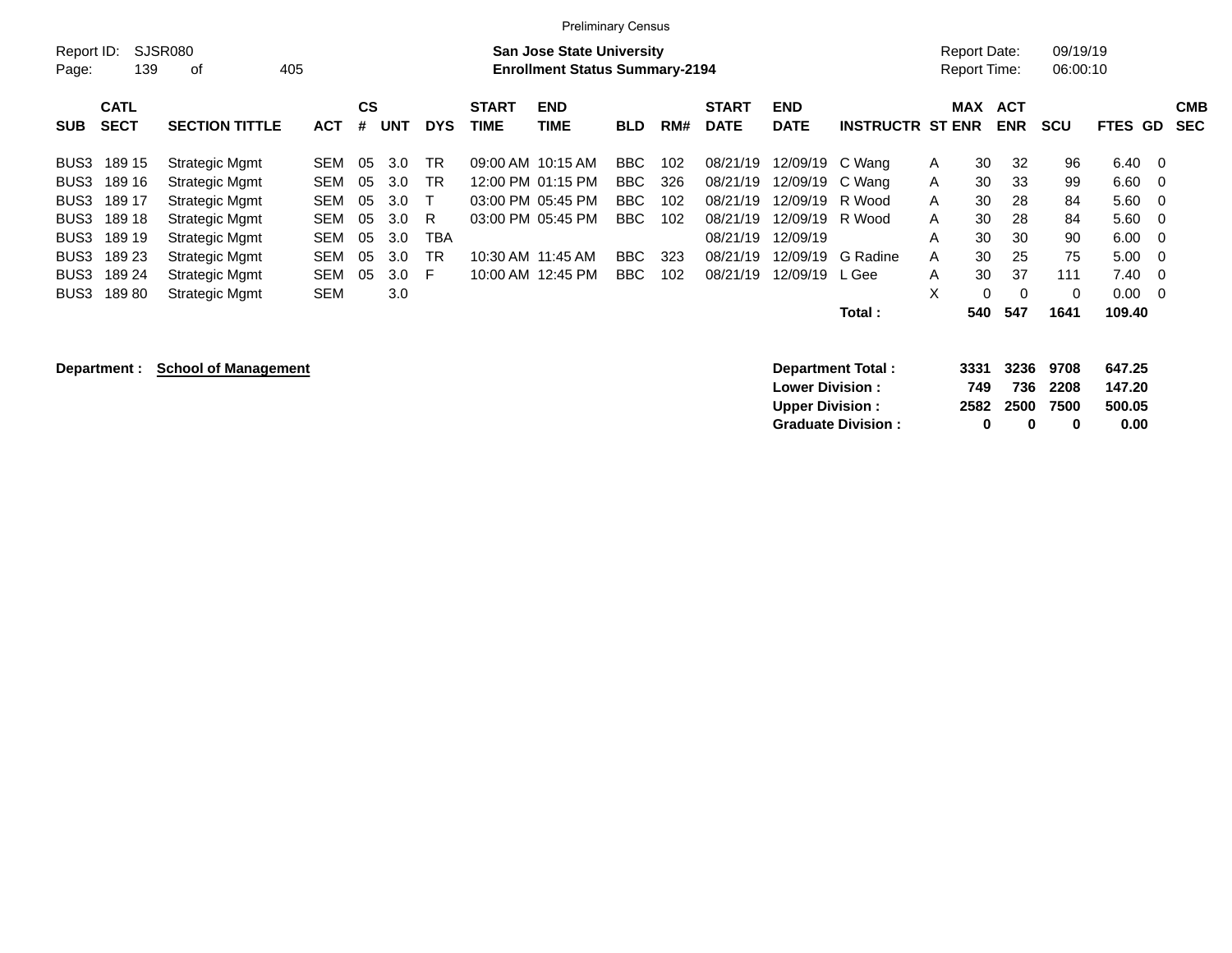|                     |                            |                                                       |            |                    |            |              |                             | <b>Preliminary Census</b>                                                 |            |     |                             |                           |                             |                                            |          |                       |                      |                |                |                          |
|---------------------|----------------------------|-------------------------------------------------------|------------|--------------------|------------|--------------|-----------------------------|---------------------------------------------------------------------------|------------|-----|-----------------------------|---------------------------|-----------------------------|--------------------------------------------|----------|-----------------------|----------------------|----------------|----------------|--------------------------|
| Report ID:<br>Page: | 140                        | SJSR080<br>405<br>οf                                  |            |                    |            |              |                             | <b>San Jose State University</b><br><b>Enrollment Status Summary-2194</b> |            |     |                             |                           |                             | <b>Report Date:</b><br><b>Report Time:</b> |          |                       | 09/19/19<br>06:00:10 |                |                |                          |
| <b>SUB</b>          | <b>CATL</b><br><b>SECT</b> | <b>SECTION TITTLE</b>                                 | <b>ACT</b> | $\mathsf{cs}$<br># | <b>UNT</b> | <b>DYS</b>   | <b>START</b><br><b>TIME</b> | <b>END</b><br><b>TIME</b>                                                 | <b>BLD</b> | RM# | <b>START</b><br><b>DATE</b> | <b>END</b><br><b>DATE</b> | <b>INSTRUCTR ST ENR</b>     |                                            |          | MAX ACT<br><b>ENR</b> | <b>SCU</b>           | FTES GD        |                | <b>CMB</b><br><b>SEC</b> |
| College             |                            | <b>Business</b>                                       |            |                    |            |              |                             |                                                                           |            |     |                             |                           |                             |                                            |          |                       |                      |                |                |                          |
|                     | Department :               | <b>School of Information Systems &amp; Technology</b> |            |                    |            |              |                             |                                                                           |            |     |                             |                           |                             |                                            |          |                       |                      |                |                |                          |
| BUS4                | 91A01                      | Adv Comp Tools Bus LEC 01 1.0 M                       |            |                    |            |              |                             | 04:30 PM 05:45 PM                                                         | <b>BBC</b> | 305 | 08/21/19 11/04/19           |                           | M Splane<br>Total:          | Α                                          | 40<br>40 | 28<br>28              | 28<br>28             | 1.87<br>1.87   | - 0            |                          |
| BUS4                | 91L01                      | Comp Tools for Bus                                    | <b>LEC</b> | 01                 | 1.0        | Т            |                             | 06:00 PM 07:15 PM                                                         | <b>BBC</b> | 305 | 08/21/19                    | 10/29/19                  | P Kwan                      | Α                                          | 45       | 37                    | 37                   | 2.47           | - 0            |                          |
| BUS4                | 91L02                      | Comp Tools for Bus                                    | <b>LEC</b> | 01                 | 1.0        | $\mathsf{T}$ |                             | 07:30 PM 08:45 PM                                                         | <b>BBC</b> | 305 | 08/21/19                    | 10/29/19                  | P Kwan                      | Α                                          | 45       | 36                    | 36                   | 2.40           | 0              |                          |
| BUS4                | 91L03                      | Comp Tools for Bus                                    | <b>LEC</b> | 01                 | 1.0        | M            |                             | 06:00 PM 07:15 PM                                                         | <b>BBC</b> | 305 | 08/21/19                    | 11/04/19                  | U Andra                     | Α                                          | 45       | 43                    | 43                   | 2.87           | - 0            |                          |
| BUS4                | 91L04                      | Comp Tools for Bus                                    | <b>LEC</b> | 01                 | 1.0        | M            |                             | 07:30 PM 08:45 PM                                                         | <b>BBC</b> | 305 | 08/21/19                    | 11/04/19                  | U Andra                     | Α                                          | 45       | 43                    | 43                   | 2.87           | $\overline{0}$ |                          |
| BUS4                | 91L05                      | Comp Tools for Bus                                    | <b>LEC</b> | 01                 | 1.0        | M            |                             | 01:30 PM 02:45 PM                                                         | <b>BBC</b> | 305 | 08/21/19                    | 11/04/19                  | M Splane                    | Α                                          | 45       | 45                    | 45                   | 3.00           | 0              |                          |
| BUS4                | 91L06                      | Comp Tools for Bus                                    | <b>LEC</b> | 01                 | 1.0        | M            |                             | 03:00 PM 04:15 PM                                                         | <b>BBC</b> | 305 | 08/21/19                    | 11/04/19                  | M Splane                    | Α                                          | 45       | 45                    | 45                   | 3.00           | - 0            |                          |
| BUS4                | 91L07                      | Comp Tools for Bus                                    | <b>LEC</b> | 01                 | 1.0        | Т            |                             | 01:30 PM 02:45 PM                                                         | <b>BBC</b> | 305 | 08/21/19                    | 10/29/19                  | M Splane                    | Α                                          | 45       | 46                    | 46                   | 3.07           | - 0            |                          |
| BUS4                | 91L08                      | Comp Tools for Bus                                    | <b>LEC</b> | 01                 | 1.0        | $\mathsf{T}$ |                             | 03:00 PM 04:15 PM                                                         | <b>BBC</b> | 305 | 08/21/19                    | 10/29/19                  | M Splane                    | Α                                          | 45       | 41                    | 41                   | 2.73           | 0              |                          |
| BUS4                | 91L09                      | Comp Tools for Bus                                    | <b>LEC</b> | 01                 | 1.0        | W            |                             | 01:30 PM 02:45 PM                                                         | <b>BBC</b> | 305 | 08/21/19                    | 10/23/19                  | M Splane                    | Α                                          | 45       | 45                    | 45                   | 3.00           | 0              |                          |
| BUS4                | 91L 10                     | Comp Tools for Bus                                    | <b>LEC</b> | 01                 | 1.0        | W            |                             | 03:00 PM 04:15 PM                                                         | <b>BBC</b> | 305 | 08/21/19                    | 10/23/19                  | M Splane                    | Α                                          | 45       | 46                    | 46                   | 3.07           | - 0            |                          |
| BUS4                | 91L 11                     | Comp Tools for Bus                                    | <b>LEC</b> | 01                 | 1.0        | R            |                             | 01:30 PM 02:45 PM                                                         | <b>BBC</b> | 305 | 08/21/19                    | 10/24/19                  | M Splane                    | Α                                          | 45       | 45                    | 45                   | 3.00           | $\overline{0}$ |                          |
| BUS4                | 91L 12                     | Comp Tools for Bus                                    | <b>LEC</b> | 01                 | 1.0        | R            |                             | 03:00 PM 04:15 PM                                                         | <b>BBC</b> | 305 | 08/21/19 10/24/19           |                           | M Splane                    | Α                                          | 45       | 39                    | 39                   | 2.60           | - 0            |                          |
|                     |                            |                                                       |            |                    |            |              |                             |                                                                           |            |     |                             |                           | Total:                      |                                            | 540      | 511                   | 511                  | 34.07          |                |                          |
| BUS4                | 92 01                      | Intro Bus Prog                                        | <b>SEM</b> | 04                 | 3.0        | МW           |                             | 09:00 AM 10:15 AM                                                         | <b>BBC</b> | 302 | 08/21/19                    | 12/09/19                  | M Roldan                    | A                                          | 45       | 46                    | 138                  | 9.20           | - 0            |                          |
| BUS4                | 92 02                      | Intro Bus Prog                                        | <b>SEM</b> | 04                 | 3.0        | МW           |                             | 10:30 AM 11:45 AM                                                         | <b>BBC</b> | 302 | 08/21/19                    | 12/09/19                  | M Roldan                    | Α                                          | 45       | 48                    | 144                  | 9.60           | 0              |                          |
| BUS4                | 92 80                      | Intro Bus Prog                                        | <b>SEM</b> | 04                 | 3.0        | <b>TBA</b>   |                             |                                                                           |            |     | 08/21/19 12/09/19           |                           | M Roldan                    | А                                          | 45       | 43                    | 129                  | 8.60           | - 0            |                          |
|                     |                            |                                                       |            |                    |            |              |                             |                                                                           |            |     |                             |                           | Total:                      |                                            | 135      | 137                   | 411                  | 27.40          |                |                          |
| BUS4                |                            | 110A 01 Fund Mgmt Info Sys                            | <b>SEM</b> | 04                 | 3.0        | <b>TR</b>    |                             | 09:00 AM 10:15 AM                                                         | <b>BBC</b> | 304 | 08/21/19                    | 12/09/19                  | <b>L</b> Albert             | Α                                          | 45       | 40                    | 120                  | 8.00           | - 0            |                          |
| BUS4                | 110A 02                    | Fund Mgmt Info Sys                                    | <b>SEM</b> | 04                 | 3.0        | <b>TR</b>    |                             | 10:30 AM 11:45 AM                                                         | <b>BBC</b> | 304 | 08/21/19                    | 12/09/19                  | L Albert                    | Α                                          | 45       | 44                    | 132                  | 8.80           | - 0            |                          |
| BUS4                |                            | 110A 03 Fund Mgmt Info Sys                            | <b>SEM</b> | 04                 | 3.0        | <b>TR</b>    |                             | 12:00 PM 01:15 PM                                                         | <b>BBC</b> | 304 | 08/21/19                    | 12/09/19                  | L Albert                    | Α                                          | 45       | 40                    | 120                  | 8.00           | $\mathbf 0$    |                          |
| BUS4                | 110A 04                    | Fund Mgmt Info Sys                                    | <b>SEM</b> | 04                 | 3.0        | W            |                             | 06:00 PM 08:45 PM                                                         | <b>BBC</b> | 304 | 08/21/19                    | 12/09/19                  | R Sessions                  | A                                          | 45       | 25                    | 75                   | 5.00           | - 0            |                          |
|                     |                            |                                                       |            |                    |            |              |                             |                                                                           |            |     |                             |                           | Total:                      |                                            | 180      | 149                   | 447                  | 29.80          |                |                          |
|                     |                            | BUS4 110B 01 Sys Analysis & Desig SEM 04 3.0 MW       |            |                    |            |              |                             | 07:30 AM 08:45 AM                                                         | BBC        | 105 |                             | 08/21/19 12/09/19         | R Burkhard                  | Α                                          | 45       | 43                    | 129                  | $8.60\ 0$      |                |                          |
|                     |                            | BUS4 110B 02 Sys Analysis & Desig SEM 04 3.0 MW       |            |                    |            |              |                             | 09:00 AM 10:15 AM                                                         | BBC 202    |     |                             | 08/21/19 12/09/19 Y Ceran |                             | Α                                          | 119      | 117                   | 351                  | 23.40 0        |                |                          |
|                     |                            |                                                       |            |                    |            |              |                             |                                                                           |            |     |                             |                           | Total:                      |                                            |          | 164 160               | 480                  | 32.00          |                |                          |
|                     | BUS4 111 01                | Networking & Data Co SEM 04 3.0                       |            |                    |            | МW           |                             | 10:30 AM 11:45 AM                                                         | BBC 202    |     | 08/21/19 12/09/19           |                           | N Aggarwal                  | A                                          |          | 119 113               | 339                  | 22.60 0        |                |                          |
|                     | BUS4 111 02                | Networking & Data Co SEM 04 3.0 TR                    |            |                    |            |              |                             | 12:00 PM 01:15 PM                                                         | BBC 320    |     | 08/21/19 12/09/19           |                           | R Sridar                    | A                                          | 45       | 43                    | 129                  | $8.60$ 0       |                |                          |
|                     |                            |                                                       |            |                    |            |              |                             |                                                                           |            |     |                             |                           | Total:                      |                                            |          | 164 156               | 468                  | 31.20          |                |                          |
|                     | BUS4 112 01                | Database Mgmt Syst LEC 02 3.0 TR                      |            |                    |            |              |                             | 03:00 PM 04:15 PM BBC 320                                                 |            |     |                             |                           | 08/21/19 12/09/19 A Shirani | A                                          | 45       | 47                    | 141                  | $9.40 \quad 0$ |                |                          |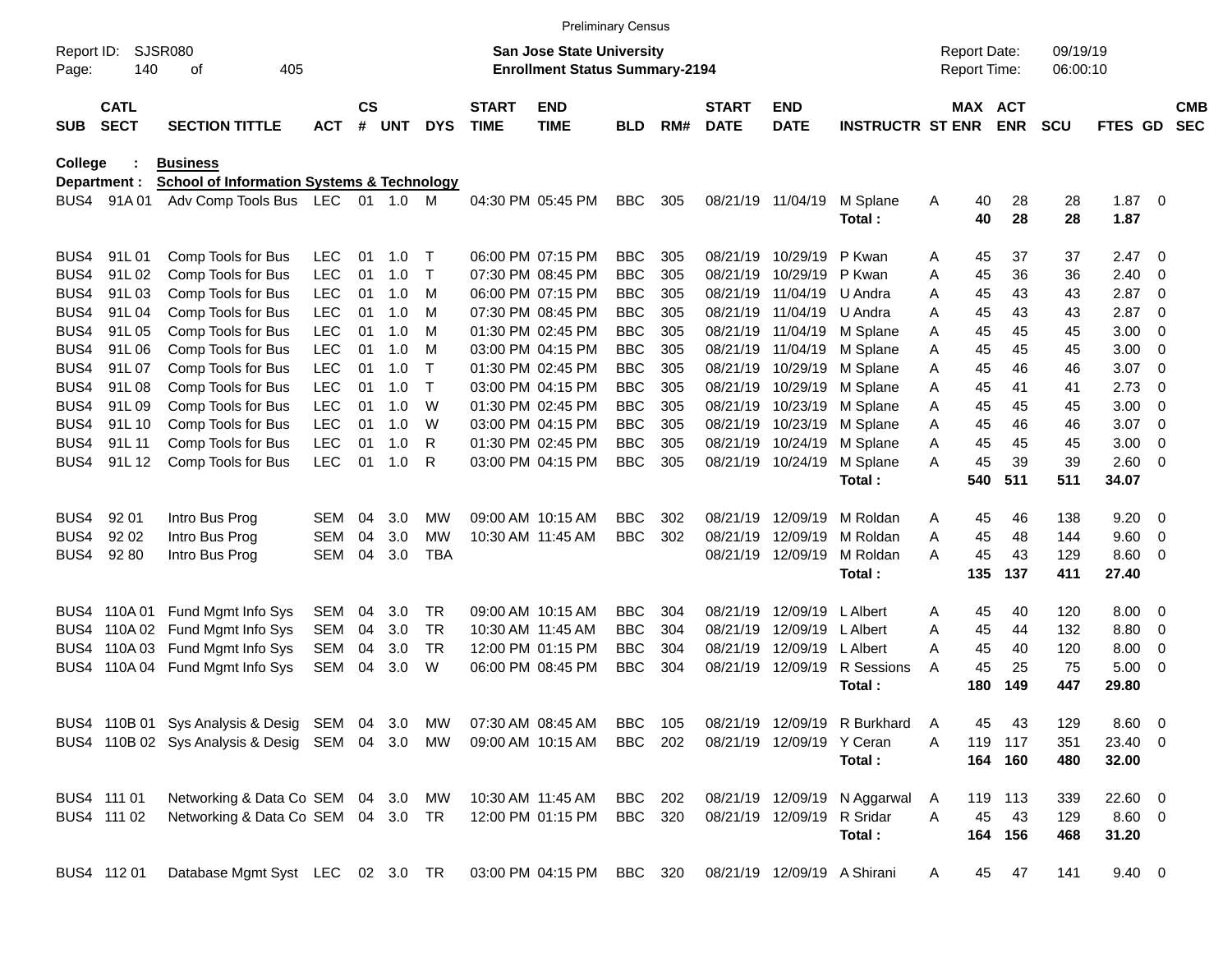|                     |                            |                                             |            |                    |            |            |                             |                                                                           | <b>Preliminary Census</b> |     |                             |                             |                              |                                            |                       |                      |                     |                          |            |
|---------------------|----------------------------|---------------------------------------------|------------|--------------------|------------|------------|-----------------------------|---------------------------------------------------------------------------|---------------------------|-----|-----------------------------|-----------------------------|------------------------------|--------------------------------------------|-----------------------|----------------------|---------------------|--------------------------|------------|
| Report ID:<br>Page: | <b>SJSR080</b><br>141      | 405<br>οf                                   |            |                    |            |            |                             | <b>San Jose State University</b><br><b>Enrollment Status Summary-2194</b> |                           |     |                             |                             |                              | <b>Report Date:</b><br><b>Report Time:</b> |                       | 09/19/19<br>06:00:10 |                     |                          |            |
| <b>SUB</b>          | <b>CATL</b><br><b>SECT</b> | <b>SECTION TITTLE</b>                       | <b>ACT</b> | $\mathsf{cs}$<br># | <b>UNT</b> | <b>DYS</b> | <b>START</b><br><b>TIME</b> | <b>END</b><br><b>TIME</b>                                                 | <b>BLD</b>                | RM# | <b>START</b><br><b>DATE</b> | <b>END</b><br><b>DATE</b>   | <b>INSTRUCTR ST ENR</b>      |                                            | MAX ACT<br><b>ENR</b> | <b>SCU</b>           | FTES GD SEC         |                          | <b>CMB</b> |
|                     | BUS4 112 02                | Database Mgmt Syst LEC                      |            |                    | 02 3.0     | $\top$     |                             | 06:00 PM 08:45 PM                                                         | <b>BBC</b>                | 320 |                             | 08/21/19 12/09/19 A Shirani |                              | 45<br>Α                                    | 45                    | 135                  | $9.00 \t 0$         |                          |            |
|                     | BUS4 112 03                | Database Mgmt Syst LEC                      |            |                    | 02 3.0     | M          |                             | 03:00 PM 05:45 PM                                                         | <b>BBC</b>                | 103 |                             | 08/21/19 12/09/19           | S Dhar<br>Total:             | 45<br>A<br>135                             | 42<br>134             | 126<br>402           | 8.40<br>26.80       | $\overline{\phantom{0}}$ |            |
|                     | BUS4 116 01                | Adv DB Mgmt Sys                             | <b>LEC</b> | 02 <sub>o</sub>    | 3.0        | -R         |                             | 06:00 PM 08:45 PM                                                         | <b>BBC</b>                | 304 |                             | 08/21/19 12/09/19           | A Shirani<br>Total:          | A<br>45<br>45                              | 40<br>40              | 120<br>120           | $8.00 \t 0$<br>8.00 |                          |            |
|                     | BUS4 118D 01 Big Data      |                                             | <b>LEC</b> | 02                 | 3.0        | TR.        |                             | 12:00 PM 01:15 PM                                                         | <b>BBC</b>                | 103 |                             | 08/21/19 12/09/19           | S Jensen                     | 45<br>A                                    | 45                    | 135                  | $9.00 \t 0$         |                          |            |
|                     | BUS4 118D 02 Big Data      |                                             | <b>LEC</b> | 02 <sub>o</sub>    | 3.0        | TR         |                             | 01:30 PM 02:45 PM                                                         | <b>BBC</b>                | 103 |                             | 08/21/19 12/09/19           | S Jensen<br>Total:           | 45<br>A<br>90                              | 46<br>91              | 138<br>273           | $9.20 \ 0$<br>18.20 |                          |            |
|                     |                            | BUS4 118H 01 Honors Practicum I             | LEC        | 02                 | 3.0        | M          |                             | 06:00 PM 08:45 PM                                                         | BBC                       | 126 |                             | 08/21/19 12/09/19           | A Polmanteer A<br>Total:     | 20<br>20                                   | 15<br>15              | 45<br>45             | $3.00 \ 0$<br>3.00  |                          |            |
|                     |                            | BUS4 118W 01 Web Based Computing SEM 04 3.0 |            |                    |            | <b>MW</b>  |                             | 10:30 AM 11:45 AM                                                         | <b>BBC</b>                | 021 |                             | 08/21/19 12/09/19 S Dhar    |                              | 45<br>A                                    | 39                    | 117                  | 7.80 0              |                          |            |
|                     |                            | BUS4 118W 02 Web Based Computing SEM 04 3.0 |            |                    |            | W          |                             | 03:00 PM 05:45 PM                                                         | <b>BBC</b>                | 304 |                             | 08/21/19 12/09/19 S Dhar    |                              | 45<br>A                                    | 36                    | 108                  | $7.20 \t 0$         |                          |            |
|                     |                            |                                             |            |                    |            |            |                             |                                                                           |                           |     |                             |                             | Total:                       | 90                                         | 75                    | 225                  | 15.00               |                          |            |
|                     |                            | BUS4 119A 01 MIS Practicum                  | <b>LEC</b> | 02                 | 3.0        | МW         |                             | 12:00 PM 01:15 PM                                                         | <b>BBC</b>                | 103 |                             | 08/21/19 12/09/19 R Sridar  |                              | 45<br>A                                    | 48                    | 144                  | 9.60 0              |                          |            |
|                     |                            | BUS4 119A 02 MIS Practicum                  | <b>LEC</b> | 02                 | 3.0        | <b>TR</b>  |                             | 01:30 PM 02:45 PM                                                         | <b>BBC</b>                | 320 | 08/21/19                    | 12/09/19 R Sridar           |                              | 45<br>A                                    | 51                    | 153                  | 10.20               | $\overline{\phantom{0}}$ |            |
|                     |                            | BUS4 119A 03 MIS Practicum                  | <b>LEC</b> | 02 <sub>o</sub>    | 3.0        | $\top$     |                             | 06:00 PM 08:45 PM                                                         | <b>BBC</b>                | 103 |                             | 08/21/19 12/09/19           | L Gee                        | A<br>45                                    | 17                    | 51                   | $3.40 \ 0$          |                          |            |
|                     |                            |                                             |            |                    |            |            |                             |                                                                           |                           |     |                             |                             | Total:                       | 135                                        | 116                   | 348                  | 23.20               |                          |            |
|                     |                            | BUS4 119B 01 Bus Strat Info Sys             | <b>LEC</b> | 02                 | 3.0        | <b>TR</b>  |                             | 09:00 AM 10:15 AM                                                         | BBC.                      | 021 |                             | 08/21/19 12/09/19           | R Sessions                   | 45<br>A                                    | 26                    | 78                   | $5.20 \ 0$          |                          |            |
|                     |                            | BUS4 119B 02 Bus Strat Info Sys             | <b>LEC</b> | 02                 | 3.0        | <b>TR</b>  |                             | 10:30 AM 11:45 AM                                                         | <b>BBC</b>                | 021 | 08/21/19                    | 12/09/19                    | R Sessions                   | 45<br>A                                    | 46                    | 138                  | 9.20                | $\overline{\phantom{0}}$ |            |
|                     |                            | BUS4 119B 03 Bus Strat Info Sys             | <b>LEC</b> | 02 <sub>o</sub>    | 3.0        | TR         |                             | 03:00 PM 04:15 PM                                                         | <b>BBC</b>                | 103 |                             | 08/21/19 12/09/19           | R Sessions                   | 45<br>A                                    | 45                    | 135                  | $9.00 \t 0$         |                          |            |
|                     |                            |                                             |            |                    |            |            |                             |                                                                           |                           |     |                             |                             | Total:                       | 135                                        | 117                   | 351                  | 23.40               |                          |            |
|                     | BUS4 180 01                | Ind Studies MIS                             | <b>SUP</b> | 36                 | 4.0        | <b>TBA</b> |                             |                                                                           |                           |     |                             | 08/21/19 12/09/19           |                              | 0<br>Α                                     | 0                     | 0                    | $0.00 \t 0$         |                          |            |
|                     | BUS4 180102                | Ind Studies MIS                             | <b>SUP</b> | 36                 | 1.0        | <b>TBA</b> |                             |                                                                           |                           |     |                             | 08/21/19 12/09/19 T Hill    |                              | 10<br>A                                    | 4                     | 0                    | 0.27                | $\overline{\phantom{0}}$ |            |
|                     | BUS4 180103                | Ind Studies MIS                             | <b>SUP</b> | 36                 | 2.0        | TBA        |                             |                                                                           |                           |     |                             | 08/21/19 12/09/19 T Hill    |                              | Α<br>10                                    | 0                     | 0                    | $0.00 \t 0$         |                          |            |
|                     | BUS4 180I 04               | Ind Studies MIS                             | <b>SUP</b> |                    | 36 3.0     | TBA        |                             |                                                                           |                           |     |                             | 08/21/19 12/09/19 T Hill    |                              | Α<br>10                                    | 0                     | 0                    | $0.00 \t 0$         |                          |            |
|                     |                            |                                             |            |                    |            |            |                             |                                                                           |                           |     |                             |                             | Total:                       | 30                                         | 4                     | 0                    | 0.27                |                          |            |
|                     | BUS4 188 01                | <b>Business Systems</b>                     | <b>LEC</b> |                    | 02 3.0     | MW         |                             | 12:00 PM 01:15 PM                                                         | BBC                       | 304 |                             |                             | 08/21/19 12/09/19 N Aggarwal | 45<br>A                                    | 49                    | 147                  | 9.80 0              |                          |            |
|                     | BUS4 188 02                | <b>Business Systems</b>                     | <b>LEC</b> |                    | 02 3.0     | МW         |                             | 01:30 PM 02:45 PM                                                         | <b>BBC</b>                | 103 |                             | 08/21/19 12/09/19 R Sridar  |                              | 45<br>Α                                    | 46                    | 138                  | $9.20 \ 0$          |                          |            |
|                     | BUS4 188 03                | <b>Business Systems</b>                     | <b>LEC</b> |                    | 02 3.0     | M          |                             | 03:00 PM 05:45 PM                                                         | <b>BBC</b>                | 304 |                             | 08/21/19 12/09/19 S Wilde   |                              | Α<br>45                                    | 44                    | 132                  | 8.80 0              |                          |            |
|                     | BUS4 188 04                | <b>Business Systems</b>                     | <b>LEC</b> |                    | 02 3.0     | M          |                             | 06:00 PM 08:45 PM                                                         | <b>BBC</b>                | 103 |                             | 08/21/19 12/09/19 L Gee     |                              | 45<br>Α                                    | 45                    | 135                  | $9.00 \t 0$         |                          |            |
|                     | BUS4 188 05                | <b>Business Systems</b>                     | <b>LEC</b> |                    | 02 3.0 M   |            |                             | 06:00 PM 08:45 PM                                                         | <b>BBC</b>                | 304 |                             | 08/21/19 12/09/19 S Wilde   |                              | 45<br>Α                                    | 45                    | 135                  | $9.00 \t 0$         |                          |            |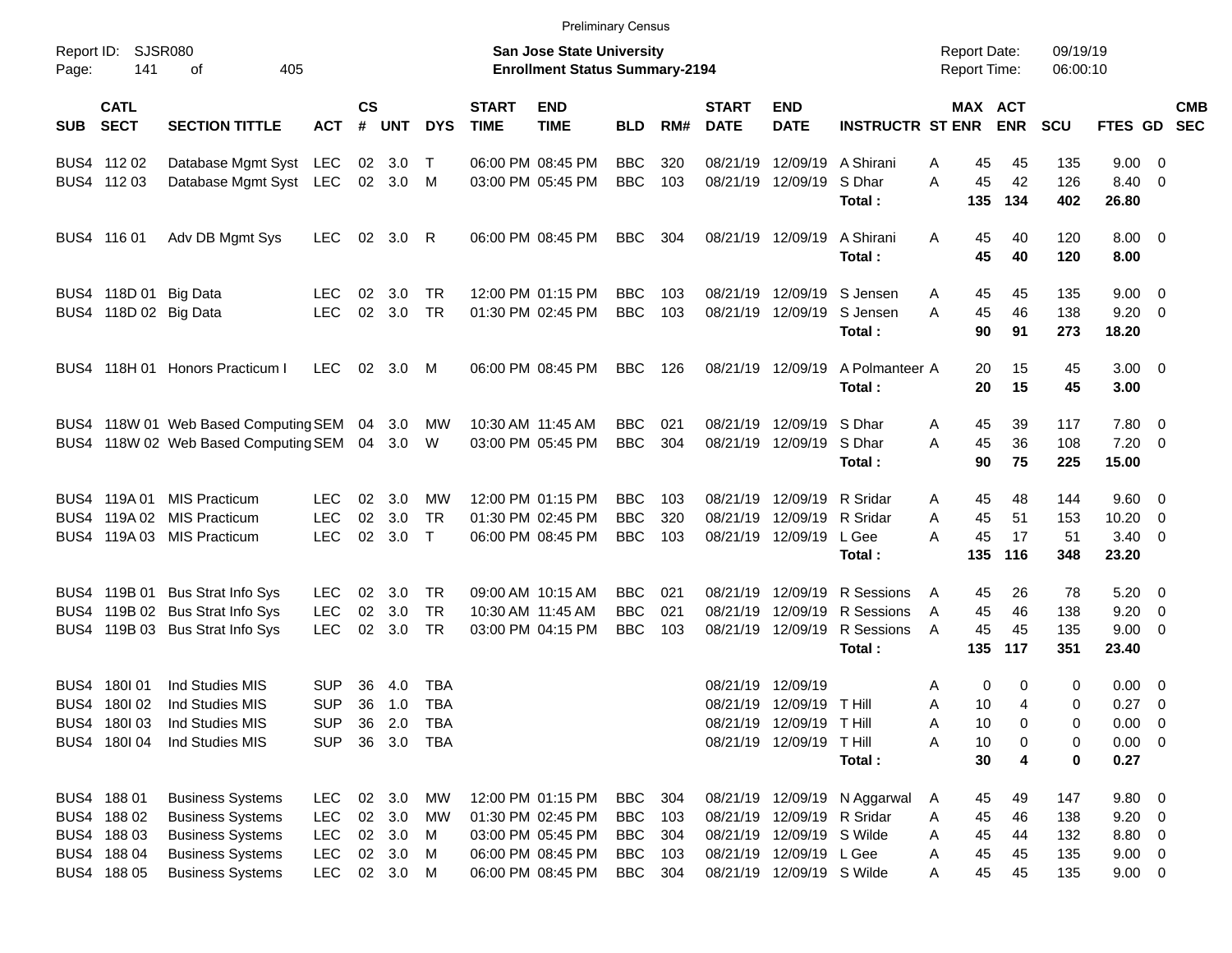| <b>Preliminary Census</b><br><b>SJSR080</b><br>09/19/19<br>Report ID:<br><b>Report Date:</b><br><b>San Jose State University</b> |                            |                         |            |                |            |            |                             |                                       |            |     |                             |                           |                         |                     |                          |            |                |                          |
|----------------------------------------------------------------------------------------------------------------------------------|----------------------------|-------------------------|------------|----------------|------------|------------|-----------------------------|---------------------------------------|------------|-----|-----------------------------|---------------------------|-------------------------|---------------------|--------------------------|------------|----------------|--------------------------|
| Page:                                                                                                                            | 142                        | 405<br>οf               |            |                |            |            |                             | <b>Enrollment Status Summary-2194</b> |            |     |                             |                           |                         | <b>Report Time:</b> |                          | 06:00:10   |                |                          |
| <b>SUB</b>                                                                                                                       | <b>CATL</b><br><b>SECT</b> | <b>SECTION TITTLE</b>   | <b>ACT</b> | <b>CS</b><br># | <b>UNT</b> | <b>DYS</b> | <b>START</b><br><b>TIME</b> | <b>END</b><br>TIME                    | <b>BLD</b> | RM# | <b>START</b><br><b>DATE</b> | <b>END</b><br><b>DATE</b> | <b>INSTRUCTR ST ENR</b> | <b>MAX</b>          | <b>ACT</b><br><b>ENR</b> | <b>SCU</b> | <b>FTES GD</b> | <b>CMB</b><br><b>SEC</b> |
| BUS4                                                                                                                             | 18806                      | <b>Business Systems</b> | LEC.       | 02             | 3.0        | TR         |                             | 09:00 AM 10:15 AM                     | BBC        | 320 | 08/21/19                    | 12/09/19                  | Y Chen                  | 45<br>A             | 44                       | 132        | 8.80 0         |                          |
| BUS4                                                                                                                             | 188 07                     | <b>Business Systems</b> | <b>LEC</b> | 02             | 3.0        | <b>TR</b>  |                             | 10:30 AM 11:45 AM                     | <b>BBC</b> | 320 | 08/21/19                    | 12/09/19                  | Y Chen                  | 45<br>A             | 47                       | 141        | $9.40 \quad 0$ |                          |
| BUS4                                                                                                                             | 18808                      | <b>Business Systems</b> | <b>LEC</b> | 02             | 3.0        | <b>TR</b>  |                             | 04:30 PM 05:45 PM                     | BBC        | 103 | 08/21/19                    | 12/09/19                  | R Sessions              | 45<br>A             | 44                       | 132        | 8.80 0         |                          |
| BUS4                                                                                                                             | 18809                      | <b>Business Systems</b> | <b>LEC</b> | 02             | 3.0        | $\top$     |                             | 06:00 PM 08:45 PM                     | <b>BBC</b> | 107 | 08/21/19                    |                           | 12/09/19 S Jensen       | 45<br>A             | 44                       | 132        | 8.80 0         |                          |
| BUS4                                                                                                                             | 188 10                     | <b>Business Systems</b> | <b>LEC</b> | 02             | 3.0        |            |                             | 03:00 PM 05:45 PM                     | BBC.       | 202 | 08/21/19                    | 12/09/19 G Webb           |                         | 119<br>A            | 109                      | 327        | 21.80 0        |                          |
| BUS4                                                                                                                             | 188 11                     | <b>Business Systems</b> | <b>LEC</b> | 02             | 3.0        | W          |                             | 03:00 PM 05:45 PM                     | <b>BBC</b> | 103 | 08/21/19                    |                           | 12/09/19 H Nguyen       | 45<br>A             | 44                       | 132        | 8.80 0         |                          |
| BUS4                                                                                                                             | 188 12                     | <b>Business Systems</b> | <b>LEC</b> | 02             | 3.0        | W          |                             | 06:00 PM 08:45 PM                     | BBC        | 103 | 08/21/19                    | 12/09/19                  | L Gee                   | 45<br>A             | 44                       | 132        | 8.80 0         |                          |
| BUS4                                                                                                                             | 188 13                     | <b>Business Systems</b> | LEC.       | 02             | 3.0        | W          |                             | 06:00 PM 08:45 PM                     | BBC.       | 322 | 08/21/19                    |                           | 12/09/19 H Nguyen       | 45<br>A             | 43                       | 129        | $8.60 \quad 0$ |                          |
| BUS4                                                                                                                             | 188 14                     | <b>Business Systems</b> | <b>LEC</b> | 02             | 3.0        | - R        |                             | 06:00 PM 08:45 PM                     | BBC.       | 103 | 08/21/19                    |                           | 12/09/19 R Thadani      | 45<br>Α             | 33                       | 99         | $6.60 \quad 0$ |                          |
| BUS4                                                                                                                             | 188 15                     | <b>Business Systems</b> | <b>LEC</b> | 02             | 3.0        | - R        |                             | 06:00 PM 08:45 PM                     | BBC.       | 320 | 08/21/19                    |                           | 12/09/19 K Soohoo       | 45<br>A             | 55                       | 165        | $11.00 \t 0$   |                          |
| BUS4                                                                                                                             | 188 16                     | <b>Business Systems</b> | <b>LEC</b> | 02             | 3.0        | M          |                             | 03:00 PM 05:45 PM                     | <b>BBC</b> | 102 | 08/21/19                    | 12/09/19 R Sha            |                         | 45<br>A             | 47                       | 141        | $9.40 \quad 0$ |                          |
| BUS4                                                                                                                             | 188 17                     | <b>Business Systems</b> | <b>LEC</b> |                | 3.0        |            |                             |                                       |            |     |                             |                           |                         | X                   | $\Omega$<br>$\Omega$     | 0          | $0.00 \quad 0$ |                          |
| BUS4                                                                                                                             | 188 18                     | <b>Business Systems</b> | LEC.       | 02             | 3.0        | MW         |                             | 12:00 PM 01:15 PM                     | <b>DMH</b> | 227 | 08/21/19                    | 12/09/19                  | Y Ceran                 | 45<br>A             | 47                       | 141        | $9.40 \quad 0$ |                          |
|                                                                                                                                  |                            |                         |            |                |            |            |                             |                                       |            |     |                             |                           | Total :                 | 839                 | 830                      | 2490       | 166.00         |                          |

**Department : School of Information Systems & Technology** 

| <b>Department Total:</b>  |      | 2742 2563 6599 |      | 440.20 |
|---------------------------|------|----------------|------|--------|
| <b>Lower Division:</b>    | 715  | 676            | 950  | 63.33  |
| <b>Upper Division:</b>    | 2027 | 1887           | 5649 | 376.87 |
| <b>Graduate Division:</b> | n    | $\mathbf{u}$   | 0    | 0.00   |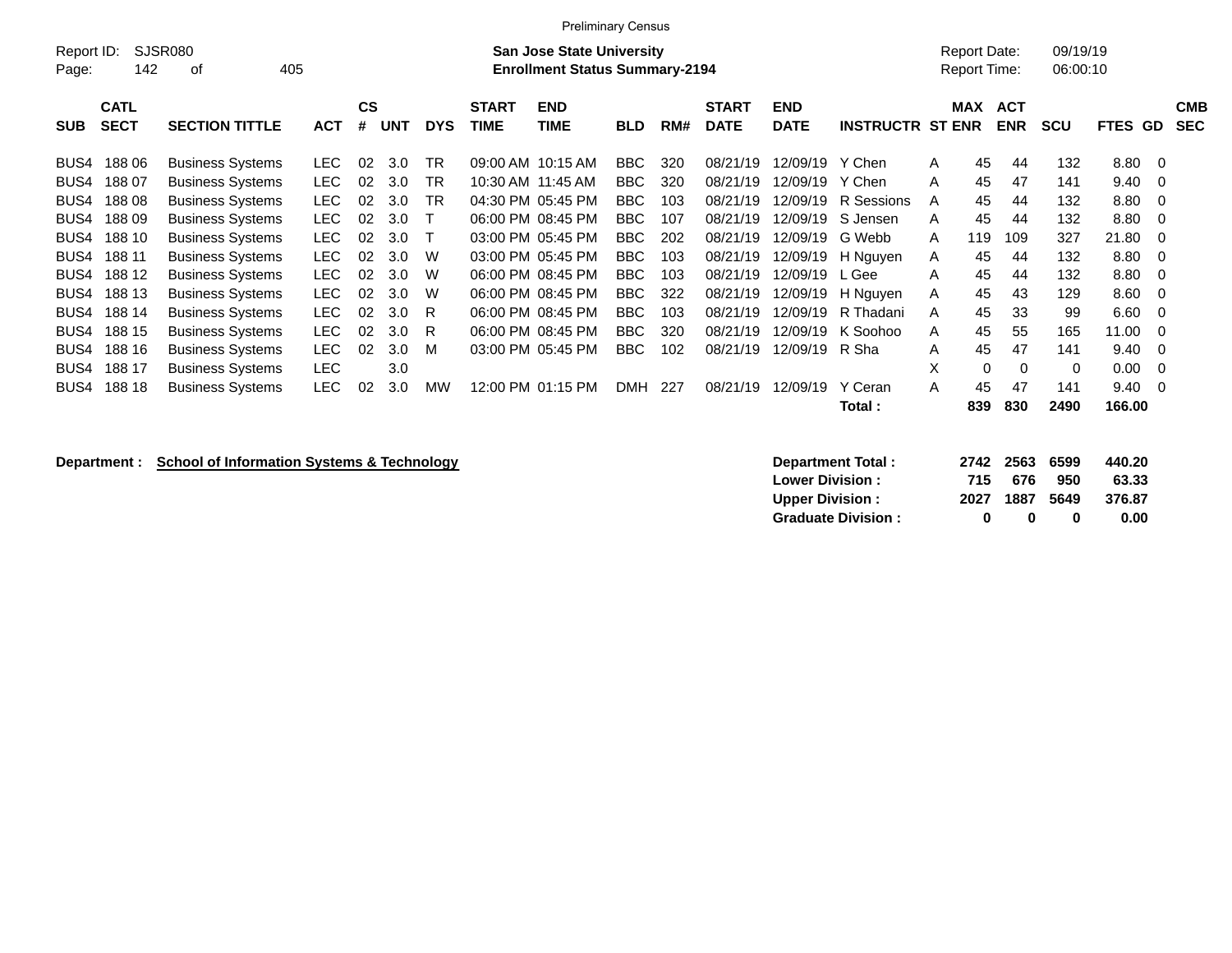|                     |                            |                              |            |                |           |            |                             |                                                                    | <b>Preliminary Census</b> |     |                             |                           |                         |   |                                            |             |                      |             |                          |                          |
|---------------------|----------------------------|------------------------------|------------|----------------|-----------|------------|-----------------------------|--------------------------------------------------------------------|---------------------------|-----|-----------------------------|---------------------------|-------------------------|---|--------------------------------------------|-------------|----------------------|-------------|--------------------------|--------------------------|
| Report ID:<br>Page: | 143                        | SJSR080<br>οf                | 405        |                |           |            |                             | San Jose State University<br><b>Enrollment Status Summary-2194</b> |                           |     |                             |                           |                         |   | <b>Report Date:</b><br><b>Report Time:</b> |             | 09/19/19<br>06:00:10 |             |                          |                          |
| <b>SUB</b>          | <b>CATL</b><br><b>SECT</b> | <b>SECTION TITTLE</b>        | <b>ACT</b> | <b>CS</b><br># | UNT       | <b>DYS</b> | <b>START</b><br><b>TIME</b> | <b>END</b><br><b>TIME</b>                                          | <b>BLD</b>                | RM# | <b>START</b><br><b>DATE</b> | <b>END</b><br><b>DATE</b> | <b>INSTRUCTR ST ENR</b> |   | MAX ACT                                    | <b>ENR</b>  | <b>SCU</b>           | <b>FTES</b> | GD.                      | <b>CMB</b><br><b>SEC</b> |
| College             |                            | <b>Business</b>              |            |                |           |            |                             |                                                                    |                           |     |                             |                           |                         |   |                                            |             |                      |             |                          |                          |
|                     | Department :               | <b>Marketing</b>             |            |                |           |            |                             |                                                                    |                           |     |                             |                           |                         |   |                                            |             |                      |             |                          |                          |
| BUS2                | 90 01                      | <b>Bus Statistics</b>        | SEM        | 04             | 3.0       | MW         | 10:30 AM 11:45 AM           |                                                                    | <b>BBC</b>                | 105 | 08/21/19                    | 12/09/19                  | D McFeely               | A | 45                                         | 47          | 141                  | 9.40        | 0                        |                          |
| BUS <sub>2</sub>    | 90 02                      | <b>Bus Statistics</b>        | SEM        | 04             | 3.0       | MW         |                             | 12:00 PM 01:15 PM                                                  | <b>BBC</b>                | 105 | 08/21/19                    | 12/09/19                  | D McFeely               | A | 45                                         | 45          | 135                  | 9.00        | 0                        |                          |
| BUS <sub>2</sub>    | 90 03                      | <b>Bus Statistics</b>        | SEM        | 04             | 3.0       | МW         |                             | 01:30 PM 02:45 PM                                                  | <b>BBC</b>                | 224 | 08/21/19                    | 12/09/19                  | H Eisips                | Α | 45                                         | 52          | 156                  | 10.40       | 0                        |                          |
| BUS <sub>2</sub>    | 90 04                      | <b>Bus Statistics</b>        | SEM        | 04             | 3.0       | TR         | 10:30 AM 11:45 AM           |                                                                    | <b>BBC</b>                | 204 | 08/21/19                    | 12/09/19                  | S Tian                  | Α | 119                                        | 117         | 351                  | 23.40       | 0                        |                          |
| BUS <sub>2</sub>    | 90 05                      | <b>Bus Statistics</b>        | SEM        | 04             | 3.0       | W          |                             | 06:00 PM 08:45 PM                                                  | <b>BBC</b>                | 224 | 08/21/19                    | 12/09/19                  | J Johnson               | Α | 45                                         | 61          | 183                  | 12.20       | 0                        |                          |
| BUS <sub>2</sub>    | 90 80                      | <b>Bus Statistics</b>        | SEM        | 04             | 3.0       | TBA        |                             |                                                                    |                           |     | 08/21/19                    | 12/09/19                  | S Silver                | Α | 45                                         | 41          | 123                  | 8.20        | 0                        |                          |
| BUS2                | 90 81                      | <b>Bus Statistics</b>        | SEM        | 04             | 3.0       | TBA        |                             |                                                                    |                           |     | 08/21/19                    | 12/09/19                  | S Silver                | Α | 45                                         | 39          | 117                  | 7.80        | 0                        |                          |
|                     |                            |                              |            |                |           |            |                             |                                                                    |                           |     |                             |                           | Total:                  |   | 389                                        | 402         | 1206                 | 80.40       |                          |                          |
| BUS2                | 130 01                     | Intro to Marketing           | <b>LEC</b> | 02             | 3.0       | MW         |                             | 09:00 AM 10:15 AM                                                  | BBC                       | 022 | 08/21/19                    | 12/09/19                  | S Lilienthal            | Α | 45                                         | 47          | 141                  | 9.40        | 0                        |                          |
| BUS2                | 130 02                     | Intro to Marketing           | <b>LEC</b> | 02             | 3.0       | MW         |                             | 01:30 PM 02:45 PM                                                  | <b>BBC</b>                | 022 | 08/21/19                    | 12/09/19                  | S Onkvisit              | Α | 45                                         | 50          | 150                  | 10.00       | 0                        |                          |
| BUS2                | 130 03                     | Intro to Marketing           | <b>LEC</b> | 02             | 3.0       | МW         |                             | 03:00 PM 04:15 PM                                                  | <b>BBC</b>                | 022 | 08/21/19                    | 12/09/19                  | S Onkvisit              | Α | 45                                         | 39          | 117                  | 7.80        | 0                        |                          |
| BUS2                | 130 04                     | Intro to Marketing           | <b>LEC</b> | 02             | 3.0       | MW         |                             | 03:00 PM 04:15 PM                                                  | <b>BBC</b>                | 224 | 08/21/19                    | 12/09/19                  | M Merz                  | Α | 45                                         | 48          | 144                  | 9.60        | 0                        |                          |
| BUS2                | 130 05                     | Intro to Marketing           | <b>LEC</b> |                | 3.0       |            |                             |                                                                    |                           |     |                             |                           |                         | Х | 0                                          | $\mathbf 0$ | 0                    | 0.00        | 0                        |                          |
|                     | BUS2 130 06                | Intro to Marketing           | <b>LEC</b> | 02             | 3.0       | м          |                             | 03:00 PM 05:45 PM                                                  | <b>BBC</b>                | 320 | 08/21/19                    | 12/09/19                  | <b>B</b> Boveda         | Α | 45                                         | 50          | 150                  | 10.00       | 0                        |                          |
|                     | BUS2 130 08                | Intro to Marketing           | <b>LEC</b> | 02             | 3.0       | м          |                             | 06:00 PM 08:45 PM                                                  | <b>BBC</b>                | 204 | 08/21/19                    | 12/09/19                  | <b>G</b> Castro         | Α | 119                                        | 118         | 354                  | 23.60       | 0                        |                          |
| BUS2                | 130 09                     | Intro to Marketing           | <b>LEC</b> | 02             | 3.0       | <b>TR</b>  |                             | 09:00 AM 10:15 AM                                                  | <b>BBC</b>                | 224 | 08/21/19                    | 12/09/19                  | R Murray                | A | 45                                         | 49          | 147                  | 9.80        | 0                        |                          |
|                     | BUS2 130 10                | Intro to Marketing           | <b>LEC</b> | 02             | 3.0       | <b>TR</b>  | 10:30 AM 11:45 AM           |                                                                    | <b>BBC</b>                | 224 | 08/21/19                    | 12/09/19                  | R Murray                | Α | 45                                         | 50          | 150                  | 10.00       | 0                        |                          |
|                     | BUS2 130 11                | Intro to Marketing           | <b>LEC</b> | 02             | 3.0       | TR         |                             | 01:30 PM 02:45 PM                                                  | <b>BBC</b>                | 022 | 08/21/19                    | 12/09/19                  | R Murray                | A | 45                                         | 50          | 150                  | 10.00       | 0                        |                          |
|                     | BUS2 130 12                | Intro to Marketing           | <b>LEC</b> | 02             | 3.0       | <b>TR</b>  |                             | 03:00 PM 04:15 PM                                                  | <b>BBC</b>                | 022 | 08/21/19                    | 12/09/19                  | R Murray                | A | 45                                         | 50          | 150                  | 10.00       | 0                        |                          |
|                     | BUS2 130 13                | Intro to Marketing           | <b>LEC</b> | 02             | 3.0       | T          |                             | 06:00 PM 08:45 PM                                                  | <b>BBC</b>                | 204 | 08/21/19                    | 12/09/19                  | R Reed                  | Α | 119                                        | 128         | 384                  | 25.65       | -1                       |                          |
|                     | BUS2 130 80                | Intro to Marketing           | <b>LEC</b> | 02             | 3.0       | TBA        |                             |                                                                    |                           |     | 08/21/19                    | 12/09/19                  | M Easter                | Α | 45                                         | 44          | 132                  | 8.80        | 0                        |                          |
| BUS2                | 13081                      | Intro to Marketing           | <b>LEC</b> | 02             | 3.0       | <b>TBA</b> |                             |                                                                    |                           |     | 08/21/19                    | 12/09/19                  | M Easter                | Α | 45                                         | 38          | 114                  | 7.60        | 0                        |                          |
| BUS2                | 13082                      | Intro to Marketing           | <b>LEC</b> | 02             | 3.0       | <b>TBA</b> |                             |                                                                    |                           |     | 08/21/19                    | 12/09/19                  | M Easter                | Α | 45                                         | 40          | 120                  | 8.00        | 0                        |                          |
| BUS2                | 13083                      | Intro to Marketing           | <b>LEC</b> | 02             | 3.0       | <b>TBA</b> |                             |                                                                    |                           |     | 08/21/19                    | 12/09/19                  | H Combs                 | Α | 45                                         | 34          | 102                  | 6.80        | 0                        |                          |
| BUS2                | 130 84                     | Intro to Marketing           | <b>LEC</b> | 02             | 3.0       | <b>TBA</b> |                             |                                                                    |                           |     | 08/21/19                    | 12/09/19                  | H Combs                 | Α | 45                                         | 32          | 96                   | 6.40        | 0                        |                          |
| BUS2                | 13085                      | Intro to Marketing           | LEC        | 02             | 3.0       | <b>TBA</b> |                             |                                                                    |                           |     | 08/21/19                    | 12/09/19                  | H Combs                 | Α | 45                                         | 29          | 87                   | 5.80        | 0                        |                          |
|                     | BUS2 130 86                | Intro to Marketing           | <b>LEC</b> |                | 02 3.0    | TBA        |                             |                                                                    |                           |     |                             | 08/21/19 12/09/19         | M Rajan                 | Α | 45                                         | 49          | 147                  | 9.80        | 0                        |                          |
|                     | BUS2 130 87                | Intro to Marketing           | <b>LEC</b> |                | 02 3.0    | TBA        |                             |                                                                    |                           |     |                             | 08/21/19 12/09/19 M Merz  |                         | A | 45                                         | 50          | 150                  | 10.00       | $\mathbf 0$              |                          |
|                     | BUS2 130 88                | Intro to Marketing           | <b>LEC</b> |                | 02 3.0    | TBA        |                             |                                                                    |                           |     |                             | 08/21/19 12/09/19 M Rajan |                         | A | 45                                         | 50          | 150                  | 10.00       | - 0                      |                          |
|                     | BUS2 130 89                | Intro to Marketing           | <b>LEC</b> |                | 3.0       |            |                             |                                                                    |                           |     |                             |                           |                         | х | 0                                          | 0           | 0                    | 0.00        | $\overline{\phantom{0}}$ |                          |
|                     | BUS2 130 90                | Intro to Marketing           | <b>LEC</b> |                | 02 3.0    | TBA        |                             |                                                                    |                           |     |                             | 08/21/19 12/09/19 M Merz  |                         | Α | 45                                         | 51          | 153                  | 10.20       | - 0                      |                          |
|                     | BUS2 130 91                | Intro to Marketing           | <b>LEC</b> |                | 02 3.0    | TBA        |                             |                                                                    |                           |     |                             | 08/21/19 12/09/19         | M Easter                | Α | 45                                         | 38          | 114                  | 7.60 0      |                          |                          |
|                     |                            |                              |            |                |           |            |                             |                                                                    |                           |     |                             |                           | Total:                  |   | 1138 1134                                  |             | 3402                 | 226.85      |                          |                          |
|                     |                            | BUS2 131A 01 Bus-to-Bus Mktg | LEC        |                | 02 3.0 TR |            |                             | 09:00 AM 10:15 AM BBC 104                                          |                           |     |                             | 08/21/19 12/09/19         | R Vitale                | A | 45                                         | 35          | 105                  | $7.00 \t 0$ |                          |                          |
|                     |                            |                              |            |                |           |            |                             |                                                                    |                           |     |                             |                           | Total:                  |   | 45                                         | 35          | 105                  | 7.00        |                          |                          |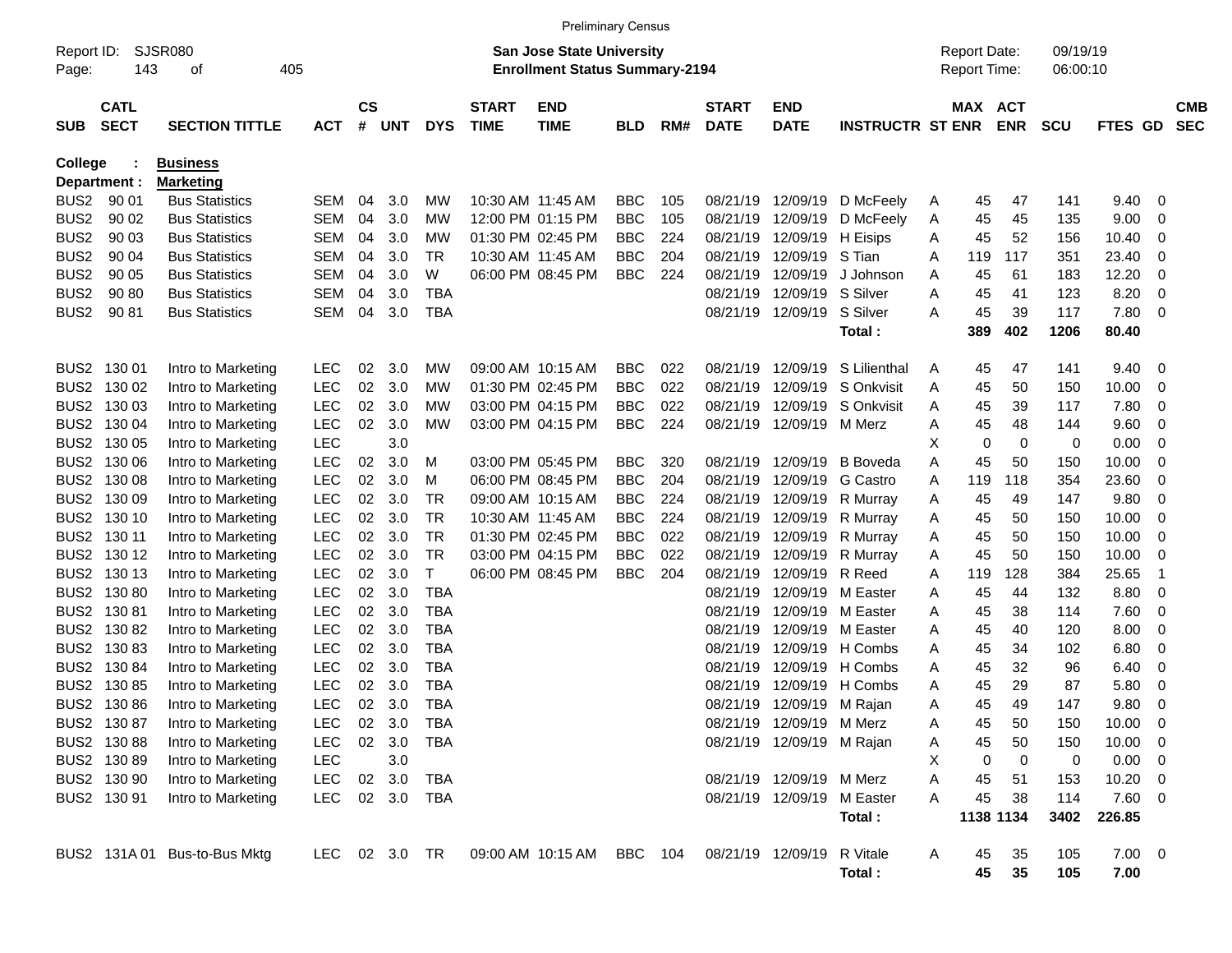|                                                                              |                                           |                                                                                                                       |                                                      |                      |                          |                                                    |                             | <b>Preliminary Census</b>                                                        |                                                      |                          |                                              |                                              |                                                               |                                                 |                             |                                 |                                       |                                                                  |                          |
|------------------------------------------------------------------------------|-------------------------------------------|-----------------------------------------------------------------------------------------------------------------------|------------------------------------------------------|----------------------|--------------------------|----------------------------------------------------|-----------------------------|----------------------------------------------------------------------------------|------------------------------------------------------|--------------------------|----------------------------------------------|----------------------------------------------|---------------------------------------------------------------|-------------------------------------------------|-----------------------------|---------------------------------|---------------------------------------|------------------------------------------------------------------|--------------------------|
| Report ID:<br>Page:                                                          | 144                                       | SJSR080<br>405<br>οf                                                                                                  |                                                      |                      |                          |                                                    |                             | <b>San Jose State University</b><br><b>Enrollment Status Summary-2194</b>        |                                                      |                          |                                              |                                              |                                                               | <b>Report Date:</b><br><b>Report Time:</b>      |                             | 09/19/19<br>06:00:10            |                                       |                                                                  |                          |
| <b>SUB</b>                                                                   | <b>CATL</b><br><b>SECT</b>                | <b>SECTION TITTLE</b>                                                                                                 | АСТ                                                  | <b>CS</b><br>#       | <b>UNT</b>               | <b>DYS</b>                                         | <b>START</b><br><b>TIME</b> | <b>END</b><br><b>TIME</b>                                                        | <b>BLD</b>                                           | RM#                      | <b>START</b><br><b>DATE</b>                  | <b>END</b><br><b>DATE</b>                    | <b>INSTRUCTR ST ENR</b>                                       |                                                 | MAX ACT<br><b>ENR</b>       | <b>SCU</b>                      | FTES GD                               |                                                                  | <b>CMB</b><br><b>SEC</b> |
| BUS <sub>2</sub><br>BUS <sub>2</sub>                                         |                                           | 131D 01 Mkt in New Ventures<br>131D 02 Mkt in New Ventures                                                            | <b>LEC</b><br><b>LEC</b>                             | 01<br>01             | 3.0 <sub>2</sub><br>3.0  | МW<br>$\top$                                       |                             | 03:00 PM 04:15 PM<br>06:00 PM 08:45 PM                                           | <b>BBC</b><br><b>BBC</b>                             | 302<br>224               | 08/21/19<br>08/21/19                         | 12/09/19                                     | 12/09/19 D McFeely<br>G Castro<br>Total:                      | 45<br>A<br>45<br>A<br>90                        | 36<br>47<br>83              | 108<br>141<br>249               | 7.20<br>9.45<br>16.65                 | $\overline{\phantom{0}}$<br>$\overline{1}$                       |                          |
| BUS <sub>2</sub><br>BUS <sub>2</sub><br>BUS <sub>2</sub>                     |                                           | 133A 01 Interntl Marketing<br>133A 02 Interntl Marketing<br>133A 03 Interntl Marketing                                | SEM<br><b>SEM</b><br><b>SEM</b>                      | 04<br>04<br>04       | 3.0<br>3.0<br>3.0        | МW<br>МW<br><b>TR</b>                              |                             | 10:30 AM 11:45 AM<br>12:00 PM 01:15 PM<br>01:30 PM 02:45 PM                      | <b>BBC</b><br><b>BBC</b><br><b>BBC</b>               | 022<br>022<br>105        | 08/21/19<br>08/21/19<br>08/21/19             | 12/09/19<br>12/09/19<br>12/09/19             | S Onkvisit<br>S Onkvisit<br>J Fadiman<br>Total:               | 45<br>A<br>A<br>45<br>A<br>45<br>135            | 35<br>18<br>44<br>97        | 105<br>54<br>132<br>291         | 7.05<br>3.60<br>8.80<br>19.45         | $\overline{\phantom{1}}$<br>$\overline{\mathbf{0}}$<br>- 0       |                          |
|                                                                              |                                           | BUS2 133E 01 Mkt East / West Euro LEC                                                                                 |                                                      | 02                   | -3.0                     | W                                                  |                             | 06:00 PM 08:45 PM                                                                | <b>BBC</b>                                           | 105                      |                                              | 08/21/19 12/09/19                            | J Fadiman<br>Total:                                           | 45<br>A<br>45                                   | 35<br>35                    | 105<br>105                      | $7.00 \t 0$<br>7.00                   |                                                                  |                          |
| BUS <sub>2</sub><br>BUS <sub>2</sub><br>BUS <sub>2</sub>                     |                                           | BUS2 134A 01 Consumer Behavior<br>134A 02 Consumer Behavior<br>134A 80 Consumer Behavior<br>134A 81 Consumer Behavior | <b>SEM</b><br><b>SEM</b><br><b>SEM</b><br><b>SEM</b> | 04<br>04<br>04<br>04 | 3.0<br>3.0<br>3.0<br>3.0 | <b>TR</b><br><b>TR</b><br><b>TBA</b><br><b>TBA</b> |                             | 10:30 AM 11:45 AM<br>12:00 PM 01:15 PM                                           | <b>BBC</b><br><b>BBC</b>                             | 022<br>022               | 08/21/19<br>08/21/19<br>08/21/19<br>08/21/19 | 12/09/19<br>12/09/19<br>12/09/19<br>12/09/19 | J Zhang<br>J Zhang<br>M Merz<br>M Merz<br>Total:              | 45<br>Α<br>45<br>Α<br>A<br>45<br>45<br>A<br>180 | 42<br>41<br>44<br>45<br>172 | 126<br>123<br>132<br>135<br>516 | 8.40<br>8.20<br>8.80<br>9.00<br>34.40 | - 0<br>$\overline{\mathbf{0}}$<br>$\overline{\mathbf{0}}$<br>- 0 |                          |
| BUS <sub>2</sub><br>BUS <sub>2</sub><br>BUS <sub>2</sub><br>BUS <sub>2</sub> |                                           | 134B 01 Marketing Com<br>134B 02 Marketing Com<br>134B 03 Marketing Com<br>134B 04 Marketing Com                      | <b>SEM</b><br>SEM<br><b>SEM</b><br><b>SEM</b>        | 04<br>04<br>04<br>04 | 3.0<br>3.0<br>3.0<br>3.0 | <b>TR</b><br><b>TR</b><br>W<br>R                   |                             | 12:00 PM 01:15 PM<br>01:30 PM 02:45 PM<br>06:00 PM 08:45 PM<br>06:00 PM 08:45 PM | <b>BBC</b><br><b>BBC</b><br><b>BBC</b><br><b>BBC</b> | 224<br>224<br>320<br>224 | 08/21/19<br>08/21/19<br>08/21/19<br>08/21/19 | 12/09/19<br>12/09/19<br>12/09/19<br>12/09/19 | R Vitale<br>R Vitale<br>G Castro<br><b>G</b> Castro<br>Total: | A<br>45<br>45<br>Α<br>45<br>Α<br>A<br>45<br>180 | 40<br>29<br>48<br>47<br>164 | 120<br>87<br>144<br>141<br>492  | 8.00<br>5.80<br>9.60<br>9.40<br>32.80 | - 0<br>$\overline{\mathbf{0}}$<br>$\overline{0}$<br>- 0          |                          |
| BUS <sub>2</sub><br>BUS <sub>2</sub><br>BUS <sub>2</sub>                     | 134C 01 SMM<br>134C 02 SMM<br>134C 03 SMM |                                                                                                                       | <b>LEC</b><br><b>LEC</b><br><b>LEC</b>               | 02<br>02<br>02       | 3.0<br>3.0<br>3.0        | МW<br>MW<br><b>TR</b>                              |                             | 10:30 AM 11:45 AM<br>12:00 PM 01:15 PM<br>03:00 PM 04:15 PM                      | <b>BBC</b><br><b>BBC</b><br><b>BBC</b>               | 224<br>224<br>220        | 08/21/19<br>08/21/19<br>08/21/19             | 12/09/19<br>12/09/19<br>12/09/19             | <b>G</b> Vinuales<br>D Abbott<br>D Abbott<br>Total:           | A<br>45<br>45<br>A<br>45<br>Α<br>135            | 47<br>50<br>46<br>143       | 141<br>150<br>138<br>429        | 9.40<br>10.00<br>9.20<br>28.60        | - 0<br>$\overline{\mathbf{0}}$<br>$\overline{\mathbf{0}}$        |                          |
|                                                                              |                                           | BUS2 136 01 Product Development SEM 04 3.0 M 06:00 PM 08:45 PM BBC 324 08/21/19 12/09/19 V Agarwal                    |                                                      |                      |                          |                                                    |                             |                                                                                  |                                                      |                          |                                              |                                              | Total:                                                        | 45<br>A<br>45                                   | 56<br>56                    | 168<br>168                      | $11.20 \t 0$<br>11.20                 |                                                                  |                          |
|                                                                              |                                           | BUS2 137A 80 Soft Skills                                                                                              | LEC 02 3.0 TBA                                       |                      |                          |                                                    |                             |                                                                                  |                                                      |                          |                                              |                                              | 08/21/19 12/09/19 J Bechkoff<br>Total:                        | A<br>45<br>45                                   | 45<br>45                    | 135<br>135                      | $9.00 \t 0$<br>9.00                   |                                                                  |                          |
|                                                                              |                                           | BUS2 137H 01 Mkt Honors Practicum LEC 02 3.0 M                                                                        |                                                      |                      |                          |                                                    |                             | 06:00 PM 08:45 PM BBC 224 08/21/19 12/09/19 R Vitale                             |                                                      |                          |                                              |                                              | Total:                                                        | Α<br>45<br>45                                   | 26<br>26                    | 78<br>78                        | $5.20 \ 0$<br>5.20                    |                                                                  |                          |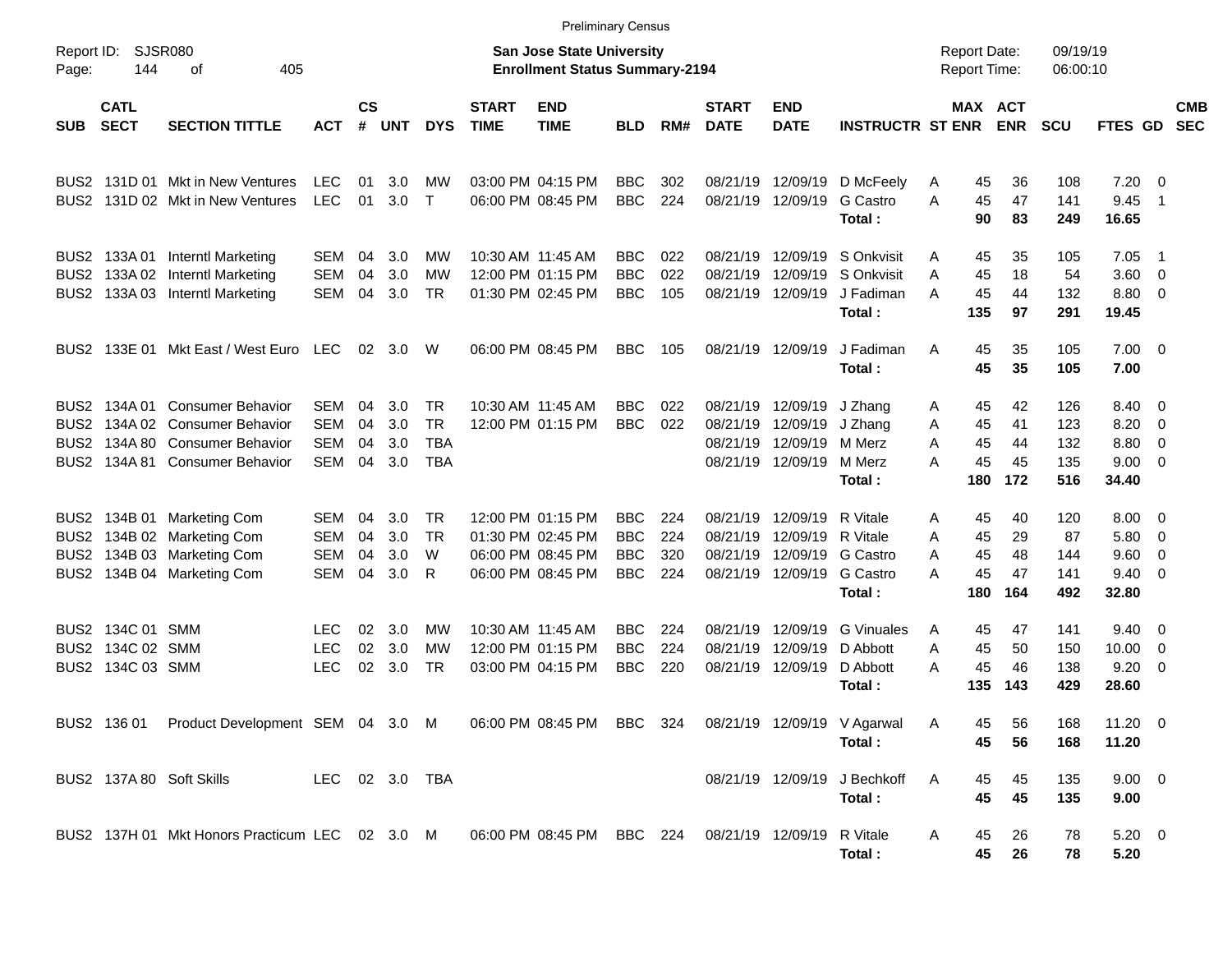|                     |                            |                                 |            |                    |            |            |                             |                                                                    | <b>Preliminary Census</b> |     |                             |                           |                                  |                                     |          |                       |                      |                |                          |                          |
|---------------------|----------------------------|---------------------------------|------------|--------------------|------------|------------|-----------------------------|--------------------------------------------------------------------|---------------------------|-----|-----------------------------|---------------------------|----------------------------------|-------------------------------------|----------|-----------------------|----------------------|----------------|--------------------------|--------------------------|
| Report ID:<br>Page: | <b>SJSR080</b><br>145      | 405<br>οf                       |            |                    |            |            |                             | San Jose State University<br><b>Enrollment Status Summary-2194</b> |                           |     |                             |                           |                                  | <b>Report Date:</b><br>Report Time: |          |                       | 09/19/19<br>06:00:10 |                |                          |                          |
| <b>SUB</b>          | <b>CATL</b><br><b>SECT</b> | <b>SECTION TITTLE</b>           | <b>ACT</b> | $\mathsf{cs}$<br># | <b>UNT</b> | <b>DYS</b> | <b>START</b><br><b>TIME</b> | <b>END</b><br><b>TIME</b>                                          | <b>BLD</b>                | RM# | <b>START</b><br><b>DATE</b> | <b>END</b><br><b>DATE</b> | <b>INSTRUCTR ST ENR</b>          |                                     |          | MAX ACT<br><b>ENR</b> | <b>SCU</b>           | FTES GD        |                          | <b>CMB</b><br><b>SEC</b> |
|                     |                            | BUS2 137S 80 Mkt Special Topics | <b>LEC</b> | 02                 | 3.0        | TBA        |                             |                                                                    |                           |     | 08/21/19                    | 12/09/19                  | J Bechkoff<br>Total:             | Α                                   | 45<br>45 | 44<br>44              | 132<br>132           | 8.80 0<br>8.80 |                          |                          |
|                     | BUS2 138 01                | <b>Mktg Research</b>            | SEM        | 04                 | 3.0        | TR         |                             | 09:00 AM 10:15 AM                                                  | <b>BBC</b>                | 022 | 08/21/19                    | 12/09/19                  | K Gehrt                          | A                                   | 45       | 44                    | 132                  | 8.80 0         |                          |                          |
|                     | BUS2 138 02                | <b>Mktg Research</b>            | <b>SEM</b> | 04                 | 3.0        | <b>TR</b>  | 10:30 AM 11:45 AM           |                                                                    | <b>BBC</b>                | 324 | 08/21/19                    | 12/09/19                  | K Gehrt                          | Α                                   | 45       | 45                    | 135                  | 9.00           | $\overline{\phantom{0}}$ |                          |
|                     | BUS2 138 03                | <b>Mktg Research</b>            | <b>SEM</b> | 04                 | 3.0        | W          |                             | 03:00 PM 05:45 PM                                                  | <b>BBC</b>                | 320 | 08/21/19                    | 12/09/19                  | R Sibley                         | Α                                   | 45       | 46                    | 138                  | 9.20           | 0                        |                          |
|                     | BUS2 138 80                | <b>Mktg Research</b>            | <b>SEM</b> | 04                 | 3.0        | <b>TBA</b> |                             |                                                                    |                           |     |                             | 08/21/19 12/09/19         | J Bechkoff                       | А                                   | 45       | 41                    | 123                  | 8.20           | $\overline{\phantom{0}}$ |                          |
|                     |                            |                                 |            |                    |            |            |                             |                                                                    |                           |     |                             |                           | Total:                           |                                     | 180      | 176                   | 528                  | 35.20          |                          |                          |
|                     | BUS2 139 01                | <b>Marketing Manage</b>         | <b>SEM</b> | 04                 | 3.0        | TR         |                             | 12:00 PM 01:15 PM                                                  | <b>BBC</b>                | 324 | 08/21/19                    | 12/09/19                  | K Gehrt                          | A                                   | 45       | 27                    | 81                   | $5.40\ 0$      |                          |                          |
|                     | BUS2 139 02                | Marketing Manage                | <b>SEM</b> | 04                 | 3.0        | $\top$     |                             | 03:00 PM 05:45 PM                                                  | <b>BBC</b>                | 324 | 08/21/19                    | 12/09/19                  | R Sibley                         | Α                                   | 45       | 33                    | 99                   | 6.60           | $\overline{\phantom{0}}$ |                          |
|                     | BUS2 139 03                | <b>Marketing Manage</b>         | <b>SEM</b> | 04                 | 3.0        | $\top$     |                             | 06:00 PM 08:45 PM                                                  | <b>BBC</b>                | 324 |                             | 08/21/19 12/09/19         | R Sibley                         | А                                   | 45       | 25                    | 75                   | $5.00 \t 0$    |                          |                          |
|                     |                            |                                 |            |                    |            |            |                             |                                                                    |                           |     |                             |                           | Total:                           |                                     | 135      | 85                    | 255                  | 17.00          |                          |                          |
|                     | BUS2 180F 01               | Indiv Study Mktg                | <b>SUP</b> | 36                 | 3.0        | <b>TBA</b> |                             |                                                                    |                           |     | 08/21/19                    | 12/09/19                  | M Merz                           | Α                                   | 0        | 0                     | 0                    | $0.00 \t 0$    |                          |                          |
|                     | BUS2 180F 02               | Indiv Study Mktg                | <b>SUP</b> | 36                 | 1.0        | <b>TBA</b> |                             |                                                                    |                           |     | 08/21/19                    | 12/09/19                  | M Merz                           | Α                                   | 10       | 1                     | 0                    | 0.07           | $\overline{\phantom{0}}$ |                          |
|                     | BUS2 180F 03               | Indiv Study Mktg                | <b>SUP</b> | 36                 | 1.0        | <b>TBA</b> |                             |                                                                    |                           |     | 08/21/19                    | 12/09/19                  | M Merz                           | Α                                   | 10       | 1                     | 0                    | 0.07           | - 0                      |                          |
|                     |                            | BUS2 180F 04 Indiv Study Mktg   | <b>SUP</b> | 36                 | 1.0        | <b>TBA</b> |                             |                                                                    |                           |     | 08/21/19                    | 12/09/19                  | M Merz                           | Α                                   | 10       | 0                     | 0                    | 0.00           | - 0                      |                          |
|                     | BUS2 180F 05               | Indiv Study Mktg                | <b>SUP</b> | 36                 | 2.0        | <b>TBA</b> |                             |                                                                    |                           |     | 08/21/19                    | 12/09/19                  | M Merz                           | Α                                   | 10       | 0                     | 0                    | 0.00           | $\overline{\mathbf{0}}$  |                          |
|                     | BUS2 180F 06               | Indiv Study Mktg                | <b>SUP</b> | 36                 | 2.0        | <b>TBA</b> |                             |                                                                    |                           |     | 08/21/19                    | 12/09/19                  | M Merz                           | Α                                   | 10       | 0                     | 0                    | 0.00           | - 0                      |                          |
|                     | BUS2 180F 07               | Indiv Study Mktg                | <b>SUP</b> | 36                 | 2.0        | <b>TBA</b> |                             |                                                                    |                           |     | 08/21/19                    | 12/09/19                  | M Merz                           | Α                                   | 10       | 0                     | 0                    | 0.00           | $\overline{\mathbf{0}}$  |                          |
|                     | BUS2 180F 08               | Indiv Study Mktg                | <b>SUP</b> | 36                 | 3.0        | <b>TBA</b> |                             |                                                                    |                           |     | 08/21/19                    | 12/09/19                  | M Merz                           | Α                                   | 10       | 0                     | 0                    | 0.00           | $\overline{\mathbf{0}}$  |                          |
|                     | BUS2 180F 09               | Indiv Study Mktg                | <b>SUP</b> | 36                 | 3.0        | <b>TBA</b> |                             |                                                                    |                           |     | 08/21/19                    | 12/09/19                  | M Merz                           | Α                                   | 10       | 0                     | 0                    | 0.00           | $\overline{\mathbf{0}}$  |                          |
|                     |                            | BUS2 180F 10 Indiv Study Mktg   | <b>SUP</b> | 36                 | 3.0        | <b>TBA</b> |                             |                                                                    |                           |     |                             | 08/21/19 12/09/19         | M Merz                           | А                                   | 10       | 0                     | 0                    | $0.00 \t 0$    |                          |                          |
|                     |                            |                                 |            |                    |            |            |                             |                                                                    |                           |     |                             |                           | Total:                           |                                     | 90       | $\mathbf{2}$          | 0                    | 0.13           |                          |                          |
|                     | BUS2 190 01                | Quant Bus Analysis              | <b>SEM</b> | 04                 | 3.0        | МW         |                             | 03:00 PM 04:15 PM                                                  | <b>BBC</b>                | 105 | 08/21/19                    | 12/09/19                  | M Madadi                         | Α                                   | 45       | 44                    | 132                  | 8.80           | $\overline{\phantom{0}}$ |                          |
|                     | BUS2 190 02                | <b>Quant Bus Analysis</b>       | <b>SEM</b> | 04                 | 3.0        | MW         |                             | 04:30 PM 05:45 PM                                                  | <b>BBC</b>                | 105 | 08/21/19                    | 12/09/19                  | M Madadi                         | Α                                   | 45       | 44                    | 132                  | 8.80           | $\overline{\mathbf{0}}$  |                          |
|                     | BUS2 190 03                | <b>Quant Bus Analysis</b>       | <b>SEM</b> | 04                 | 3.0        | TR         |                             | 07:30 AM 08:45 AM                                                  | <b>BBC</b>                | 324 | 08/21/19                    | 12/09/19                  | A Kalinowski A                   |                                     | 45       | 49                    | 147                  | 9.80           | 0                        |                          |
|                     | BUS2 190 04                | <b>Quant Bus Analysis</b>       | <b>SEM</b> | 04                 | 3.0        | <b>TR</b>  |                             | 09:00 AM 10:15 AM                                                  | <b>BBC</b>                | 324 |                             |                           | 08/21/19 12/09/19 A Kalinowski A |                                     | 45       | 49                    | 147                  | 9.80           | - 0                      |                          |
|                     | BUS2 190 05                | <b>Quant Bus Analysis</b>       | SEM        | 04                 | 3.0        | <b>TR</b>  |                             | 12:00 PM 01:15 PM                                                  | <b>BBC</b>                | 105 |                             | 08/21/19 12/09/19         | B Makani                         | Α                                   | 45       | 50                    | 150                  | 10.00          | $\overline{\phantom{0}}$ |                          |
|                     | BUS2 190 06                | <b>Quant Bus Analysis</b>       | SEM        | 04                 | 3.0        | TR         |                             | 01:30 PM 02:45 PM                                                  | <b>BBC</b>                | 202 |                             |                           | 08/21/19 12/09/19 A Kalinowski A |                                     | 119      | 118                   | 354                  | 23.60 0        |                          |                          |
|                     | BUS2 190 07                | <b>Quant Bus Analysis</b>       | SEM        | 04                 | 3.0        | TR         |                             | 03:00 PM 04:15 PM                                                  | <b>BBC</b>                | 224 |                             |                           | 08/21/19 12/09/19 A Kalinowski A |                                     | 45       | 50                    | 150                  | $10.00 \t 0$   |                          |                          |
|                     | BUS2 190 08                | Quant Bus Analysis              | SEM        | 04                 | 3.0        | $\top$     |                             | 06:00 PM 08:45 PM                                                  | <b>BBC</b>                | 220 |                             | 08/21/19 12/09/19 N Chugh |                                  | Α                                   | 45       | 44                    | 132                  | 8.80 0         |                          |                          |
|                     | BUS2 190 09                | <b>Quant Bus Analysis</b>       | <b>SEM</b> | 04                 | 3.0        | M          |                             | 06:00 PM 08:45 PM                                                  | <b>BBC</b>                | 320 |                             | 08/21/19 12/09/19 O Yu    |                                  | Α                                   | 45       | 56                    | 168                  | 11.20 0        |                          |                          |
|                     | BUS2 190 10                | <b>Quant Bus Analysis</b>       | <b>SEM</b> | 04                 | 3.0        | MW         |                             | 03:00 PM 04:15 PM                                                  | <b>BBC</b>                | 021 |                             | 08/21/19 12/09/19 O Yu    |                                  | Α                                   | 45       | 45                    | 135                  | $9.00 \t 0$    |                          |                          |
|                     | BUS2 190 80                | <b>Quant Bus Analysis</b>       | SEM        |                    | 04 3.0     | <b>TBA</b> |                             |                                                                    |                           |     |                             |                           | 08/21/19 12/09/19 B Boveda       | Α                                   | 45       | 48                    | 144                  | 9.60 0         |                          |                          |
|                     | BUS2 190 81                | <b>Quant Bus Analysis</b>       | SEM        |                    | 04 3.0     | <b>TBA</b> |                             |                                                                    |                           |     |                             |                           | 08/21/19 12/09/19 B Boveda       | Α                                   | 45       | 48                    | 144                  | 9.60 0         |                          |                          |
|                     | BUS2 190 82                | <b>Quant Bus Analysis</b>       | SEM        |                    | 04 3.0     | TBA        |                             |                                                                    |                           |     |                             |                           | 08/21/19 12/09/19 B Boveda       | Α                                   | 45       | 50                    | 150                  | $10.00 \t 0$   |                          |                          |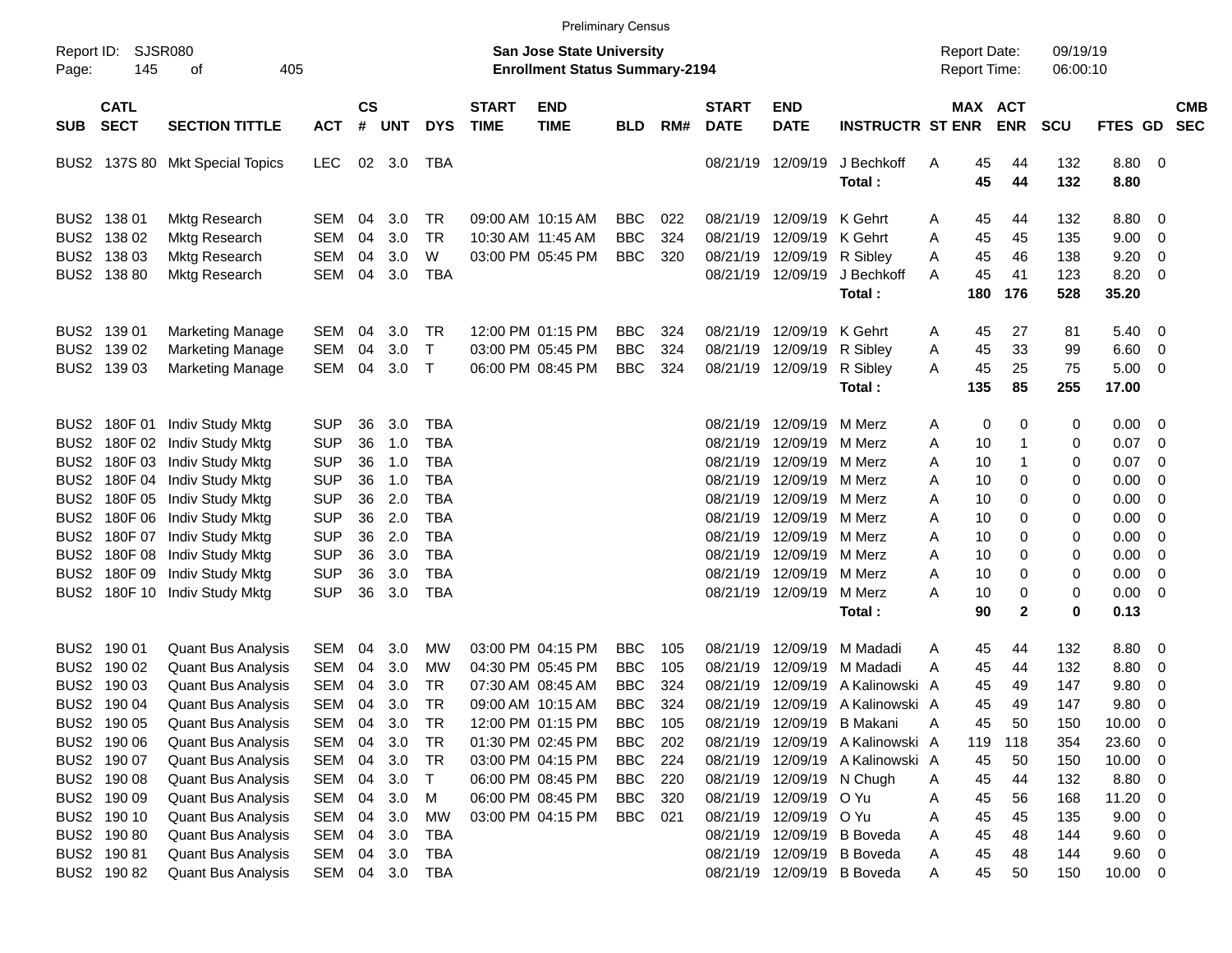| <b>Preliminary Census</b> |                                                                                                                        |                                                            |                    |                    |            |                           |                             |                                        |                          |            |                             |                           |                              |                           |                                            |                      |                          |                                            |                          |
|---------------------------|------------------------------------------------------------------------------------------------------------------------|------------------------------------------------------------|--------------------|--------------------|------------|---------------------------|-----------------------------|----------------------------------------|--------------------------|------------|-----------------------------|---------------------------|------------------------------|---------------------------|--------------------------------------------|----------------------|--------------------------|--------------------------------------------|--------------------------|
| Page:                     | Report ID:<br>SJSR080<br><b>San Jose State University</b><br>146<br>405<br><b>Enrollment Status Summary-2194</b><br>οf |                                                            |                    |                    |            |                           |                             |                                        |                          |            |                             |                           |                              |                           | <b>Report Date:</b><br><b>Report Time:</b> | 09/19/19<br>06:00:10 |                          |                                            |                          |
| <b>SUB</b>                | <b>CATL</b><br><b>SECT</b>                                                                                             | <b>SECTION TITTLE</b>                                      | <b>ACT</b>         | $\mathsf{cs}$<br># | <b>UNT</b> | <b>DYS</b>                | <b>START</b><br><b>TIME</b> | <b>END</b><br><b>TIME</b>              | <b>BLD</b>               | RM#        | <b>START</b><br><b>DATE</b> | <b>END</b><br><b>DATE</b> | <b>INSTRUCTR ST ENR</b>      |                           | MAX ACT<br><b>ENR</b>                      | <b>SCU</b>           | <b>FTES GD</b>           |                                            | <b>CMB</b><br><b>SEC</b> |
| BUS <sub>2</sub>          | 19083                                                                                                                  | <b>Quant Bus Analysis</b>                                  | SEM                | 04                 | 3.0        | <b>TBA</b>                |                             |                                        |                          |            | 08/21/19                    | 12/09/19                  | D Czerwinski A<br>Total:     | 45<br>704                 | 45<br>740                                  | 135<br>2220          | $9.00 \quad 0$<br>148.00 |                                            |                          |
| BUS <sub>2</sub><br>BUS2  | 194A 01<br>194A 02                                                                                                     | <b>Statistical Analysis</b><br><b>Statistical Analysis</b> | LEC.<br><b>LEC</b> | 02<br>02           | 3.0<br>3.0 | <b>TR</b><br>$\mathsf{T}$ |                             | 01:30 PM 02:45 PM<br>06:00 PM 08:45 PM | <b>BBC</b><br><b>BBC</b> | 302<br>326 | 08/21/19<br>08/21/19        | 12/09/19<br>12/09/19      | S Tian<br>H Eisips<br>Total: | 45<br>A<br>57<br>A<br>102 | 37<br>56<br>93                             | 111<br>168<br>279    | 7.40<br>11.20<br>18.60   | $\overline{\phantom{0}}$<br>$\overline{0}$ |                          |
| BUS <sub>2</sub>          | 194B 01                                                                                                                | <b>Business Analytics</b>                                  | LEC.               | 02                 | 3.0        | MW                        |                             | 04:30 PM 05:45 PM                      | BBC                      | 324        | 08/21/19                    | 12/09/19                  | H Eisips<br>Total:           | 40<br>A<br>40             | 33<br>33                                   | 99<br>99             | $6.60 \quad 0$<br>6.60   |                                            |                          |
| BUS <sub>2</sub>          | 195B 01 Data Viz                                                                                                       |                                                            | <b>LEC</b>         | 02                 | 3.0        | <b>TR</b>                 |                             | 07:30 AM 08:45 AM                      | <b>BBC</b>               | 224        | 08/21/19                    | 12/09/19                  | H Patel<br>Total :           | 40<br>$\mathsf{A}$<br>40  | 45<br>45                                   | 135<br>135           | $9.00 \t 0$<br>9.00      |                                            |                          |
| BUS <sub>2</sub>          | 195C 01                                                                                                                | Simulation Modeling                                        | <b>LEC</b>         | 02                 | 3.0        | MW                        |                             | 03:00 PM 04:15 PM                      | BBC                      | 301        | 08/21/19                    | 12/09/19                  | M Klein<br>Total :           | 40<br>A<br>40             | 45<br>45                                   | 135<br>135           | $9.00 \t 0$<br>9.00      |                                            |                          |

| Department : | Marketing | Department Total:         | 3848 |      | 3655 10959 | 730.88 |
|--------------|-----------|---------------------------|------|------|------------|--------|
|              |           | <b>Lower Division:</b>    | 389  | 402  | 1206       | 80.40  |
|              |           | <b>Upper Division:</b>    | 3459 | 3253 | 9753       | 650.48 |
|              |           | <b>Graduate Division:</b> |      |      |            | 0.00   |